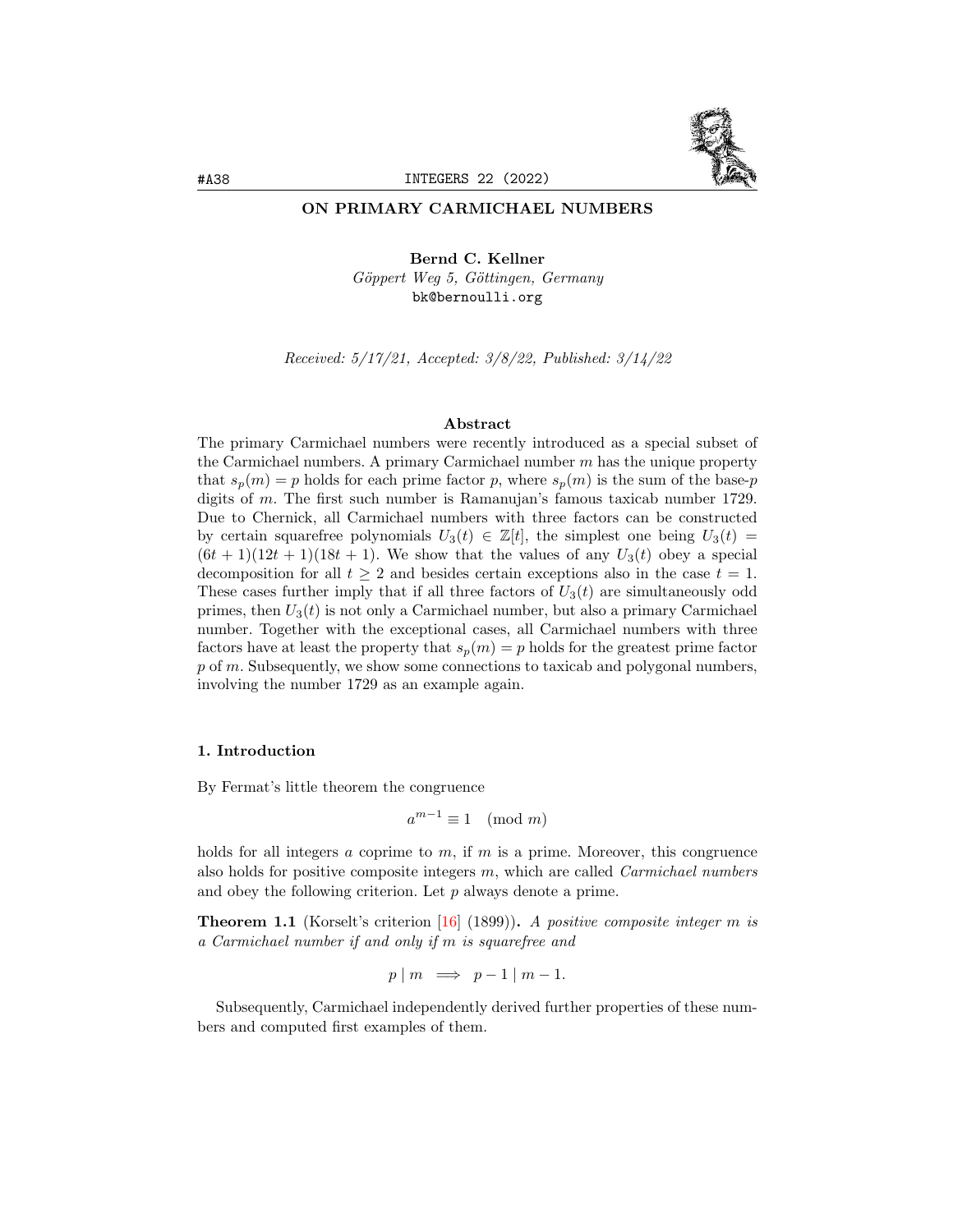**Theorem 1.2** (Carmichael  $[3,4]$  $[3,4]$  (1910,1912)). If m is a Carmichael number, then m is a positive odd and squarefree integer having at least three prime factors. Moreover, if p and q are prime divisors of m, then

$$
p-1 \mid m-1, \quad p-1 \mid \frac{m}{p}-1, \quad and \quad p \nmid q-1.
$$

Denote the set of Carmichael numbers by

$$
C = \{561, 1105, 1729, 2465, 2821, 6601, 8911, 10585, 15841, 29341, 41041, 46657, 52633, 62745, 63973, 75361, 101101, ... \}.
$$

Following [\[15\]](#page-38-3), the Carmichael numbers can be also characterized in a quite different and surprising way. Let  $s_n(m)$  be the sum of the base-p digits of m.

<span id="page-1-0"></span>**Theorem 1.3** (Kellner and Sondow [\[15\]](#page-38-3)). An integer  $m > 1$  is a Carmichael number if and only if m is squarefree and each of its prime divisors p satisfies both

$$
s_p(m) \ge p
$$
 and  $s_p(m) \equiv 1 \pmod{p-1}$ .

Moreover, m is odd and has at least three prime factors, each prime factor p obeying the sharp bound

$$
p \le \alpha \sqrt{m}
$$
 with  $\alpha = \sqrt{17/33} = 0.7177...$ 

Define the set of primary Carmichael numbers by

$$
\mathcal{C}' := \{ m \in \mathbb{S} : p \mid m \implies s_p(m) = p \},
$$

where  $\mathbb{S} = \{2, 3, 5, 6, 7, 10, \ldots\}$  is the set of squarefree integers  $m > 1$ . The first elements are given by

$$
\mathcal{C}' = \{1729, 2821, 29341, 46657, 252601, 294409, 399001, 488881, 512461, 1152271, 1193221, 1857241, 3828001, 4335241, \dots\}.
$$

The set  $\mathcal{C}'$  (meaning " $\mathcal{C}$  prime") of primary Carmichael numbers, which was introduced in [\[15\]](#page-38-3), is indeed a subset of the Carmichael numbers.

<span id="page-1-1"></span>**Theorem 1.4** (Kellner and Sondow [\[15\]](#page-38-3)). We have  $\mathcal{C}' \subset \mathcal{C}$ . If  $m \in \mathcal{C}'$ , then each prime factor p of m obeys the sharp bound

$$
p \le \alpha \sqrt{m}
$$
 with  $\alpha = \sqrt{66337/132673} = 0.7071...$ 

We further define for a given set  $S \subseteq \mathcal{C}$  the subsets  $S_n \subseteq S$ , where each element of  $\mathbf{S}_n$  has exactly n prime factors. Let  $S(x)$  and  $S_n(x)$  count the number of elements of **S** and  $\mathbf{S}_n$  less than x, respectively. We call a squarefree number m with exactly n prime factors briefly an n-factor number.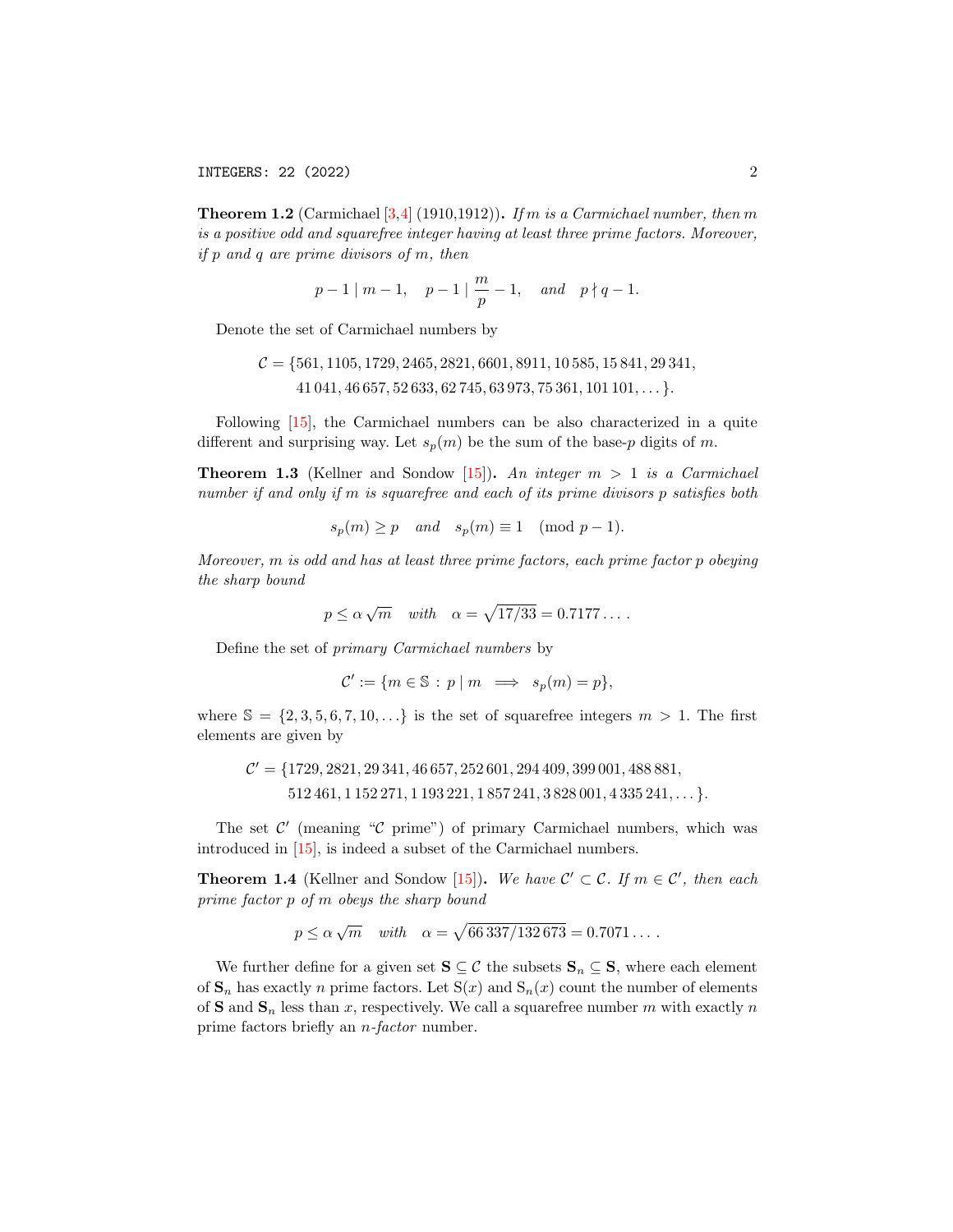INTEGERS: 22 (2022) 3

The first element of  $\mathcal{C}'_n$  for  $n = 3, 4, 5$  is given by

$$
1729 = 7 \cdot 13 \cdot 19,
$$
  

$$
10\,606\,681 = 31 \cdot 43 \cdot 73 \cdot 109,
$$
  

$$
4\,872\,420\,815\,346\,001 = 211 \cdot 239 \cdot 379 \cdot 10\,711 \cdot 23\,801,
$$

respectively.

In 1939 Chernick [\[5\]](#page-38-4) introduced certain squarefree polynomials

$$
U_n(t) \in \mathbb{Z}[t]
$$
 of degree  $n \ge 3$ 

to construct Carmichael numbers, where  $t \geq 0$  is an integer. More precisely, he showed that  $U_n(t)$  represents a Carmichael number for  $t \geq 0$ , whenever all n linear factors of  $U_n(t)$  are simultaneously odd primes. The simplest one of these polynomials is

<span id="page-2-0"></span>
$$
U_3(t) = (6t+1)(12t+1)(18t+1),
$$
\n(1.1)

which produces the 3-factor Carmichael numbers

$$
1729 = 7 \cdot 13 \cdot 19 \qquad (t = 1),
$$
  

$$
294\,409 = 37 \cdot 73 \cdot 109 \qquad (t = 6),
$$
  

$$
56\,052\,361 = 211 \cdot 421 \cdot 631 \qquad (t = 35),
$$

being the first three examples.

At first glance, one observes that the third-smallest Carmichael number 1729, which is also known as Ramanujan's famous *taxicab number* (being the smallest number that is a sum of two positive cubes in two ways, see Silverman [\[20\]](#page-38-5)), namely,

<span id="page-2-1"></span>
$$
1729 = 1^3 + 12^3 = 9^3 + 10^3,
$$
\n
$$
(1.2)
$$

is additionally the smallest primary Carmichael number. Surprisingly, a closer look reveals that the other two numbers 294 409 and 56 052 361 are also primary Carmichael numbers. Is this pure coincidence or a hidden phenomenon?

The purpose of this paper is to show that any  $U_3(t)$  has the property that all values of  $U_3(t)$  for  $t \geq 2$ , and apart from certain exceptions also in the case  $t = 1$ , lie in a certain set  $\mathfrak{S}'$  (as introduced in Section [2\)](#page-5-0) that generalizes the set  $\mathcal{C}'$ .

As a main result of Section [4,](#page-10-0) it further turns out that any given  $U_3(t)$  has the following important property: if both  $U_3(t) \in \mathfrak{S}'$  and all three linear factors of  $U_3(t)$  are odd primes for a fixed  $t \geq 0$ , then  $U_3(t)$  represents not only a Carmichael number, but also a primary Carmichael number.

Thus, almost all 3-factor Carmichael numbers, which were computed by Chernick's method so far, lie in  $\mathcal{C}'_3$ . The restriction "almost" refers to the exceptions in the cases  $t = 0$  and  $t = 1$ .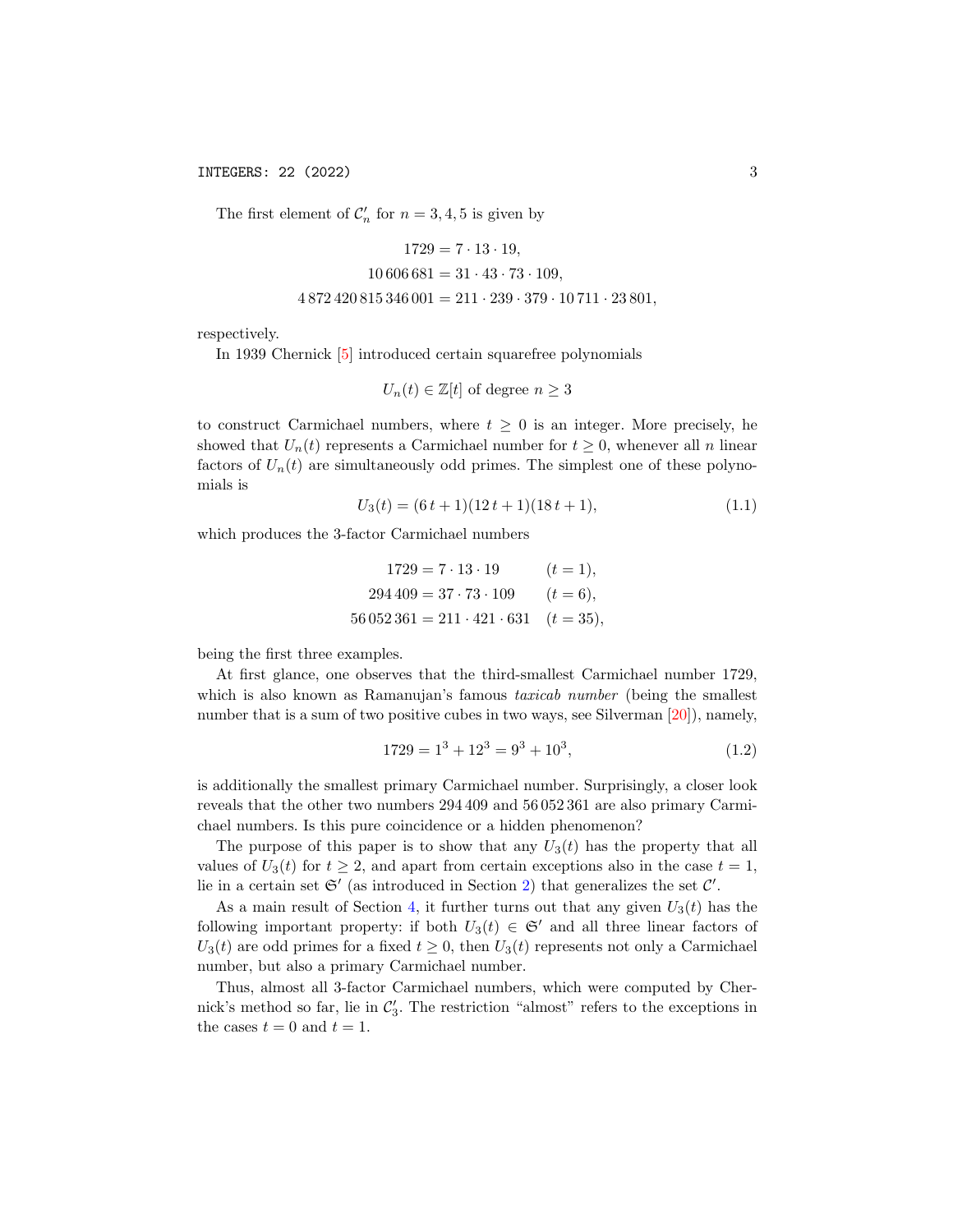As a striking example, in 1980 Wagstaff [\[22\]](#page-38-6) already computed a very huge 3-factor Carmichael number with 321 decimal digits by using  $U_3(t)$  as defined by  $(1.1)$ , where t is a 106-digit number. This number now awakes from a deep sleep as a primary Carmichael number!

In 2002 Dubner [\[9\]](#page-38-7) also used this  $U_3(t)$  to compute the corresponding 3-factor Carmichael numbers up to  $10^{42}$ , which are all primary.

By this means, one can even find a special  $\tilde{U}_3(t)$  very quickly such that for  $t = 1$ the value  $M = \tilde{U}_3(1) \in \mathcal{C}'_3$  yields the large example

$$
M = 37717531166520286365396946681
$$
  
= 1570642921 · 3094633081 · 7759909081,

satisfying in fact the remarkable property

$$
s_p(M) = p
$$

for each prime factor  $p$  of  $M$ . The reader is invited to check this property above. See Table [4.4](#page-15-0) in Section [4](#page-10-0) for the construction.

In 1904 Dickson [\[8\]](#page-38-8) stated the conjecture that a set of linear functions  $f_{\nu}(t)$  =  $a_{\nu}t+b_{\nu} \in \mathbb{Z}[t]$ , under certain conditions, might be simultaneously prime for infinitely many integral values of t.

Hence, Dickson's conjecture, as already noted by Chernick, implies that any  $U_3(t)$ produces infinitely many Carmichael numbers, and so the set  $C$  should be infinite. This statement now transfers to the set  $\mathcal{C}'$  of primary Carmichael numbers.

While the question, whether there exist infinitely many Carmichael numbers, was positively answered by Alford, Granville, and Pomerance [\[1\]](#page-38-9) in 1994, the related question for the primary Carmichael numbers and their distribution is still open.

Unfortunately, several computations suggest that the properties of  $U_3(t)$  as described above do not hold for  $U_n(t)$  with  $n \geq 4$ . One may speculate whether this causes the high proportion of primary Carmichael numbers with exactly three prime factors among all primary Carmichael numbers, see Table [1.1.](#page-4-0) However, we raise an explicit conjecture on related properties of  $U_4(t)$  in Section [4.](#page-10-0)

Going into more detail, Table [1.1](#page-4-0) shows the distributions of  $C(x)$ ,  $C'(x)$ , and their subsets up to  $10^{18}$ . On the one hand, one observes that in this range about 97% of the primary Carmichael numbers have exactly three factors, the remaining 3% have four and five factors. On the other hand, the ratio  $C_3'(x)/C_3(x)$  is steadily increasing for  $x$  in the range up to  $10^{18}$ , implying that about 87% of the 3-factor Carmichael numbers are primary in that range.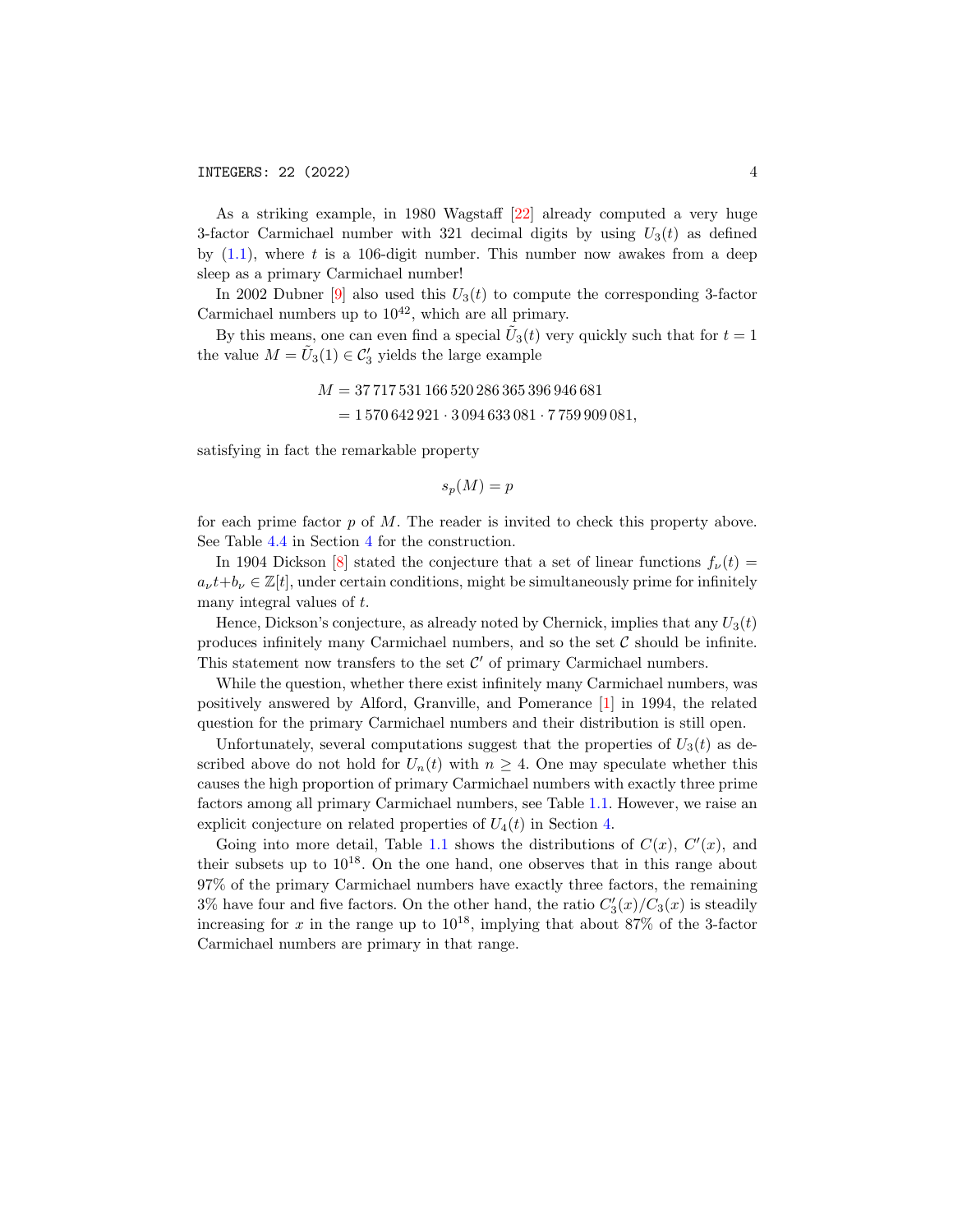<span id="page-4-0"></span>

| $\boldsymbol{x}$ | C(x)    | $C_3(x)$ | C'(x)          | $C'_3(x)$      | $C_4'(x)$ | $C'_{5}(x)$    | $C'_{3}/C'(x)$ | $C'_{3}/C_{3}(x)$ |
|------------------|---------|----------|----------------|----------------|-----------|----------------|----------------|-------------------|
| 10 <sup>3</sup>  | 1       | 1        |                |                |           |                |                |                   |
| 10 <sup>4</sup>  | 7       | 7        | $\overline{2}$ | $\overline{2}$ |           |                | 1.000          | 0.286             |
| $10^{5}$         | 16      | 12       | $\overline{4}$ | $\overline{4}$ |           |                | 1.000          | 0.333             |
| 10 <sup>6</sup>  | 43      | 23       | 9              | 9              |           |                | 1.000          | 0.391             |
| $10^{7}$         | 105     | 47       | 19             | 19             |           |                | 1.000          | 0.404             |
| $10^8$           | 255     | 84       | 51             | 48             | 3         |                | 0.941          | 0.571             |
| 10 <sup>9</sup>  | 646     | 172      | 107            | 104            | 3         |                | 0.972          | 0.605             |
| $10^{10}$        | 1547    | 335      | 219            | 214            | 5         |                | 0.977          | 0.639             |
| $10^{11}$        | 3605    | 590      | 417            | 409            | 8         |                | 0.981          | 0.693             |
| $10^{12}$        | 8241    | 1000     | 757            | 741            | 16        |                | 0.979          | 0.741             |
| $10^{13}$        | 19279   | 1858     | 1470           | 1433           | 37        |                | 0.975          | 0.771             |
| $10^{14}$        | 44706   | 3284     | 2666           | 2599           | 67        |                | 0.975          | 0.791             |
| $10^{15}$        | 105212  | 6083     | 5040           | 4896           | 144       |                | 0.971          | 0.805             |
| $10^{16}$        | 246683  | 10816    | 9280           | 8996           | 282       | $\overline{2}$ | 0.969          | 0.832             |
| $10^{17}$        | 585355  | 19539    | 17210          | 16694          | 514       | $\overline{2}$ | 0.970          | 0.854             |
| $10^{18}$        | 1401644 | 35586    | 32039          | 31 103         | 933       | 3              | 0.971          | 0.874             |

Table 1.1: Distributions of  $C(x)$ ,  $C'(x)$ , and their subsets. The ratios are rounded to three decimal places.

Computed Carmichael numbers and tables up to  $10^{18}$  in this paper were taken from Pinch's tables in [\[17,](#page-38-10) [18\]](#page-38-11), while the numbers up to  $10^9$ , in particular for  $\mathcal{C}'$ , were rechecked by our computations. Further tables are given by Granville and Pomerance in [\[10\]](#page-38-12), which also rely mainly on Pinch's computations. The used raw data files of [\[18\]](#page-38-11) are named carmichael-16.gz, carmichael17.gz, carmichael18.gz, and car3-18.gz.

Interestingly, the progress about the (primary) Carmichael numbers, as partially described above, were originally initiated by a completely different context. For the sake of completeness, we give here a short survey of some results of  $[12-15]$  $[12-15]$ .

As usual, denote the Bernoulli polynomials and numbers by  $B_n(x)$  and  $B_n =$  $B_n(0)$ , respectively. The polynomials  $B_n(x)$  are defined by the series (cf. [\[6,](#page-38-14) Sec. 9.1, pp. 3–4])

$$
\frac{ze^{xz}}{e^z - 1} = \sum_{n \ge 0} B_n(x) \frac{z^n}{n!} \quad (|z| < 2\pi).
$$

Define for  $n \geq 1$  the denominators  $\mathbb{D}_n := \text{denom}(B_n(x) - B_n)$  of the Bernoulli polynomials, which have no constant term,

$$
B_n(x) - B_n = \sum_{k=0}^{n-1} {n \choose k} B_k x^{n-k}.
$$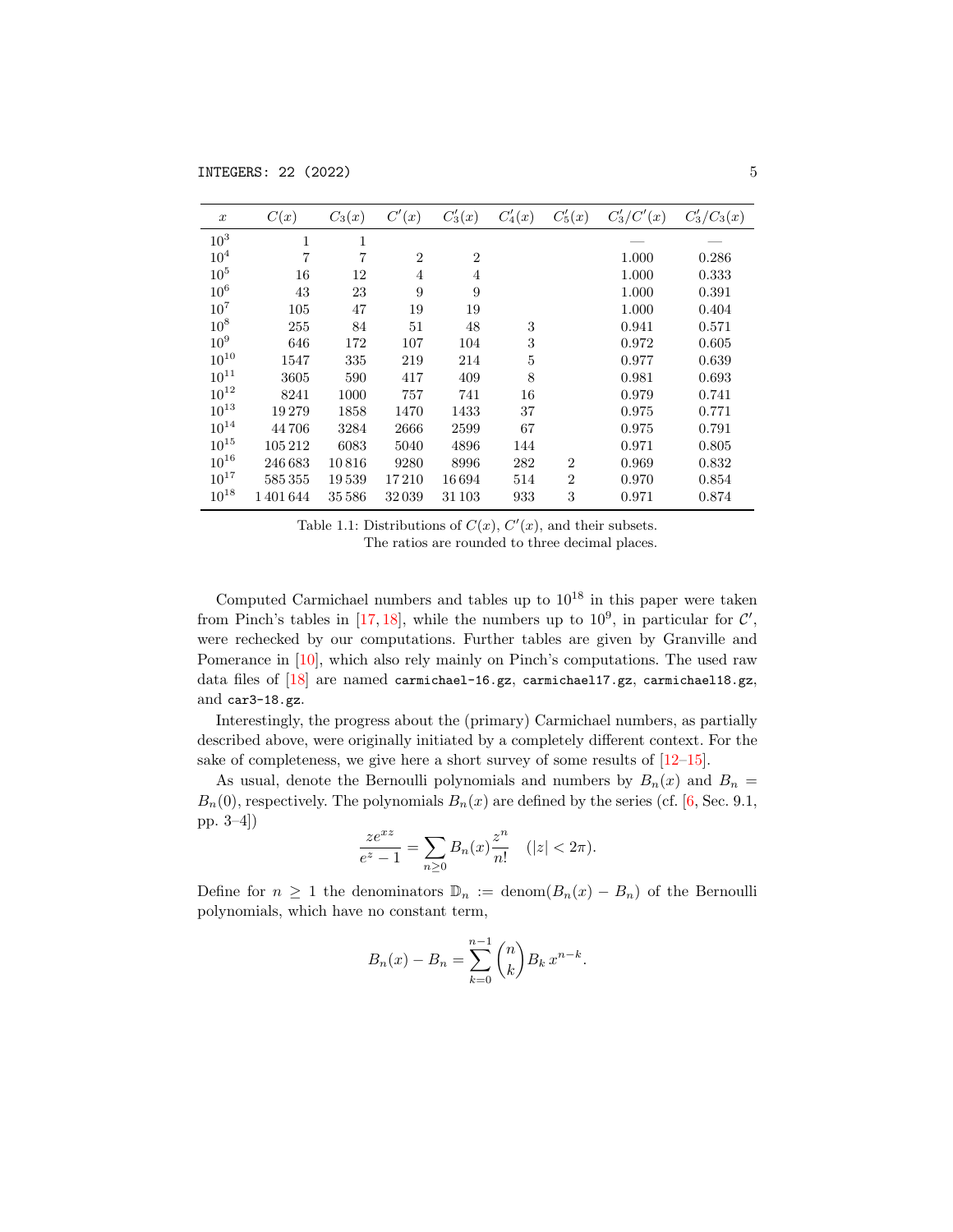These denominators are given by the notable formula

$$
\mathbb{D}_n = \prod_{s_p(n) \ge p} p
$$

and obey several divisibility properties. We have, for example,

$$
rad(n + 1) | D_n, \text{ if } n + 1 \text{ is composite,}
$$
  

$$
D_n = lcm(D_{n+1}, rad(n + 1)), \text{ if } n \ge 3 \text{ is odd,}
$$

where rad $(n) := \prod_{p \mid n} p$ . It further turns out that all Carmichael numbers satisfy the divisibility relation

$$
m\in\mathcal{C}\implies m\mid\mathbb{D}_m,
$$

which explains the unexpected link between Carmichael numbers and the function  $s_p(\cdot).$ 

The rest of the paper is organized as follows. The main results, theorems, and conjectures are presented in Sections  $2 - 5$  $2 - 5$  $2 - 5$  after introducing necessary definitions and complementary results. Subsequently, Sections  $6 - 8$  $6 - 8$  $6 - 8$  contain the proofs of the theorems, ordered by their dependencies. Section [9](#page-33-0) shows some connections to the taxicab numbers. Finally, in Section [10](#page-34-0) we give applications to the polygonal numbers.

## <span id="page-5-0"></span>2. Decompositions

Let N be the set of positive integers. The sum-of-digits function  $s_p(\cdot)$  is actually defined for any integer base  $g \geq 2$  in place of a prime p. To avoid ambiguity, we define  $s_1(m) := 0$  for  $m \ge 0$ . For integers  $g \ge 2$  and  $m \ge 1$  define

$$
\mathrm{ord}_g(m) := \max\{n \ge 0 : g^n \mid m\}.
$$

We say that a positive integer  $m$  has an  $s-decomposition$ , if there exists a decomposition in n proper factors  $g_{\nu}$  with exponents  $e_{\nu} \geq 1$ , the factors  $g_{\nu}$  being strictly increasing but not necessarily coprime, such that

<span id="page-5-1"></span>
$$
m = \prod_{\nu=1}^{n} g_{\nu}^{e_{\nu}},
$$
\n(2.1)

where each factor  $g_{\nu}$  satisfies the sum-of-digits condition

<span id="page-5-2"></span>
$$
s_{g_{\nu}}(m) \ge g_{\nu}.\tag{2.2}
$$

Similarly, we say that [\(2.1\)](#page-5-1) represents a *strict s*-decomposition, if each factor  $g_{\nu}$ satisfies the strict sum-of-digits condition

<span id="page-5-3"></span>
$$
s_{g_{\nu}}(m) = g_{\nu}.\tag{2.3}
$$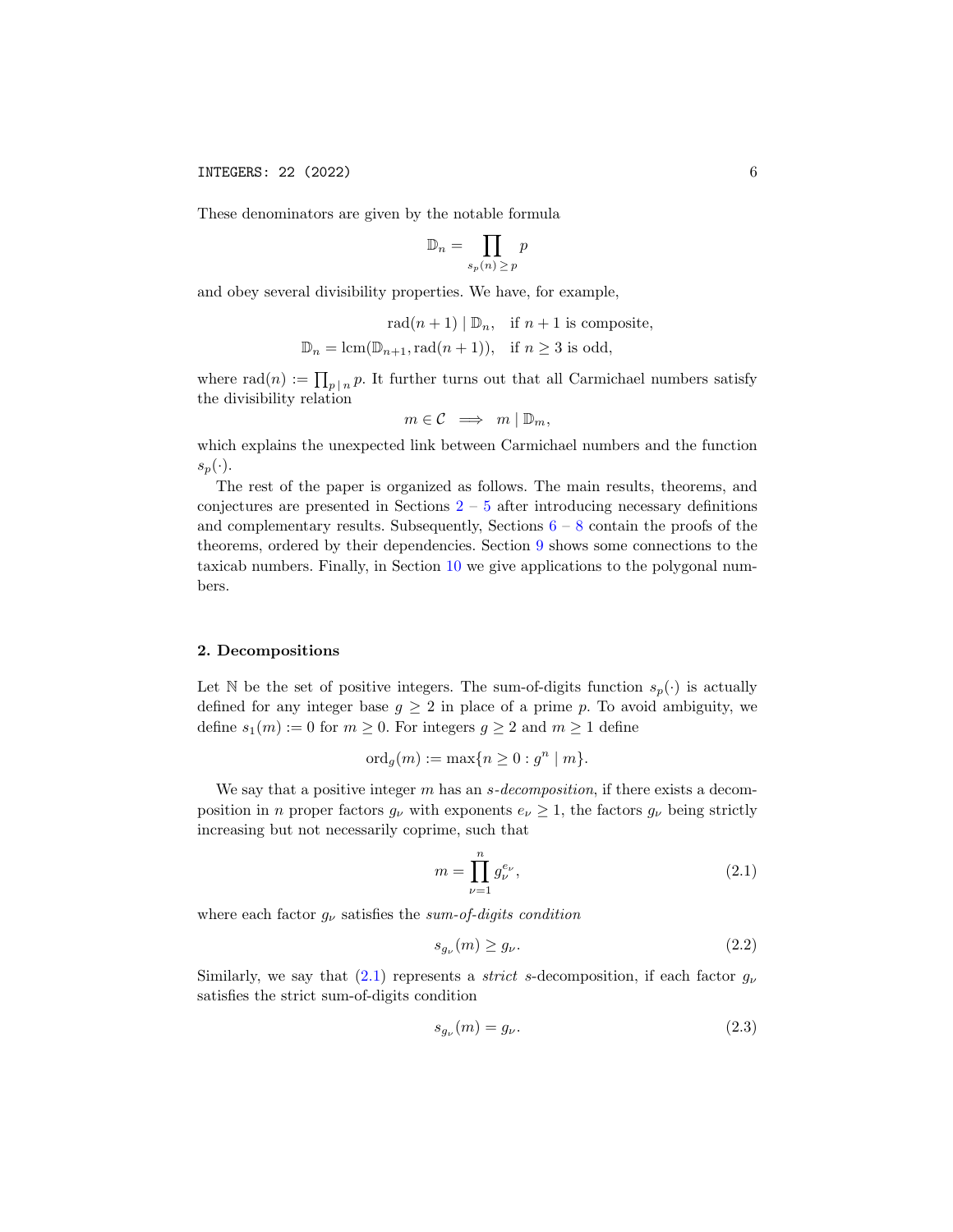Accordingly, we define the sets

 $\mathfrak{S} := \{m \in \mathbb{N} : m \text{ has an } s\text{-decomposition}\},\$  $\mathfrak{S}' := \{m \in \mathbb{N} : m \text{ has a strict } s\text{-decomposition}\}.$ 

One computes that

$$
\mathfrak{S} = \{24, 45, 48, 72, 96, 120, 144, 189, 192, 216, 224, 225, 231, 240, 280, 288, 315, 320, 325, 336, 352, 360, 378, 384, 405, 432, ... \},
$$
  

$$
\mathfrak{S}' = \{45, 96, 225, 325, 405, 576, 637, 640, 891, 1225, 1377, 1408, 1536, 1701, 1729, 2025, 2541, 2821, 3321, 3751, 3825, 4225, 4608, ... \}.
$$

Clearly, we have  $\mathfrak{S}' \subset \mathfrak{S}$ . Some examples of s-decompositions are

$$
45 = 3^2 \cdot 5, 576 = 2^4 \cdot 6^2, 1729 = 7 \cdot 13 \cdot 19, 2025 = 5^2 \cdot 9^2.
$$

Note that an s-decomposition of a number  $m \in \mathfrak{S}$  does not have to be unique. Such an example of different s-decompositions is given by

$$
240 = 24 \cdot 3 \cdot 5 = 22 \cdot 3 \cdot 4 \cdot 5 = 2 \cdot 3 \cdot 5 \cdot 8 = 3 \cdot 42 \cdot 5,
$$

showing all possible variants.

While the definition of the set  $\mathfrak{S}'$  widely extends the definition of the set  $\mathcal{C}'$ , the set  $\mathfrak S$  widely extends the set

$$
\mathcal{S} := \{ m \in \mathbb{S} : p \mid m \implies s_p(m) \ge p \}
$$

where

$$
S = \{231, 561, 1001, 1045, 1105, 1122, 1155, 1729, 2002, 2093, 2145, 2465, 2821, 3003, 3315, 3458, 3553, 3570, 3655, \dots\}.
$$

As introduced and shown in [\[15\]](#page-38-3), the set S has the property that  $C \subset S$ . Moreover, each number  $m \in \mathcal{S}$  has at least three prime factors.

The next two theorems summarize the properties of  $\mathfrak S$  and  $\mathfrak S'$ , which also show some connections with the Carmichael numbers.

<span id="page-6-0"></span>**Theorem 2.1.** An s-decomposition of  $m \in \mathfrak{S}$  has the following properties.

- $(i)$  The s-decomposition of m has at least two factors, while m has at least two prime divisors.
- (*ii*) If  $m = g_1^{e_1} \cdot g_2^{e_2}$ , then  $e_1 + e_2 \geq 3$ .
- (iii) If  $m = g_1 \cdot g_2 \cdot g_3$  where all  $g_\nu$  are odd primes, then its s-decomposition is unique. In particular, if  $m \in \mathfrak{S}'$ , then  $m \in \mathcal{C}'_3$ .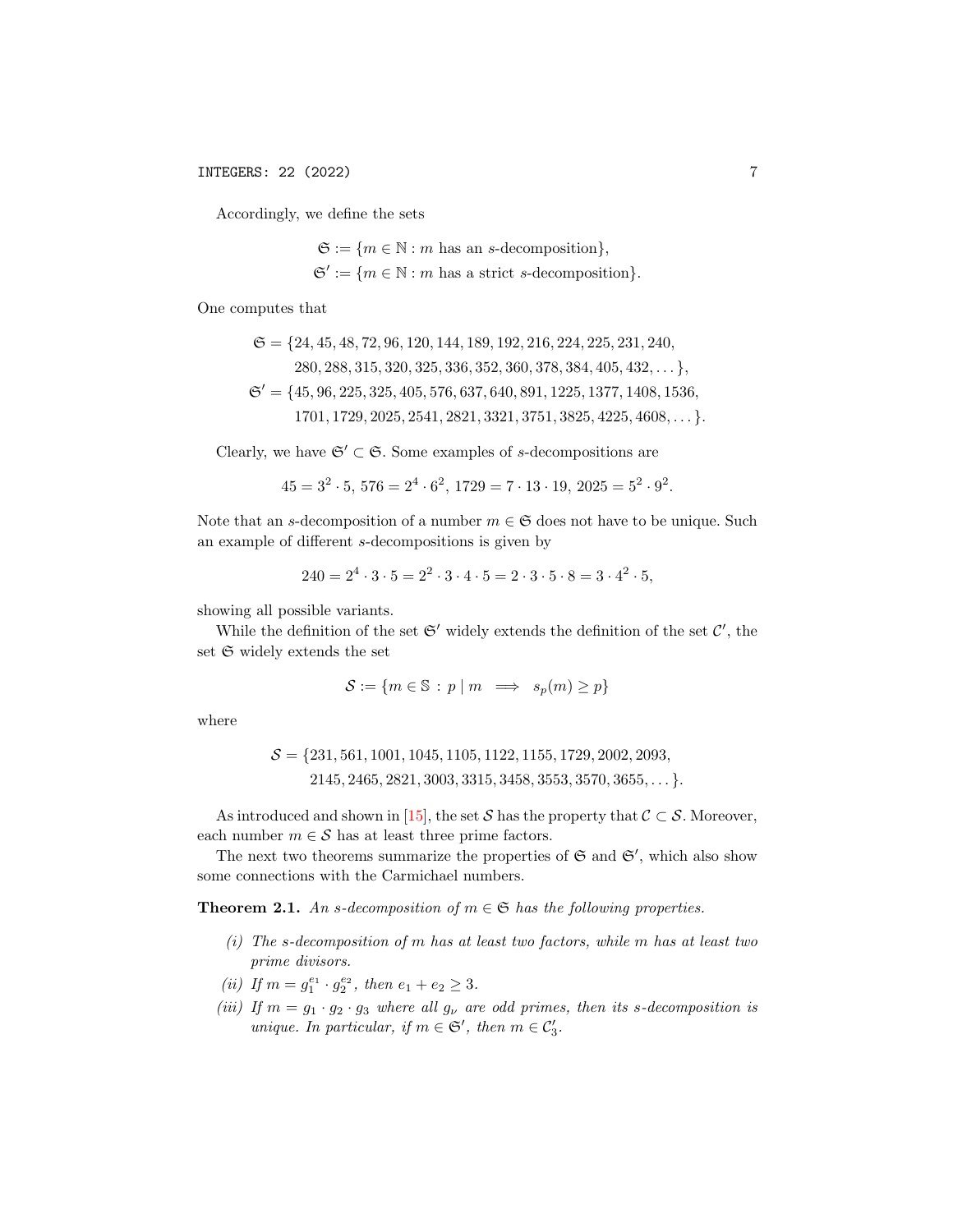- (iv) If  $m = g_1 \cdots g_n$  with  $n \geq 3$ , where all  $g_\nu$  are odd primes, then  $m \in S$ . Moreover, if  $g_1 \cdots g_n \in \mathfrak{S}'$ , then  $m \in \mathcal{C}'_n$ .
- (v) If  $m = g_1^{e_1} \cdots g_n^{e_n}$  with  $n \geq 2$ , then each factor  $g_{\nu}$  satisfies the inequalities  $1 \leq g_{\nu} \leq m^{1/(\text{ord}_{g_{\nu}}(m)+1)} \leq m^{1/(e_{\nu}+1)} \leq \sqrt{m}$ .

<span id="page-7-0"></span>**Theorem 2.2.** The sets  $\mathfrak{S}$  and  $\mathfrak{S}'$  have the following properties:

- (i)  $C \subset \mathfrak{S}$ ;
- (*ii*)  $\mathcal{C}' \subset \mathfrak{S}' \cap \mathcal{C}$ ;
- (*iii*)  $C'_3 = \mathfrak{S}' \cap C_3$ .

We further define the generalized sets of  $\mathfrak{S}$  and  $\mathfrak{S}'$  by

$$
\overline{\mathfrak{S}} := \{ m \in \mathbb{N} : \text{there exists } g \mid m \text{ with } s_g(m) \ge g \},
$$
  

$$
\overline{\mathfrak{S}'} := \{ m \in \mathbb{N} : \text{there exists } g \mid m \text{ with } s_g(m) = g \}.
$$

The sets  $\overline{\mathfrak{S}}$  and  $\overline{\mathfrak{S}}'$  satisfy the conditions [\(2.2\)](#page-5-2) and [\(2.3\)](#page-5-3) for at least one proper divisor of each of their elements, respectively. One computes that

$$
\overline{\mathfrak{S}} = \{6, 10, 12, 14, 15, 18, 20, 21, 22, 24, 26, 28, 30, 33, 34, 36, 38, 39, 40, 42, 44, 45, 46, 48, 50, 51, 52, 54, 56, 57, 58, 60, 62, 63, \dots\},
$$
  

$$
\overline{\mathfrak{S}'} = \{6, 10, 12, 15, 18, 20, 21, 24, 28, 33, 34, 36, 39, 40, 45, 48, 52, 57, 63, 65, 66, 68, 72, 76, 80, 85, 87, 88, 91, 93, 96, 99, 100, \dots\}.
$$

By the definitions and the computed examples we have the relations

<span id="page-7-3"></span>
$$
\mathfrak{S}' \subset \mathfrak{S} \subset \overline{\mathfrak{S}} \quad \text{and} \quad \mathfrak{S}' \subset \overline{\mathfrak{S}'} \subset \overline{\mathfrak{S}}. \tag{2.4}
$$

The following two theorems show weaker and different properties of  $\overline{\mathfrak{S}}$  and  $\overline{\mathfrak{S}'}$ compared to Theorems [2.1](#page-6-0) and [2.2.](#page-7-0)

<span id="page-7-1"></span>**Theorem 2.3.** A number  $m \in \overline{S}$  and a divisor  $g \mid m$  with  $s_q(m) \geq g$  have the following properties:

- $(i)$  m has at least two prime divisors;
- (ii) If  $m \in \mathcal{C}_3$ , then g is an odd prime;
- (ii) g obeys the inequalities  $1 < g < m^{1/(\text{ord}_g(m)+1)} \leq \sqrt{m}$ .

<span id="page-7-2"></span>**Theorem 2.4.** The set  $\overline{\mathfrak{S}'} \setminus \mathfrak{S}'$  has the following properties:

- (i)  $C \setminus C' \not\subset \overline{\mathfrak{S}'} \setminus \mathfrak{S}'$ ;
- (*ii*)  $C_3 \setminus C_3' \subset \overline{\mathfrak{S}'} \setminus \mathfrak{S}'.$ **Remark.** Theorems [2.3\(](#page-7-1)ii) and [2.4\(](#page-7-2)ii), and the properties of the set  $\mathcal{C}'_3$  imply that all 3-factor Carmichael numbers have the following property: every number  $m \in \mathcal{C}_3$ satisfies the strict sum-of-digits condition  $(2.3)$  for at least one prime factor of m.

This will be stated later more precisely; see Theorems [4.4,](#page-13-0) [4.5,](#page-13-1) and [5.2.](#page-16-0)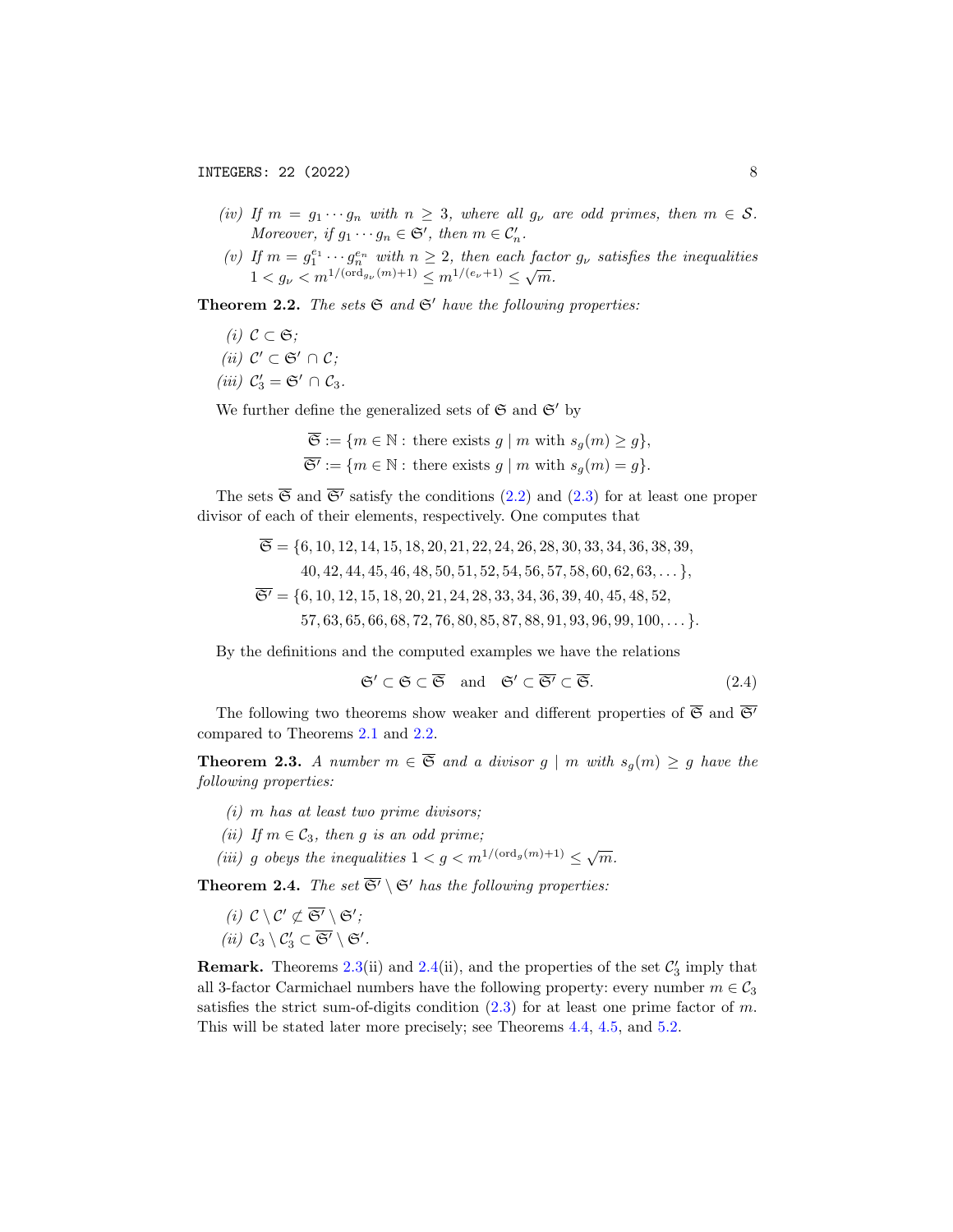If one could show the open question, whether the set  $\mathcal{C}'$  is infinite, then Theo-rem [2.2](#page-7-0) would imply that  $\mathfrak{S}'$  is also infinite. Fortunately, the infinitude of  $\mathfrak{S}'$  can be shown independently of the set  $\mathcal{C}'$ .

<span id="page-8-1"></span>**Theorem 2.5.** The set  $\mathfrak{S}'$  is infinite.

The relations in [\(2.4\)](#page-7-3) immediately imply the following corollary.

## Corollary 2.6. The sets  $\mathfrak{S}, \overline{\mathfrak{S}},$  and  $\overline{\mathfrak{S}'}$  are infinite.

Finally, we define the subsets  $\mathfrak{S}_*$  and  $\mathfrak{S}'_*$  of the sets  $\mathfrak{S}$  and  $\mathfrak{S}'$ , respectively. Each element  $m \in \mathfrak{S}_*$  (respectively,  $m \in \mathfrak{S}'_*$ ) has the property that the prime factorization of m equals a (strict) s-decomposition. The definitions are given as

$$
\mathfrak{S}_* := \{ m \in \mathbb{N}_{\geq 2} : p \mid m \implies s_p(m) \geq p \},
$$
  

$$
\mathfrak{S}'_* := \{ m \in \mathbb{N}_{\geq 2} : p \mid m \implies s_p(m) = p \}.
$$

By Theorem [1.3](#page-1-0) and the definition of the set  $\mathcal{C}'$ , we have the relations

$$
\mathcal{C}\subset \mathfrak{S}_*\subset \mathfrak{S} \quad \mathrm{and} \quad \mathcal{C}'\subset \mathfrak{S}_*'\subset \mathfrak{S}'.
$$

While for a given number  $m$  the determination of its  $s$ -decomposition may be difficult due to searching for suitable factors (actually, this problem can be translated into a system of linear equations), the sets  $\mathfrak{S}_*$  and  $\mathfrak{S}'_*$  can be computed quite easily by checking only prime factorizations. The first numbers that do not have a trivial (strict) s-decomposition are given as follows.

$$
\mathfrak{S} \setminus \mathfrak{S}_* = \{280, 378, 640, 1134, 1280, 1408, 1430, 2464, 2520, 2816, \ldots\},
$$
  

$$
\mathfrak{S}' \setminus \mathfrak{S}'_* = \{96, 225, 576, 640, 1225, 1377, 1408, 1536, 1701, 2025, \ldots\}.
$$

Let  $S(x)$  count the number of elements of  $\mathfrak S$  less than x; analogously define this notation for related sets of  $\mathfrak{S}$ . Table [2.1](#page-8-0) shows their distributions compared to  $C'(x)$ and  $C(x)$ .

<span id="page-8-0"></span>

| $\boldsymbol{x}$ | C'(x) | C(x) | $S'_{*}(x)$ | $S_*(x)$ | S'(x)          | S(x)  | $\overline{S'}(x)$ | $\overline{S}(x)$ |
|------------------|-------|------|-------------|----------|----------------|-------|--------------------|-------------------|
| $10^{1}$         |       |      |             |          |                |       |                    |                   |
| $10^{2}$         |       |      |             | 5        | $\overline{2}$ | 5     | 32                 | 60                |
| 10 <sup>3</sup>  |       |      | 5           | 53       | 9              | 56    | 220                | 742               |
| 10 <sup>4</sup>  | 2     |      | 13          | 477      | 34             | 532   | 1401               | 8050              |
| 10 <sup>5</sup>  | 4     | 16   | 32          | 4147     | 100            | 4837  | 8388               | 84057             |
| 10 <sup>6</sup>  | 9     | 43   | 62          | 35827    | 254            | 43981 | 51333              | 864438            |

Table 2.1: Distributions of  $C'(x)$ ,  $C(x)$ ,  $S'_{*}(x)$ ,  $S_*(x)$ ,  $S'(x)$ ,  $\overline{S'}(x)$ , and  $\overline{S}(x)$ .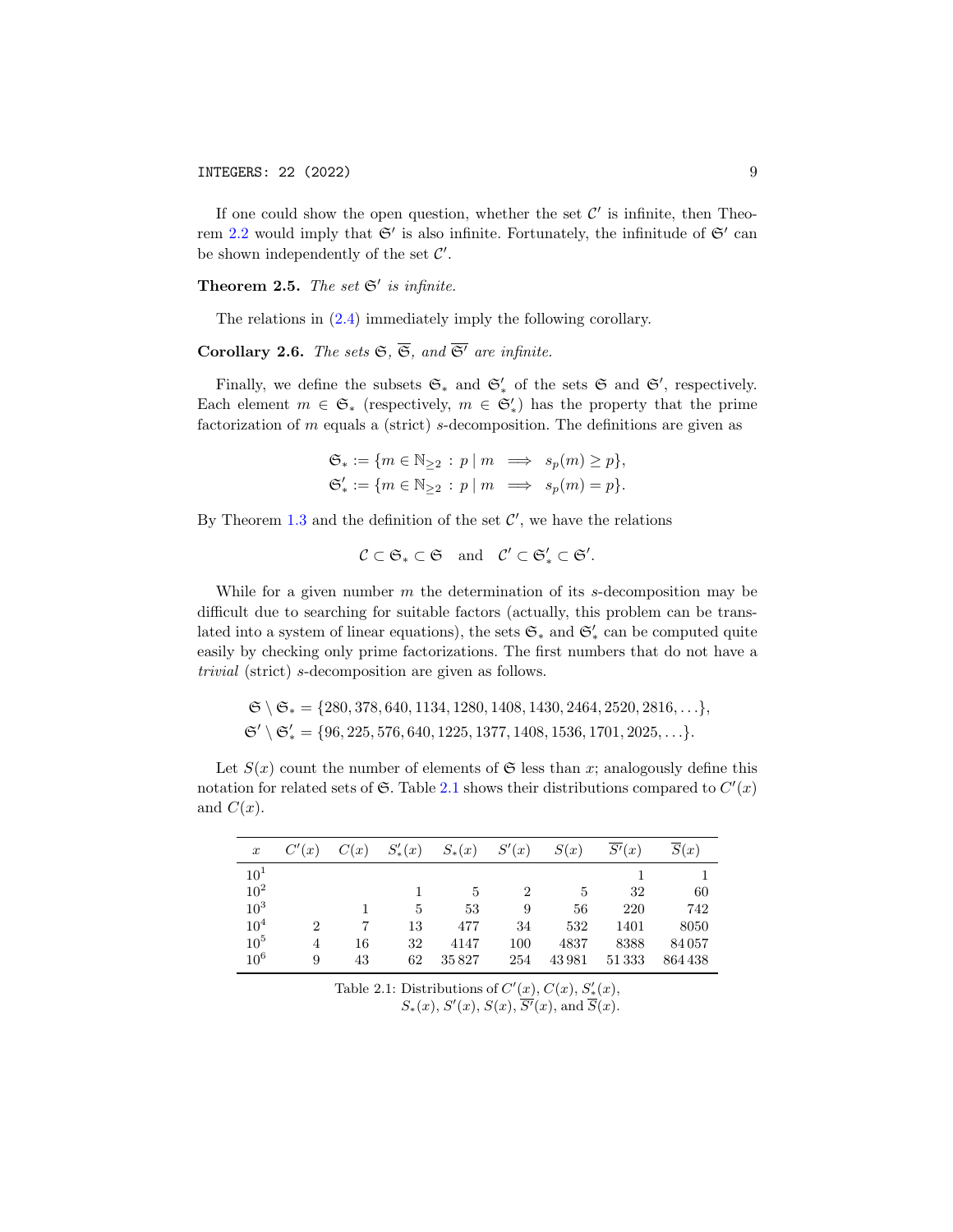At first glance, a lower bound for the growth of  $S'(x)$  is given by  $O(x^{1/3})$ , which will be implied by Theorem [4.4](#page-13-0) later. We show this lower bound with explicit and simple constants.

<span id="page-9-0"></span>Theorem 2.7. There is the estimate

$$
S'(x) > \frac{1}{11} x^{1/3} - \frac{1}{3} \quad (x \ge 1).
$$

## <span id="page-9-2"></span>3. Exceptional Carmichael Numbers

We introduce the set of exceptional Carmichael numbers by

$$
\mathcal{C}^{\sharp} := \{ m \in \mathcal{C} \, : \, p \mid m \implies s_p(m) \neq p \}.
$$

By definition we have

$$
\mathcal{C}^{\sharp} \subseteq \mathcal{C} \setminus \mathcal{C}' \quad \text{and} \quad \mathcal{C}_n^{\sharp} \subseteq \mathcal{C}_n \setminus \mathcal{C}_n' \quad (n \ge 3).
$$

The first numbers in  $\mathcal{C}^{\sharp}$  are

$$
173\,085\,121 = 11 \cdot 31 \cdot 53 \cdot 61 \cdot 157,
$$
  

$$
321\,197\,185 = 5 \cdot 19 \cdot 23 \cdot 29 \cdot 37 \cdot 137,
$$
  

$$
455\,106\,601 = 19 \cdot 41 \cdot 53 \cdot 73 \cdot 151.
$$

In view of Theorem [2.4,](#page-7-2) the special properties of the 3-factor Carmichael numbers can be now restated as follows.

# <span id="page-9-1"></span>**Theorem 3.1.** We have  $C_3^{\sharp} = \emptyset$ .

In the case of the 4-factor Carmichael numbers, it seems that such exceptions occur very rarely. Indeed, the set  $\mathcal{C}_4^{\sharp}$  contains only four numbers below  $10^{18}$ :

$$
954732853 = 103 \cdot 109 \cdot 277 \cdot 307,
$$
  
\n
$$
54652352931793 = 1013 \cdot 2377 \cdot 2729 \cdot 8317,
$$
  
\n
$$
2948205156573601 = 2539 \cdot 8101 \cdot 11551 \cdot 12409,
$$
  
\n
$$
456691406989839841 = 8737 \cdot 31981 \cdot 38377 \cdot 42589.
$$

As a consequence of Theorem [1.3,](#page-1-0) each prime factor p of  $m \in \mathcal{C}^{\sharp}$  must satisfy both conditions  $s_p(m) \geq 2p - 1$  and  $s_p(m) \equiv 1 \pmod{p-1}$ . Actually, one verifies that the first four numbers  $m \in C_4^{\sharp}$ , as listed above, even satisfy the condition

$$
s_p(m) = 2p - 1
$$

for each prime factor  $p$  of  $m$ .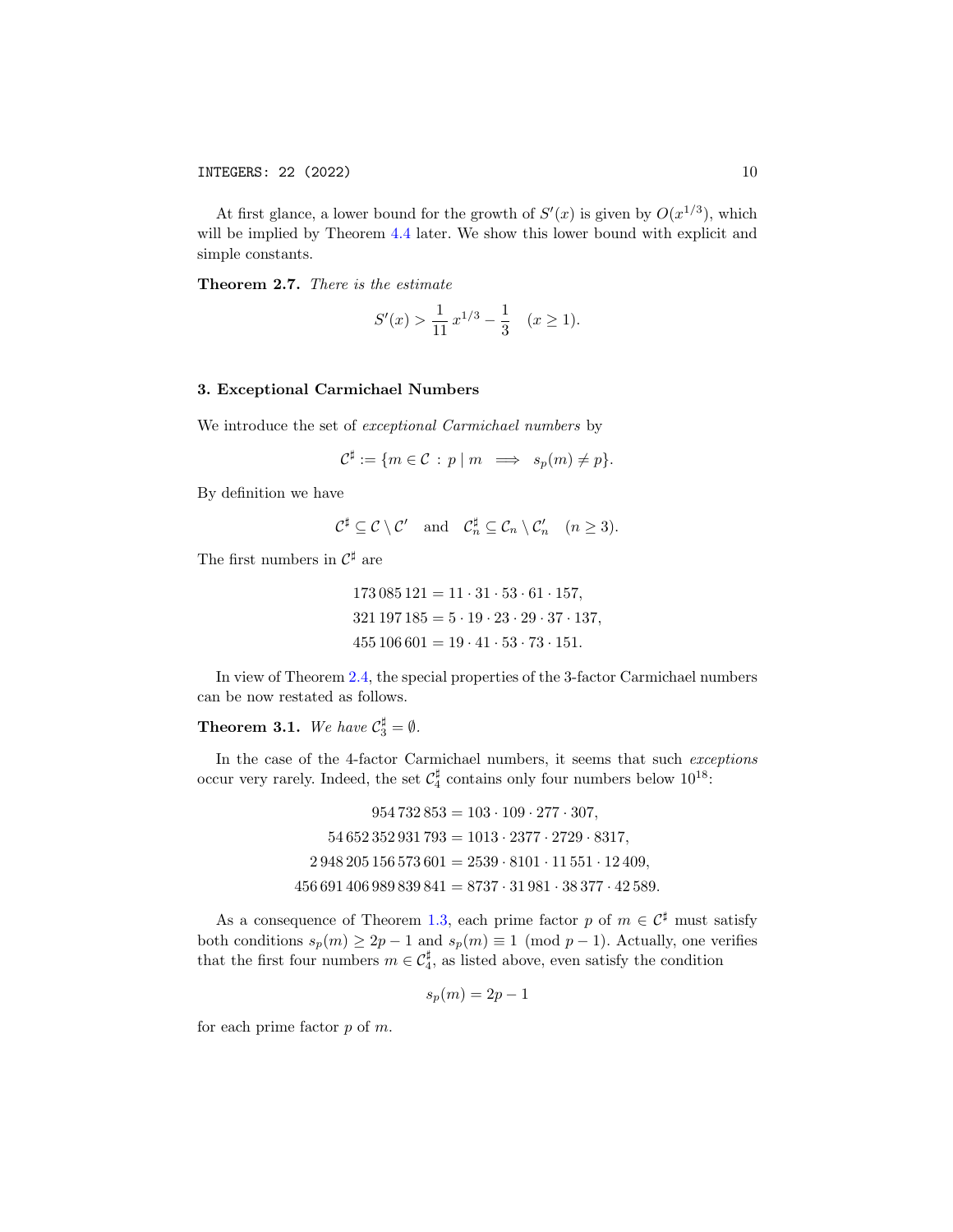The 4-factor Carmichael numbers seem to also play a particular role like the 3-factor Carmichael numbers. This will be discussed in the next section. Tables [3.1](#page-10-1) and [3.2](#page-10-2) illustrate the distributions of the sets  $\mathcal{C}_n^{\sharp}$  and  $\mathcal{C}_n$ , respectively. One also finds Table  $3.2$  in [\[10\]](#page-38-12), but with values given up to  $10^{16}$ .

<span id="page-10-1"></span>

| $\boldsymbol{x}$ | $C^{\sharp}(x)$ | $C_4^{\sharp}(x)$ | $C_5^{\sharp}(x)$ |         |        | $\cdots$       |       |      | $C_{11}^{\sharp}(x)$ |
|------------------|-----------------|-------------------|-------------------|---------|--------|----------------|-------|------|----------------------|
| 10 <sup>9</sup>  | 11              | 1                 | 7                 | 3       |        |                |       |      |                      |
| $10^{10}$        | 48              | 1                 | 19                | 27      |        |                |       |      |                      |
| $10^{11}$        | 169             | 1                 | 49                | 94      | 25     |                |       |      |                      |
| $10^{12}\,$      | 590             | 1                 | 104               | 346     | 135    | $\overline{4}$ |       |      |                      |
| $10^{13}$        | 1780            | 1                 | 194               | 899     | 622    | 63             |       |      |                      |
| $10^{14}$        | 5456            | $\overline{2}$    | 397               | 2326    | 2252   | 456            | 23    |      |                      |
| $10^{15}$        | 16245           | $\overline{2}$    | 692               | 5482    | 7504   | 2420           | 145   |      |                      |
| $10^{16}$        | 47171           | 3                 | 1227              | 12149   | 22 287 | 10293          | 1189  | 23   |                      |
| $10^{17}$        | 136704          | 3                 | 2205              | 26464   | 61640  | 38886          | 7187  | 318  | 1                    |
| $10^{18}$        | 386066          | $\overline{4}$    | 3713              | 54 1 28 | 158276 | 131641         | 35472 | 2785 | 47                   |

Table 3.1: Distributions of  $C^{\sharp}(x)$  and  $C^{\sharp}_{4}(x), \ldots, C^{\sharp}_{11}(x)$ .

<span id="page-10-2"></span>

| $\boldsymbol{x}$ | C(x)    | $C_3(x)$ | $C_4(x)$ | $C_5(x)$ |         |                | .       |        |      | $C_{11}(x)$ |
|------------------|---------|----------|----------|----------|---------|----------------|---------|--------|------|-------------|
| 10 <sup>3</sup>  | 1       | 1        |          |          |         |                |         |        |      |             |
| 10 <sup>4</sup>  | 7       | 7        |          |          |         |                |         |        |      |             |
| $10^5\,$         | 16      | 12       | 4        |          |         |                |         |        |      |             |
| 10 <sup>6</sup>  | 43      | 23       | 19       | 1        |         |                |         |        |      |             |
| $10^{7}$         | 105     | 47       | 55       | 3        |         |                |         |        |      |             |
| $10^{8}$         | 255     | 84       | 144      | 27       |         |                |         |        |      |             |
| 10 <sup>9</sup>  | 646     | 172      | 314      | 146      | 14      |                |         |        |      |             |
| $10^{10}$        | 1547    | 335      | 619      | 492      | 99      | $\overline{2}$ |         |        |      |             |
| $10^{11}$        | 3605    | 590      | 1179     | 1336     | 459     | 41             |         |        |      |             |
| $10^{12}$        | 8241    | 1000     | 2102     | 3156     | 1714    | 262            | 7       |        |      |             |
| $10^{13}$        | 19279   | 1858     | 3639     | 7082     | 5270    | 1340           | 89      | 1      |      |             |
| $10^{14}$        | 44706   | 3284     | 6042     | 14938    | 14401   | 5359           | 655     | 27     |      |             |
| $10^{15}$        | 105212  | 6083     | 9938     | 29 28 2  | 36907   | 19210          | 3622    | 170    |      |             |
| $10^{16}$        | 246 683 | 10816    | 16202    | 55012    | 86 696  | 60 150         | 16348   | 1436   | 23   |             |
| $10^{17}$        | 585355  | 19539    | 25758    | 100707   | 194 306 | 172 234        | 63635   | 8835   | 340  | 1           |
| $10^{18}$        | 1401644 | 35 586   | 40685    | 178 063  | 414 660 | 460 553        | 223 997 | 44 993 | 3058 | 49          |

Table 3.2: Distributions of  $C(x)$  and  $C_3(x), \ldots, C_{11}(x)$ .

## <span id="page-10-0"></span>4. Universal Forms

Chernick [\[5\]](#page-38-4) introduced so-called universal forms, which are squarefree polynomials in  $\mathbb{Z}[t]$ , by

<span id="page-10-3"></span>
$$
U_n(t) := \prod_{\nu=1}^n (a_\nu \, t + b_\nu) \quad (n \ge 3)
$$
\n(4.1)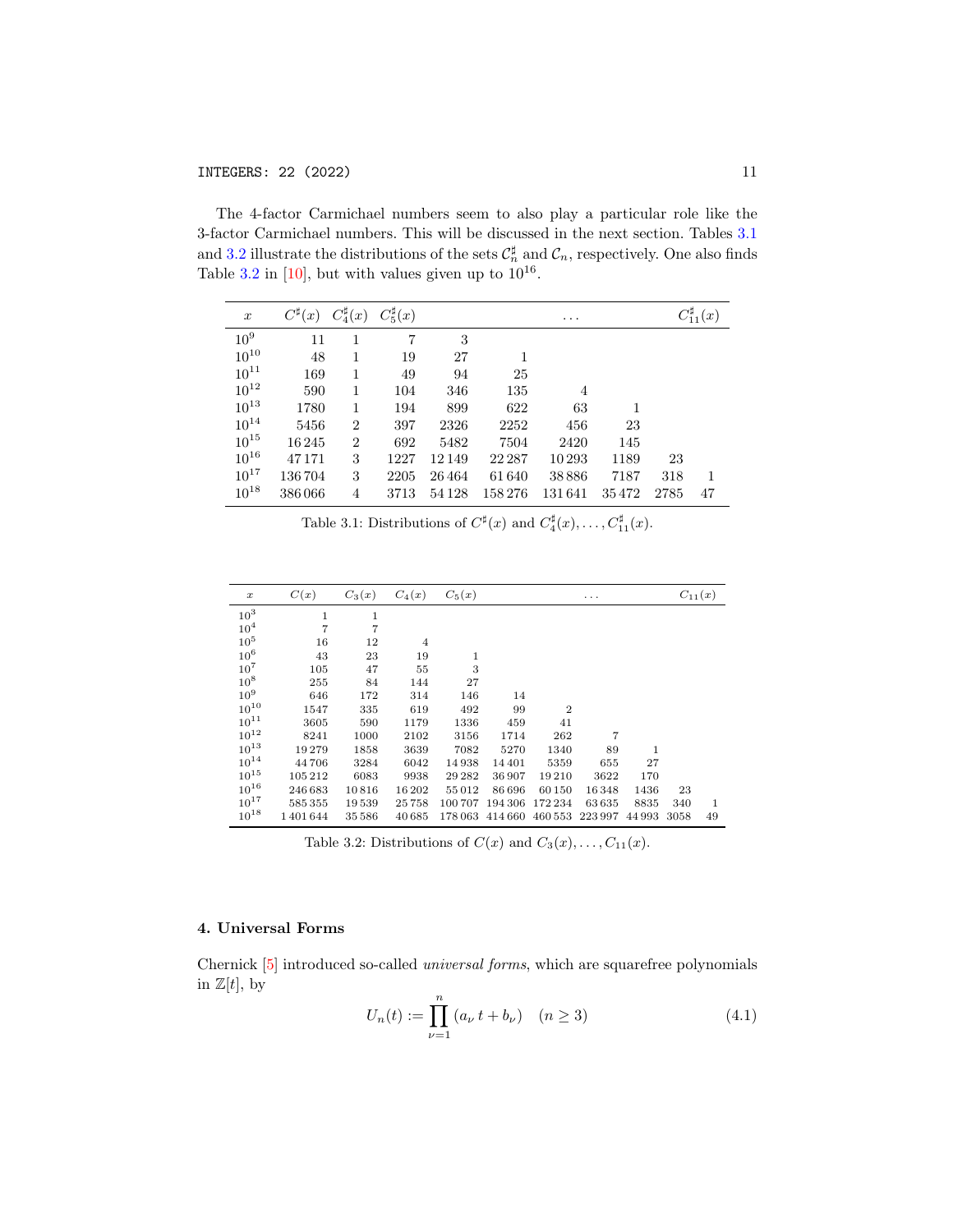with coefficients  $a_{\nu}, b_{\nu} \in \mathbb{N}$  satisfying

<span id="page-11-7"></span>
$$
U_n(t) \equiv 1 \pmod{a_\nu t + b_\nu - 1} \quad (1 \le \nu \le n)
$$
\n
$$
(4.2)
$$

for all integers  $t \geq 0$  except for the cases when  $t = 0$  and  $b_{\nu} = 1$ . His results can be summarized as follows.

<span id="page-11-0"></span>**Theorem 4.1** (Chernick [\[5\]](#page-38-4) (1939)). For each  $n \geq 3$  there exist universal forms  $U_n(t)$  with computable coefficients  $a_{\nu}, b_{\nu} \in \mathbb{N}$ . Moreover, for fixed  $n \geq 3$  and  $t \geq 0$ , a universal form  $U_n(t)$  represents a Carmichael number in  $\mathcal{C}_n$ , if each factor  $a_{\nu} t + b_{\nu}$ is an odd prime.

**Remark.** Chernick required to replace t by 2t, if all coefficients  $a_{\nu}$  and  $b_{\nu}$  are odd; otherwise, odd values of t would cause even values of  $U_n(t)$ . Actually, this already happens, if one pair  $(a_{\nu}, b_{\nu})$  consists of odd integers. However, we explicitly left t unchanged for our purpose. We fix this problem by requiring that a factor  $a_{\nu} t + b_{\nu}$ must be an odd prime instead of a prime, as stated in Theorems [4.1,](#page-11-0) [4.2,](#page-12-0) and [4.4.](#page-13-0)

For the special case  $n = 3$  Chernick gave a general construction of  $U_n(t)$ , whereas we use a more suitable formulation by introducing several definitions, as follows.

Define the set

$$
\mathcal{R} := \{ \mathbf{r} = (r_1, r_2, r_3) \in \mathbb{N}^3 : r_1 < r_2 < r_3, \text{ being pairwise coprime} \}
$$

and the elementary symmetric polynomials for  $\mathbf{r} \in \mathcal{R}$  as

<span id="page-11-2"></span>
$$
\sigma_1(\mathbf{r}) := r_1 + r_2 + r_3,\tag{4.3}
$$

$$
\sigma_2(\mathbf{r}) := r_1 r_2 + r_1 r_3 + r_2 r_3,\tag{4.4}
$$

$$
\sigma_3(\mathbf{r}) := r_1 r_2 r_3. \tag{4.5}
$$

We implicitly use the abbreviation  $\sigma_{\nu}$  for  $\sigma_{\nu}(\mathbf{r})$ , if there is no ambiguity in context. For  $\mathbf{r} \in \mathcal{R}$  define the parameter  $\ell$  with  $0 \leq \ell < \sigma_3$  satisfying

<span id="page-11-4"></span><span id="page-11-3"></span><span id="page-11-1"></span>
$$
\ell \equiv -\frac{\sigma_1}{\sigma_2} \pmod{\sigma_3}.\tag{4.6}
$$

One easily verifies the following parity relations for  $\mathbf{r} \in \mathcal{R}$ .

If  $\sigma_3$  is odd, then

<span id="page-11-6"></span><span id="page-11-5"></span>
$$
\sigma_1 \equiv \sigma_2 \equiv \sigma_3 \equiv 1 \pmod{2};\tag{4.7}
$$

otherwise,

$$
\ell \equiv \sigma_1 \equiv \sigma_2 + 1 \equiv \sigma_3 \equiv 0 \pmod{2}.
$$
 (4.8)

**Remark.** Note that congruence  $(4.6)$  is always solvable, since  $\sigma_2$  is invertible (mod  $\sigma_3$ ). This will be shown by Lemma [7.3.](#page-20-0) Avoiding the expression  $1/\sigma_2$ , Chernick used the compatible expression  $\sigma_2^a \pmod{\sigma_3}$  with  $a = \varphi(\sigma_3) - 1$ , where  $\varphi(\cdot)$  is Euler's totient function.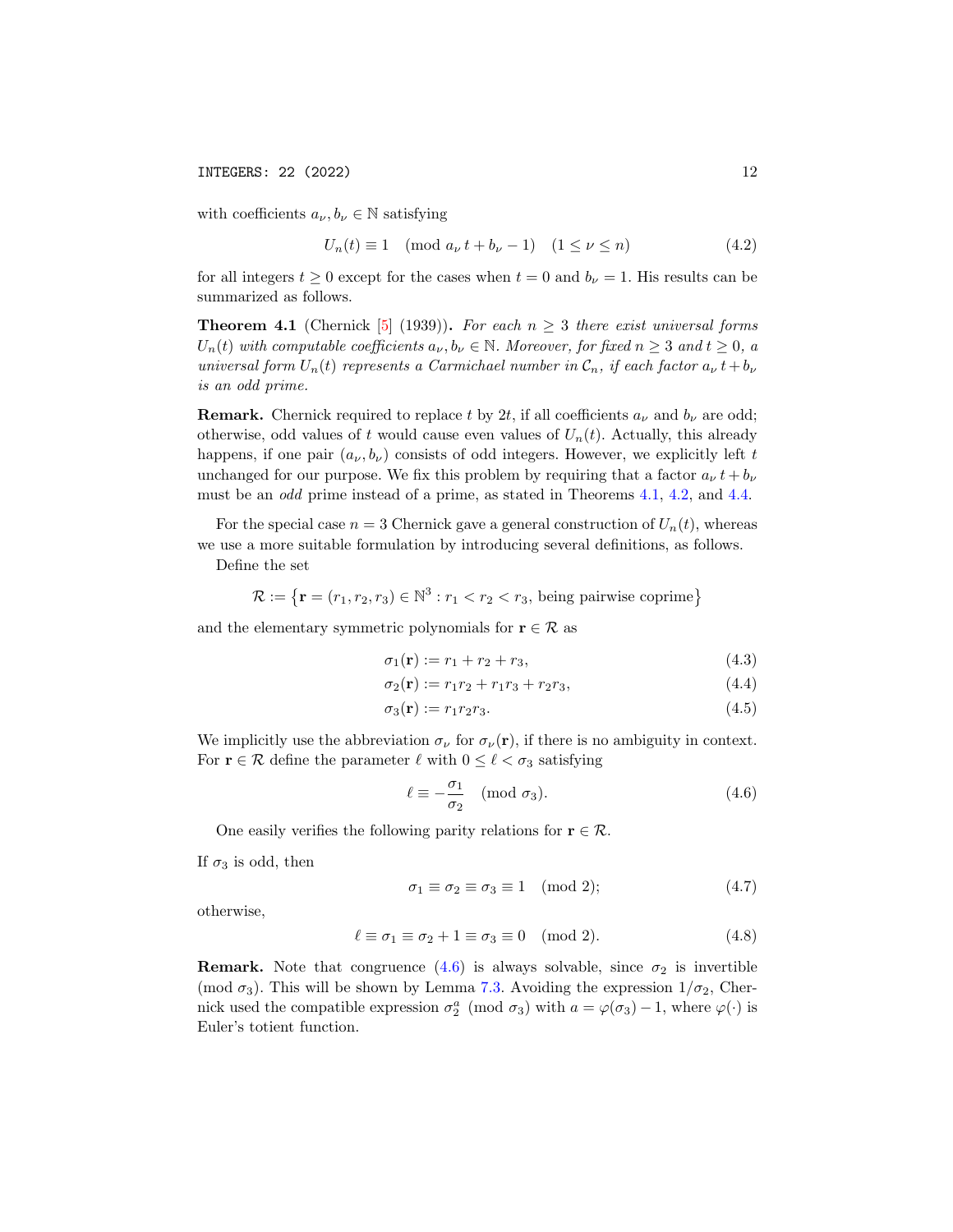With the definitions above define the forms with three factors as

<span id="page-12-1"></span>
$$
U_{\mathbf{r}}(t) := \prod_{\nu=1}^{3} (r_{\nu} (\sigma_3 t + \ell) + 1) \quad (\mathbf{r} \in \mathcal{R}), \tag{4.9}
$$

allowing  $\mathbf r$  as an index in place of  $n$ .

<span id="page-12-0"></span>**Theorem 4.2** (Chernick [\[5\]](#page-38-4) (1939)). If  $\mathbf{r} \in \mathcal{R}$ , then  $U_{\mathbf{r}}(t)$  is a universal form. Moreover, for fixed  $t \geq 0$ ,  $U_{\mathbf{r}}(t)$  is a Carmichael number in  $\mathcal{C}_3$ , if each of its three factors is an odd prime.

Chernick gave some examples of  $U_{\mathbf{r}}(t)$ , which are listed in Table [4.2.](#page-14-0) The simplest one is

<span id="page-12-4"></span>
$$
U_{\mathbf{r}}(t) = (6t+1)(12t+1)(18t+1) \quad (\mathbf{r} = (1,2,3)) \tag{4.10}
$$

as used in the introduction. The following theorem shows some unique properties of this  $U_{\mathbf{r}}(t)$ , compared to the case  $\mathbf{r} \neq (1, 2, 3)$ .

<span id="page-12-2"></span>**Theorem 4.3.** Let  $\mathbf{r} \in \mathcal{R}$  and rewrite [\(4.9\)](#page-12-1) as

<span id="page-12-3"></span>
$$
U_{\mathbf{r}}(t) = \prod_{\nu=1}^{3} (a_{\nu} t + b_{\nu}).
$$
 (4.11)

Then  $U_{\mathbf{r}}(t)$  has the following properties for  $t \in \mathbb{Z}$ :

(i) If  $\mathbf{r} = (1, 2, 3)$ , then there are the equivalent properties

$$
U_{\mathbf{r}}(0) = 1, \quad \ell = 0, \quad and \quad b_{\nu} = 1 \quad (\nu = 1, 2, 3).
$$

Moreover, one has in this case

$$
U_{\mathbf{r}}(t) \equiv 1 \pmod{2\sigma_3^2},
$$
  
\n
$$
U_{\mathbf{r}}(t) \equiv 1 \pmod{\sigma_3^3} \qquad (t \not\equiv -1 \pmod{3}).
$$
  
\n*In particular, U<sub>r</sub>(t) is odd and satisfies*  
\n
$$
U_{\mathbf{r}}(t) \equiv 1 \pmod{8}.
$$

(ii) If  $\mathbf{r} \neq (1, 2, 3)$ , then  $\ell \neq 0$ ,  $b_{\nu} \neq 1$  ( $\nu = 1, 2, 3$ ), and

$$
U_{\mathbf{r}}(0) \equiv 1 \pmod{\sigma_3 \ell},
$$
  
\n
$$
U_{\mathbf{r}}(1) \equiv 1 \pmod{\sigma_3 (\sigma_3 + \ell)},
$$
  
\n
$$
U_{\mathbf{r}}(t) \equiv 1 \pmod{\sigma_3 \gcd(\sigma_3, \ell)}.
$$

In particular, if  $\sigma_3$  is even, then  $U_{\bf r}(t)$  is odd and satisfies

## $U_{\mathbf{r}}(t) \equiv 1 \pmod{4}.$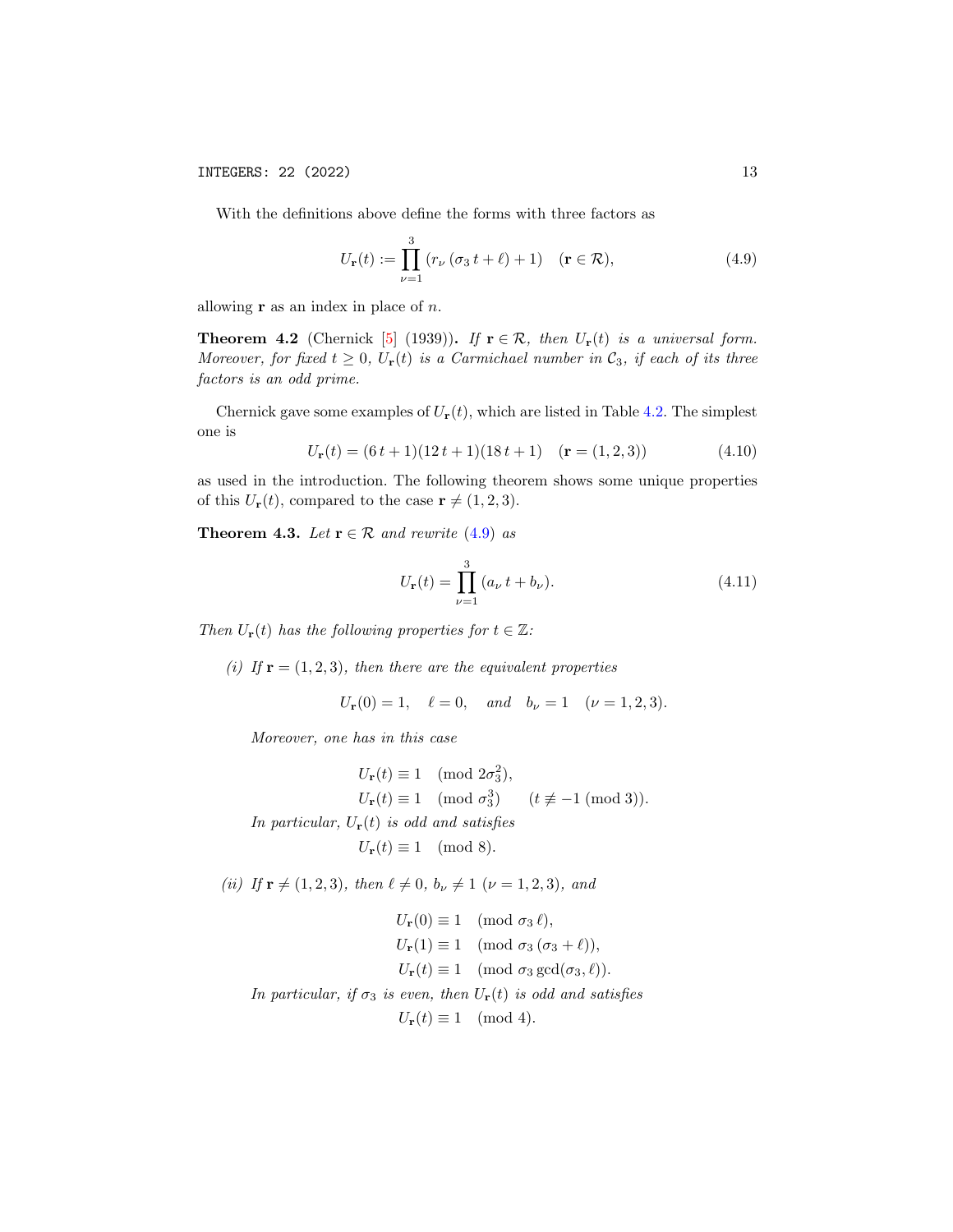Otherwise, the parity of  $U_{\bf r}(t)$  alternates. More precisely, if  $\sigma_3$  is odd, then

$$
U_{\mathbf{r}}(t) \equiv \delta(t) \pmod{2},
$$
  
 
$$
U_{\mathbf{r}}(t) \equiv 1 \qquad \text{(mod } 2^{\delta(t)}\sigma_3 \gcd(\sigma_3, \ell)),
$$

where

$$
\delta(t) := \begin{cases} 1, & \text{if } t \equiv \ell \pmod{2}, \\ 0, & \text{otherwise.} \end{cases}
$$

The next theorem shows the following remarkable property of  $U_{\mathbf{r}}(t)$ . Given any  $\mathbf{r} \in \mathcal{R}$  we have that  $U_{\mathbf{r}}(t) \in \mathfrak{S}'$  for  $t \geq 2$ . Besides certain exceptions this property also holds in the case  $t = 1$ . More precisely, for those  $t \geq 1$  in question the three factors of  $U_r(t)$ , as given by [\(4.9\)](#page-12-1), already form a strict s-decomposition. If the three factors are odd primes, then  $U_r(t) \in C_3$  by Theorem [4.2.](#page-12-0) Moreover, using the property  $U_{\mathbf{r}}(t) \in \mathfrak{S}'$ , it then follows that  $U_{\mathbf{r}}(t) \in \mathcal{C}'_3$ . Thereby we arrive at our main results.

<span id="page-13-0"></span>Theorem 4.4. Let  $\mathbf{r} \in \mathcal{R}$  and define

$$
\tau := \begin{cases} 2, & \text{if } r_1 = 1 \text{ and } \ell < \sigma_3 - \sigma_1, \\ 1, & \text{otherwise.} \end{cases}
$$

If  $t \geq \tau$ , then

$$
U_{\mathbf{r}}(t) = g_1 \cdot g_2 \cdot g_3 \in \mathfrak{S}',
$$

where the three factors are given by

$$
g_{\nu} = r_{\nu} (\sigma_3 t + \ell) + 1 \quad (\nu = 1, 2, 3)
$$

and yield a strict s-decomposition. Moreover, if each factor  $g_{\nu}$  is an odd prime, then  $U_{\mathbf{r}}(t)$  represents a primary Carmichael number, namely,

$$
U_{\mathbf{r}}(t) \in \mathcal{C}'_3.
$$

The complementary cases omitted by Theorem [4.4](#page-13-0) are handled by the following theorem.

<span id="page-13-1"></span>**Theorem 4.5.** Let  $\mathbf{r} \in \mathcal{R}$  and the symbols defined as in Theorem [4.4.](#page-13-0) Define the integer parameter

$$
\vartheta := \frac{\sigma_1}{r_3} + \frac{\ell \sigma_3}{r_3^2} \ge 2.
$$

For the complementary cases

$$
U_{\mathbf{r}}(t) = g_1 \cdot g_2 \cdot g_3 \quad (0 \le t < \tau)
$$

the following statements hold.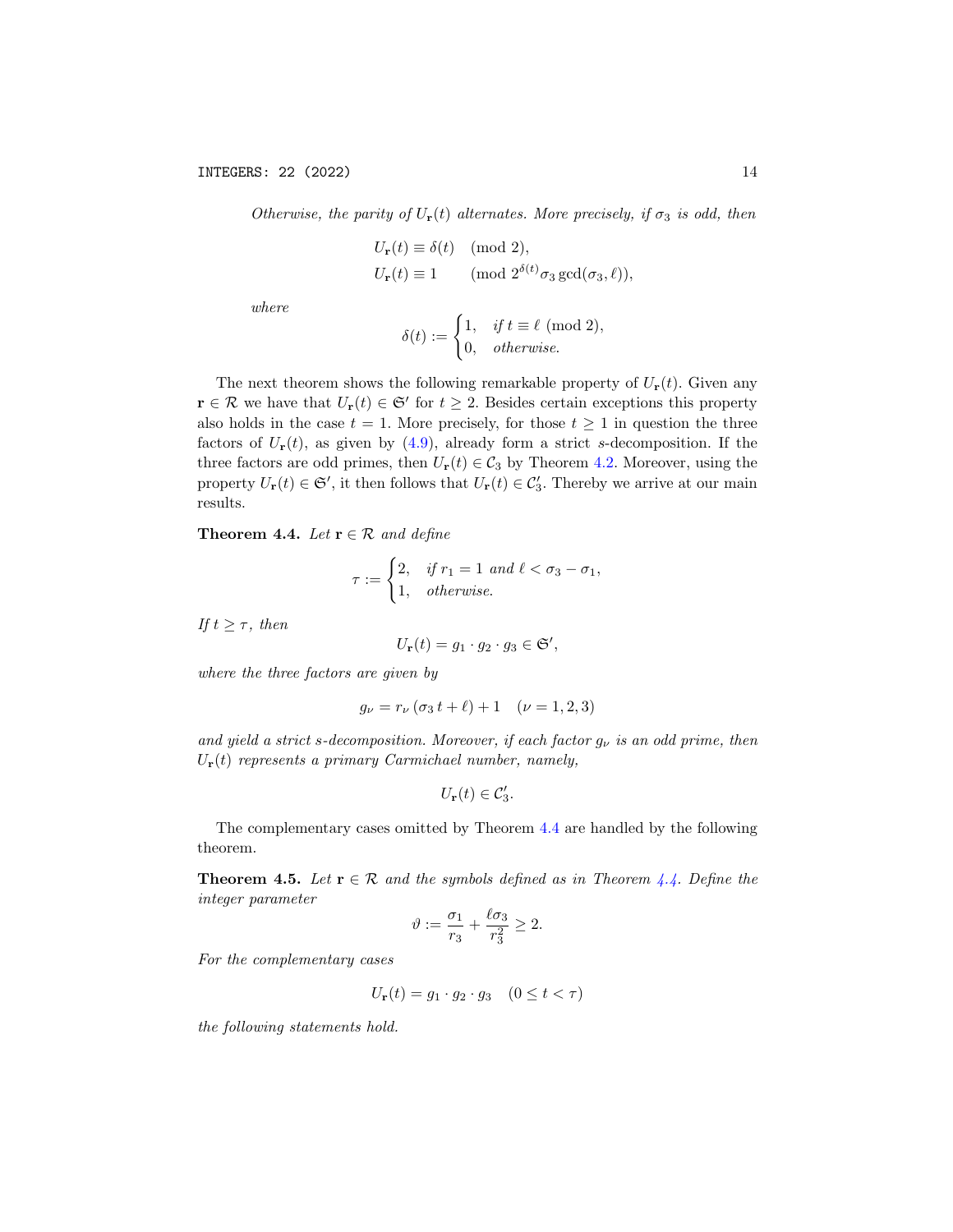(i) If each factor  $g_{\nu}$  is an odd prime, then  $U_{\mathbf{r}}(t) \in \mathcal{C}_3$ . Additionally,

$$
U_{\mathbf{r}}(t) \in \mathcal{C}'_3, \quad \text{if } t = 0 \text{ and } U_{\mathbf{r}}(t) \in \mathfrak{S}',
$$
  

$$
U_{\mathbf{r}}(t) \notin \mathcal{C}'_3, \quad \text{if } t = 1.
$$

In particular, for  $m = U_{\mathbf{r}}(t)$  there are the following properties.

(ii) If  $t = 0$ , then

$$
\vartheta = 2
$$
 implies  $s_{g_3}(m) < g_3$ ,  $m = g_3^2$ ,  $g_3 = g_1 g_2$ ,  
\n $\vartheta > 2$  implies  $s_{g_3}(m) = g_3$ ,  $m > g_3^2$ .

(iii) If  $t = 1$ , then  $m \in \mathfrak{S}$  and its s-decomposition  $g_1 \cdot g_2 \cdot g_3 \in \mathfrak{S} \setminus \mathfrak{S}'$  with  $s_{g_1}(m) = 2g_1 - 1, s_{g_2}(m) = g_2, s_{g_3}(m) = g_3.$ 

**Remark.** To ensure the property  $U_r(t) \in \mathfrak{S}'$ , the parameter  $\tau \in \{1,2\}$  in Theorem [4.4](#page-13-0) cannot be improved in general. Table [4.1](#page-14-1) shows examples (taken from Tables [4.2](#page-14-0) and [4.3\)](#page-15-2) that satisfy the conditions of Theorem [4.5.](#page-13-1) Note that for  $\mathbf{r} = (1, 2, 7)$  the decomposition  $3 \cdot 5 \cdot 15 \notin \mathfrak{S}$ , while the value satisfies  $U_{\mathbf{r}}(0) = 225$  $5^2 \cdot 9 \in \mathfrak{S}'$ . The case  $t = 0$  and  $\vartheta = 2$ , implying that  $U_{\mathbf{r}}(0)$  is a square, is established by a relationship between  $U_r(t)$  and the polygonal numbers, see Section [10.](#page-34-0)

<span id="page-14-1"></span>

| r                      | $(\tau, t)$    | $\vartheta$                      | value                                                 | decomposition                                                                    |
|------------------------|----------------|----------------------------------|-------------------------------------------------------|----------------------------------------------------------------------------------|
| (1, 2, 3)<br>(1, 2, 7) | (1,0)<br>(2,0) | $\overline{2}$<br>$\overline{2}$ | $U_{\mathbf{r}}(0) =$<br>$U_{\mathbf{r}}(0) =$<br>225 | $1 \cdot 1 \cdot 1 \notin \mathfrak{S}$<br>$3\cdot 5\cdot 15\notin \mathfrak{S}$ |
| (2, 7, 13)             | (1,0)          | 6                                | $U_{\bf r}(0) = 13833$                                | $9 \cdot 29 \cdot 53 \in \mathfrak{S} \setminus \mathfrak{S}'$                   |
| (1, 2, 7)              | (2,1)          | $\overline{2}$                   | $U_{\bf r}(1) = 63393$                                | $17 \cdot 33 \cdot 113 \in \mathfrak{S} \setminus \mathfrak{S}'$                 |
| (1,3,5)                | (1,0)          | 9                                | $U_{\bf r}(0) = 29341$                                | $13 \cdot 37 \cdot 61 \in \mathfrak{S}' \cap C'_3$                               |
| (2,3,5)                | (1,0)          | 26                               | $U_{\bf r}(0) = 252601$                               | $41 \cdot 61 \cdot 101 \in \mathfrak{S}' \cap C'_3$                              |

Table 4.1: Examples of  $U_{\mathbf{r}}(0)$  and  $U_{\mathbf{r}}(1)$ .

<span id="page-14-0"></span>Table [4.2](#page-14-0) reproduces the examples of  $U_{r}(t)$  given by Chernick, while we give further examples in Table [4.3.](#page-15-2) Both tables are extended by a third column with parameters  $(\sigma_1, \sigma_2, \sigma_3, \ell, \tau)$ .

|           | $U_{\bf r}(t)$                        | $(\sigma_1, \sigma_2, \sigma_3, \ell, \tau)$ |
|-----------|---------------------------------------|----------------------------------------------|
| (1, 2, 3) | $(6t+1)(12t+1)(18t+1)$                | (6, 11, 6, 0, 1)                             |
| (1, 2, 5) | $(10t+7)(20t+13)(50t+31)$             | (8, 17, 10, 6, 1)                            |
| (1,3,8)   | $(24t+13)(72t+37)(192t+97)$           | (12, 35, 24, 12, 1)                          |
| (2,3,5)   | $(60 t + 41)(90 t + 61)(150 t + 101)$ | (10, 31, 30, 20, 1)                          |

Table 4.2: Chernick's examples of  $U_{\mathbf{r}}(t)$ .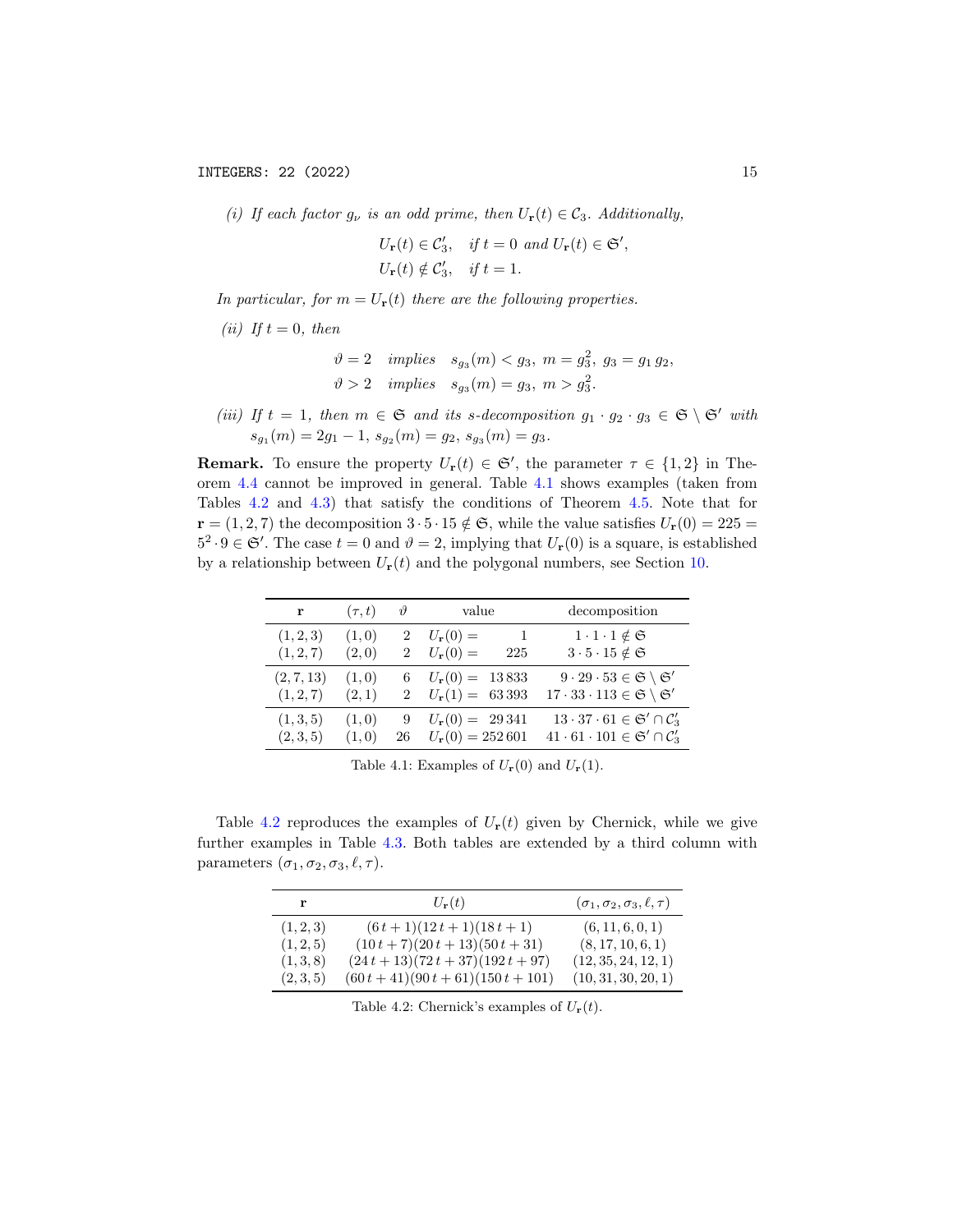<span id="page-15-2"></span>

|            | $U_{\bf r}(t)$                          | $(\sigma_1, \sigma_2, \sigma_3, \ell, \tau)$ |
|------------|-----------------------------------------|----------------------------------------------|
| (1, 2, 7)  | $(14t+3)(28t+5)(98t+15)$                | (10, 23, 14, 2, 2)                           |
| (1,3,4)    | $(12t+5)(36t+13)(48t+17)$               | (8, 19, 12, 4, 1)                            |
| (1,3,5)    | $(15t+13)(45t+37)(75t+61)$              | (9, 23, 15, 12, 1)                           |
| (2, 7, 13) | $(364 t + 9)(1274 t + 29)(2366 t + 53)$ | (22, 131, 182, 4, 1)                         |

Table 4.3: Further examples of  $U_{\mathbf{r}}(t)$ .

<span id="page-15-0"></span>The example of a special  $U_{\mathbf{r}}(1) \in \mathcal{C}'_3$ , which was used in the introduction as  $\tilde{U}_3(1)$ , is shown in Table [4.4.](#page-15-0) To find such an example, the parameter  $\mathbf{r} = (p_1, p_2, p_3)$  was constructed by primes that were chosen from a finite set of primes.

| r                                            | (101, 199, 499)                                 |
|----------------------------------------------|-------------------------------------------------|
|                                              | $(1012969501 t + 557673420)$                    |
| $U_{\bf r}(t)$                               | $\times$ (1995 850 799 $t + 1$ 098 782 282)     |
|                                              | $\times$ (5 004 671 099 t + 2 755 237 982)      |
| $(\sigma_1, \sigma_2, \sigma_3, \ell, \tau)$ | $(799, 169\,799, 10\,029\,401, 5\,521\,519, 1)$ |

Table 4.4: Example of  $U_{\mathbf{r}}(1) \in C'_3$ .

At the end of this section, we consider the case when  $U_n(t)$  has  $n \geq 4$  factors. Unfortunately, several computations suggest that the strong property  $U_n(t) \in \mathfrak{S}'$ , which is a necessary (but not sufficient) condition for  $U_n(t)$  to be in  $\mathcal{C}'_n$ , breaks down for  $n \geq 4$ .

However, it seems that a weaker property, if we replace  $\mathfrak{S}'$  by  $\overline{\mathfrak{S}'} \setminus \mathfrak{S}'$ , still holds in the case  $n = 4$ . This situation may be confirmed by adapting the proof of Theo-rem [4.4](#page-13-0) from case  $n = 3$  to  $n = 4$ , roughly speaking.

For a provisional verification one can use Chernick's examples of  $U_4(t)$  in [\[5\]](#page-38-4). On the basis of extended computations and considering the set  $\mathcal{C}_4^{\sharp}$  of exceptional Carmichael numbers, we raise the following conjecture for the more complicated case  $n = 4$ .

**Conjecture 4.6.** If  $U_4(t)$  is a universal form, then  $U_4(t)$  satisfies the following properties for all sufficiently large t:

(i)  $U_4(t) \in \overline{\mathfrak{S}'} \setminus \mathfrak{S}'.$ (ii)  $U_4(t) \notin C'_4$ .

#### <span id="page-15-1"></span>5. Complementary Cases

Chernick showed that any number  $m \in C_3$  obeys a special formula, which is intimately connected with  $U_{\mathbf{r}}(t)$ . Actually, he defined his universal forms thereafter.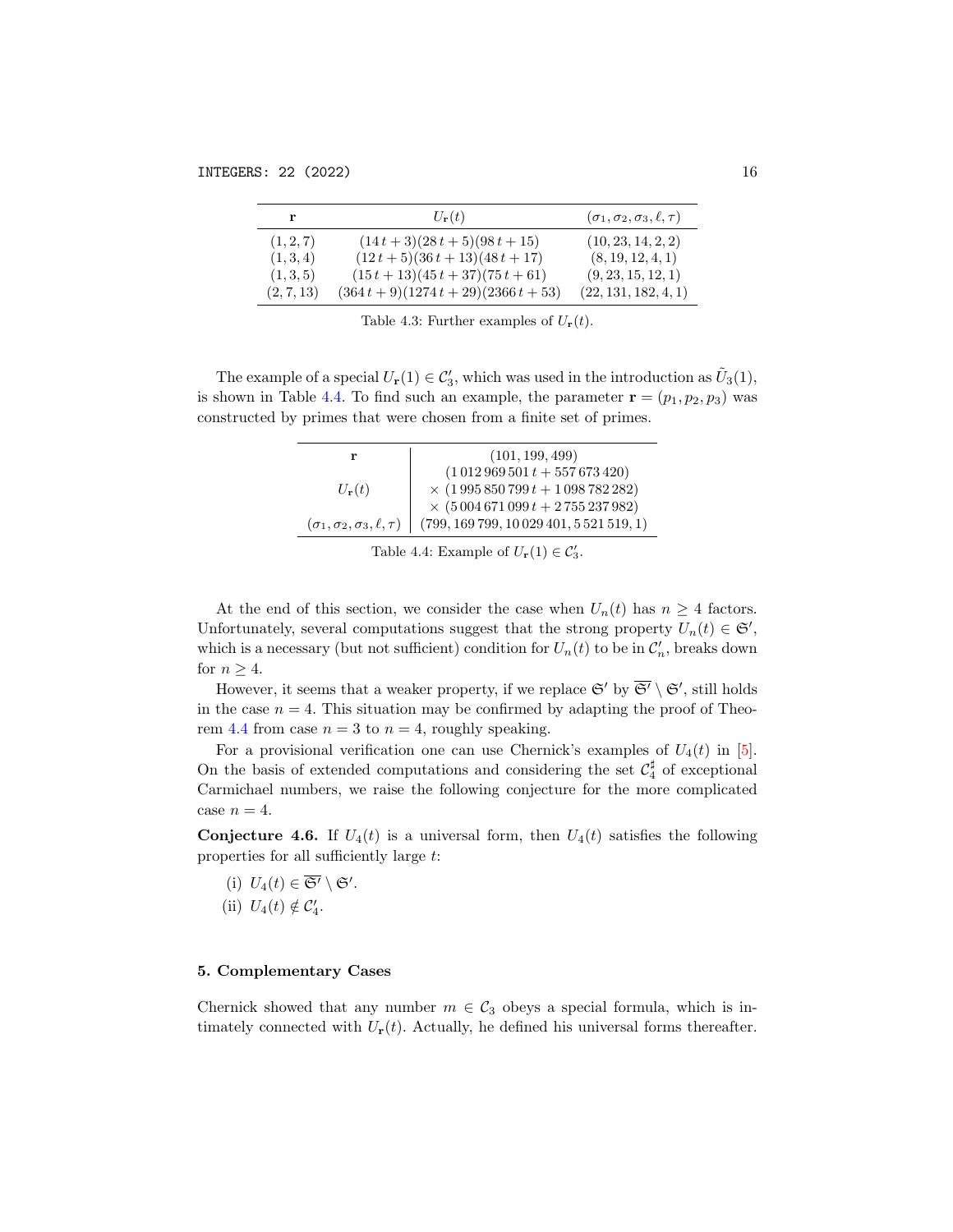<span id="page-16-1"></span>**Theorem 5.1** (Chernick [\[5\]](#page-38-4) (1939)). If  $m \in \mathcal{C}_3$ , then there exists a unique  $\mathbf{r} \in \mathcal{R}$ such that

$$
m = (r_1 u + 1)(r_2 u + 1)(r_3 u + 1),
$$

where u is an even positive integer. More precisely, if  $m = p_1 \cdot p_2 \cdot p_3$  with odd primes  $p_1 < p_2 < p_3$ , then

$$
u = \gcd(p_1 - 1, p_2 - 1, p_3 - 1)
$$

and

$$
\mathbf{r} = \left(\frac{p_1-1}{u}, \frac{p_2-1}{u}, \frac{p_3-1}{u}\right).
$$

Moreover,

$$
m=U_{\mathbf{r}}(t),
$$

where  $t \geq 0$  is an integer satisfying  $u = \sigma_3 t + \ell$ .

As a result of Theorem [4.4,](#page-13-0) we have for any  $\mathbf{r} \in \mathcal{R}$  that

$$
U_{\mathbf{r}}(t) \in \mathfrak{S}' \quad (t \ge \tau),
$$

where  $\tau \in \{1, 2\}$ . Moreover,

<span id="page-16-3"></span>
$$
U_{\mathbf{r}}(t) = p_1 \cdot p_2 \cdot p_3 \quad \text{implies} \quad U_{\mathbf{r}}(t) \in \mathcal{C}'_3 \quad (t \ge \tau), \tag{5.1}
$$

when  $p_1$ ,  $p_2$ , and  $p_3$  are odd primes.

In the complementary cases  $0 \le t < \tau$ , Theorem [4.5](#page-13-1) predicts that  $U_{\mathbf{r}}(t) \in C'_3$  can only happen when  $t = 0$ . Table [5.1](#page-17-0) shows the first of those values with parameters **r** and  $(\tau, t)$ .

The remaining values, where  $U_{\mathbf{r}}(t) \notin \mathfrak{S}'$  for  $0 \leq t < \tau$ , can be viewed as exceptions. The next theorem clarifies these cases in the context of Carmichael numbers  $m\in\mathcal{C}_3\setminus\mathcal{C}_3'.$ 

<span id="page-16-0"></span>**Theorem 5.2.** If  $m \in C_3 \setminus C'_3$ , then we have

$$
m\in (\mathfrak{S}\cap \overline{\mathfrak{S}'})\setminus \mathfrak{S}',
$$

where the greatest prime divisor p of m satisfies

<span id="page-16-2"></span>
$$
s_p(m) = p.\t\t(5.2)
$$

Moreover, there exist a unique  $\mathbf{r} \in \mathcal{R}$ , as defined in Theorem [5.1,](#page-16-1) and an integer t such that

$$
m = U_{\mathbf{r}}(t)
$$

with  $0 \leq t < \tau$ , where  $\tau \in \{1,2\}$  is defined as in Theorem [4.4.](#page-13-0)

In the case  $(\tau, t) = (2, 1)$ , property  $(5.2)$  also holds for the second greatest prime divisor p of m.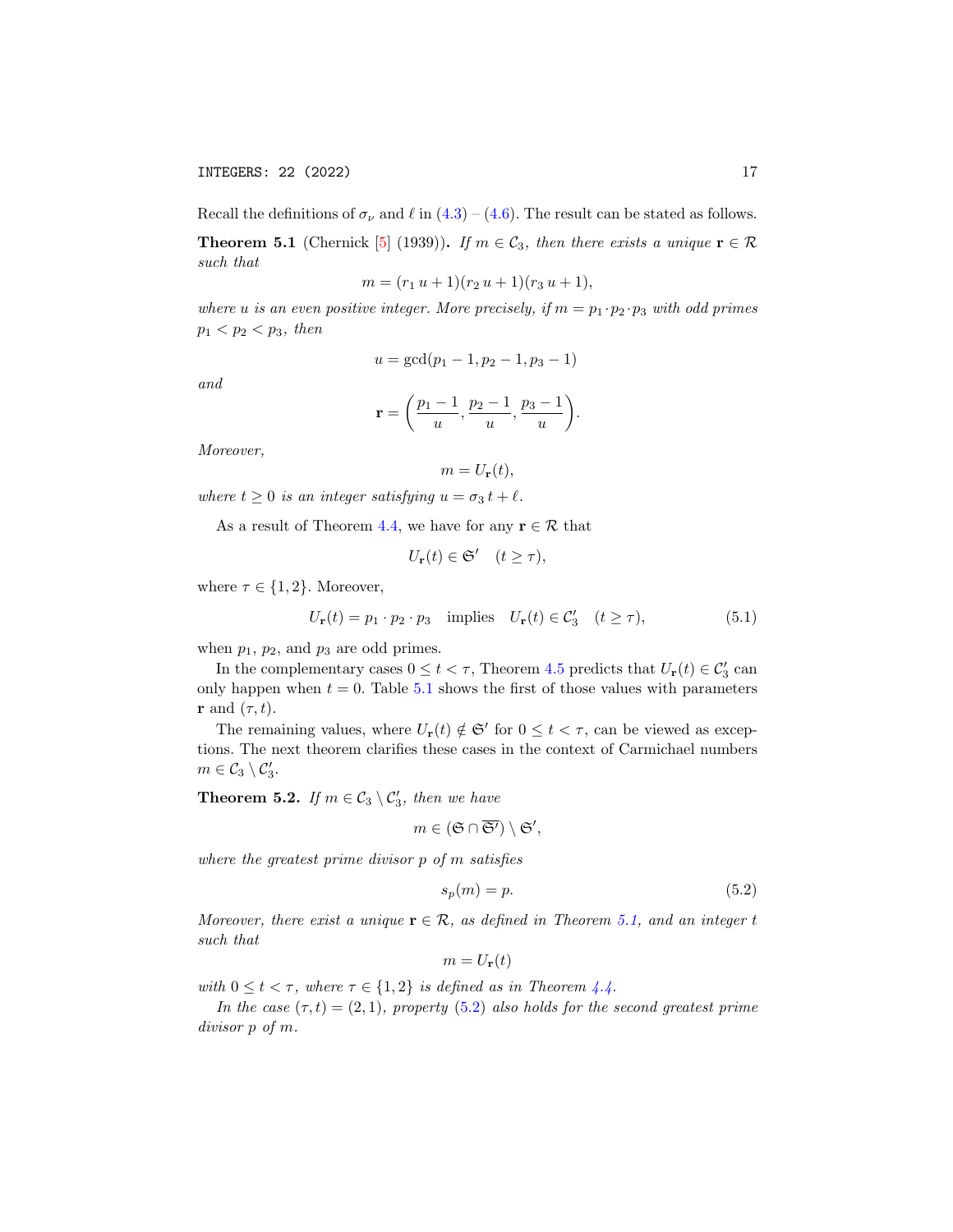**Remark.** For several numbers  $m = p_1 \cdot p_2 \cdot p_3 \in C_3 \setminus C_3'$  in the case  $t = 0$ , property [\(5.2\)](#page-16-2) holds, as in the case  $(\tau, t) = (2, 1)$ , also for  $p_2$ . However, the first example occurs for

$$
m = 6\,709\,788\,961 = 337 \cdot 421 \cdot 47\,293,
$$

where  $(5.2)$  does not hold for  $p_2$ , as verified by

$$
s_{p_1}(m) = p_1
$$
,  $s_{p_2}(m) = 2p_2 - 1$ ,  $s_{p_3}(m) = p_3$ .

The first numbers  $m \in C_3 \setminus C'_3$  with parameters **r** and  $(\tau, t)$  are listed in Table [5.2.](#page-18-1) By Theorem [5.2](#page-16-0) such numbers can be represented by  $U_{\mathbf{r}}(t)$  with certain  $\mathbf{r} \in \mathcal{R}$  only in the cases  $0 \le t \le 1$ , while for any  $\mathbf{r} \in \mathcal{R}$  each  $U_{\mathbf{r}}(t)$  represents only primary Carmichael numbers for  $t \geq 2$  when satisfying [\(5.1\)](#page-16-3).

Supported by computations of the ratio  $C'_{3}(x)/C_{3}(x)$  in Table [1.1,](#page-4-0) Dickson's conjecture, applied to  $U_{\mathbf{r}}(t)$ , implies the following conjecture.

Conjecture 5.3. We have

$$
\lim_{x \to \infty} \frac{C_3'(x)}{C_3(x)} = 1.
$$

Due to the very special properties of the primary Carmichael numbers, one may initially believe that these numbers play a minor role when comparing the distributions of  $C(x)$  and  $C'(x)$  in Table [1.1.](#page-4-0) Only a closer look at the case of 3-factor Carmichael numbers reveals that primary Carmichael numbers play admittedly a central role in that context.

<span id="page-17-0"></span>

| $\boldsymbol{m}$ | r           | $(\tau, t)$ | m          | r            | $(\tau, t)$ |
|------------------|-------------|-------------|------------|--------------|-------------|
| 2821             | (1, 2, 5)   | (1,0)       | 14 469 841 | (4, 21, 29)  | (1,0)       |
| 29 341           | (1,3,5)     | (1,0)       | 15247621   | (1, 3, 23)   | (1,0)       |
| 46657            | (1,3,8)     | (1,0)       | 15829633   | (1, 13, 16)  | (2,0)       |
| 252601           | (2,3,5)     | (1,0)       | 17236801   | (5, 7, 18)   | (1,0)       |
| 1 193 221        | (1, 2, 21)  | (1,0)       | 17316001   | (1, 3, 40)   | (2,0)       |
| 1857241          | (1,6,11)    | (2,0)       | 29 111 881 | (3, 4, 7)    | (1,0)       |
| 5968873          | (1, 3, 26)  | (2,0)       | 31 405 501 | (1, 9, 10)   | (1,0)       |
| 6868261          | (1, 5, 18)  | (2,0)       | 34657141   | (19, 42, 43) | (1,0)       |
| 7519441          | (1,6,19)    | (2,0)       | 35703361   | (5, 23, 176) | (1,0)       |
| 10024561         | (7, 27, 52) | (1,0)       | 37964809   | (2, 7, 17)   | (1,0)       |

Table 5.1: First numbers  $m = U_{\mathbf{r}}(0) \in \mathcal{C}'_3$ .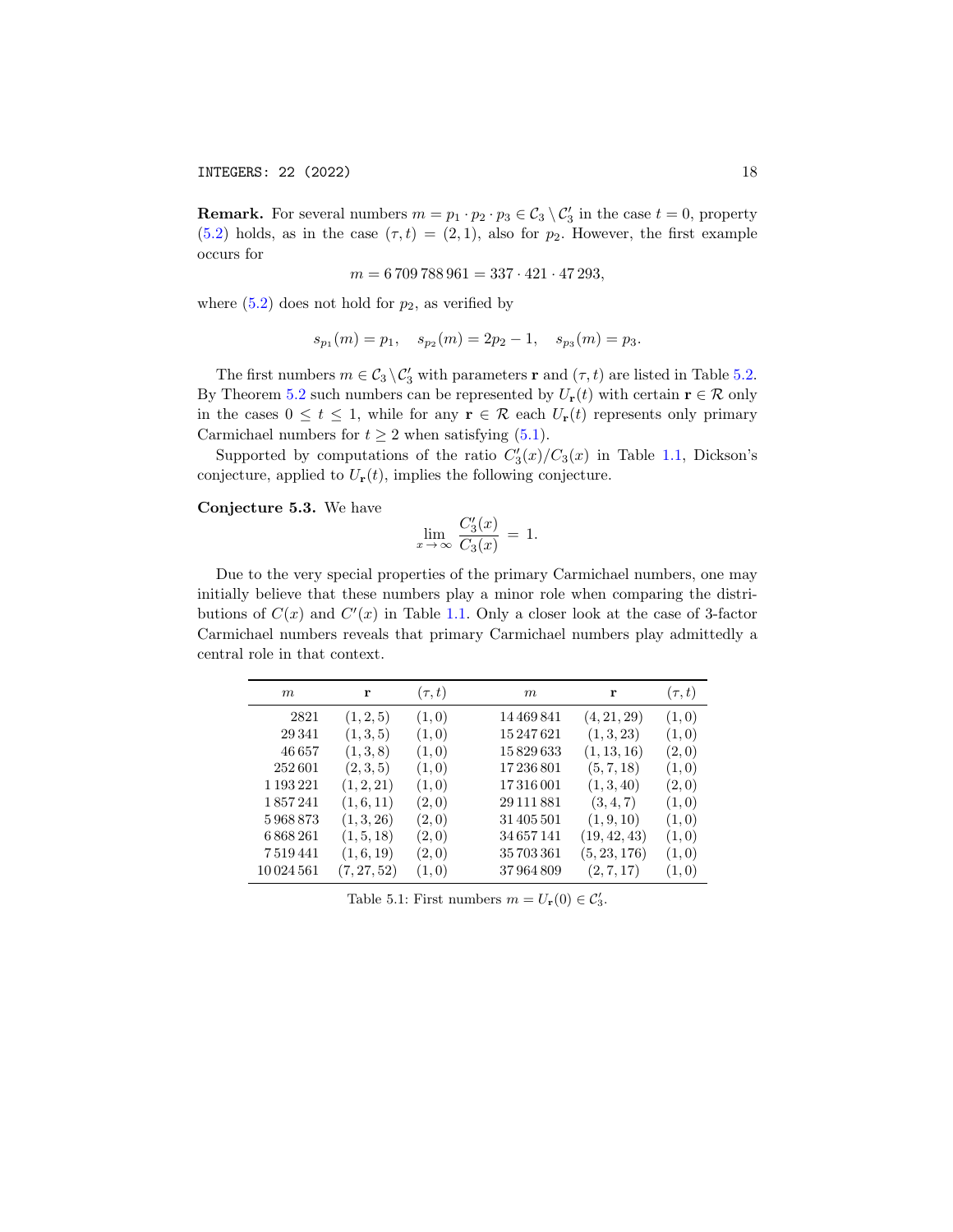<span id="page-18-1"></span>

| m      | r           | $(\tau, t)$ | m       | r           | $(\tau, t)$ |
|--------|-------------|-------------|---------|-------------|-------------|
| 561    | (1, 5, 8)   | (2,0)       | 314821  | (1, 5, 33)  | (2,0)       |
| 1105   | (1,3,4)     | (1,0)       | 334 153 | (3, 7, 68)  | (1,0)       |
| 2465   | (1,4,7)     | (2,0)       | 410041  | (5, 9, 17)  | (1,0)       |
| 6601   | (3, 11, 20) | (1,0)       | 530881  | (1, 8, 35)  | (2,0)       |
| 8911   | (1,3,11)    | (2,0)       | 1024651 | (1, 11, 15) | (2,0)       |
| 10585  | (1, 7, 18)  | (2,0)       | 1461241 | (1, 2, 15)  | (2,1)       |
| 15841  | (1, 5, 12)  | (2,0)       | 1615681 | (1, 9, 16)  | (2,0)       |
| 52633  | (1, 12, 17) | (2,0)       | 1909001 | (2, 5, 23)  | (1,0)       |
| 115921 | (1, 3, 20)  | (2,0)       | 2508013 | (2, 3, 23)  | (1,0)       |
| 162401 | (2, 5, 29)  | (1,0)       | 3057601 | (1, 5, 8)   | (2,1)       |

Table 5.2: First numbers  $m = U_{\mathbf{r}}(t) \in C_3 \setminus C'_3$ .

## <span id="page-18-0"></span>6. Proofs of Theorems [2.1](#page-6-0) and [2.3](#page-7-1)

Recall the definitions of Section [2.](#page-5-0)

<span id="page-18-2"></span>**Lemma 6.1.** Let  $g, m \in \mathbb{N}$ . If  $g \mid m$  and  $s_g(m) \geq g$ , then

$$
1 < g < m^{1/(\text{ord}_g(m)+1)} \le \sqrt{m}.
$$

*Proof.* Since  $s_1(m) = 0$  and  $s_m(m) = 1$ , the conditions  $g \mid m$  and  $s_q(m) \ge g$  imply that g is a proper divisor of m, and therefore  $1 < g < m$ . Letting  $e = \text{ord}_q(m) \ge 1$ , we can write  $m = g^e m'$  with  $g \nmid m'$ . Since  $m' < g$  would imply  $s_g(m) = s_g(m') < g$ , it follows that  $m' > g$ . As a consequence, we obtain  $m > g^{e+1} \geq g^2$ , showing the result.  $\Box$ 

*Proof of Theorem [2.1.](#page-6-0)* Let  $m \in \mathfrak{S}$ . We have to show five parts.

(i). Since  $m = g_1^{e_1}$  with  $e_1 \geq 1$  yields  $s_{g_1}(m) = 1$ , m must have at least two factors in its s-decomposition. Next we consider the prime factorization  $m = p^e$ with  $e \geq 1$ . For any factor  $g = p^{\nu}$  of m with  $1 \leq \nu \leq e$ , we infer that  $s_g(m) < g$ . Thus,  $m$  has no s-decomposition in this case. Finally,  $m$  must have at least two prime factors.

(ii). Assume that  $m = g_1 \cdot g_2$  is an s-decomposition. With  $g_1 < g_2$  we then obtain that  $s_{g_2}(m) = s_{g_2}(g_1) < g_2$ , getting a contradiction. This implies that  $m = g_1^{e_1} \cdot g_2^{e_2}$ must satisfy  $e_1 + e_2 \geq 3$ .

(iii). We have  $m = g_1 \cdot g_2 \cdot g_3$ , where all  $g_{\nu}$  are odd primes. Assume that the s-decomposition of m is not unique. Then by part (i) we would have  $m = \tilde{g}_1 \cdot \tilde{g}_2$  as a further s-decomposition, where  $\tilde{g}_1$  is a prime and  $\tilde{g}_2$  is a product of two primes, or vice versa. But this contradicts part (ii). Additionally, If  $m \in \mathfrak{S}'$ , then m also satisfies the condition to be in  $\mathcal{C}'$ , and thus  $m \in \mathcal{C}'_3$ .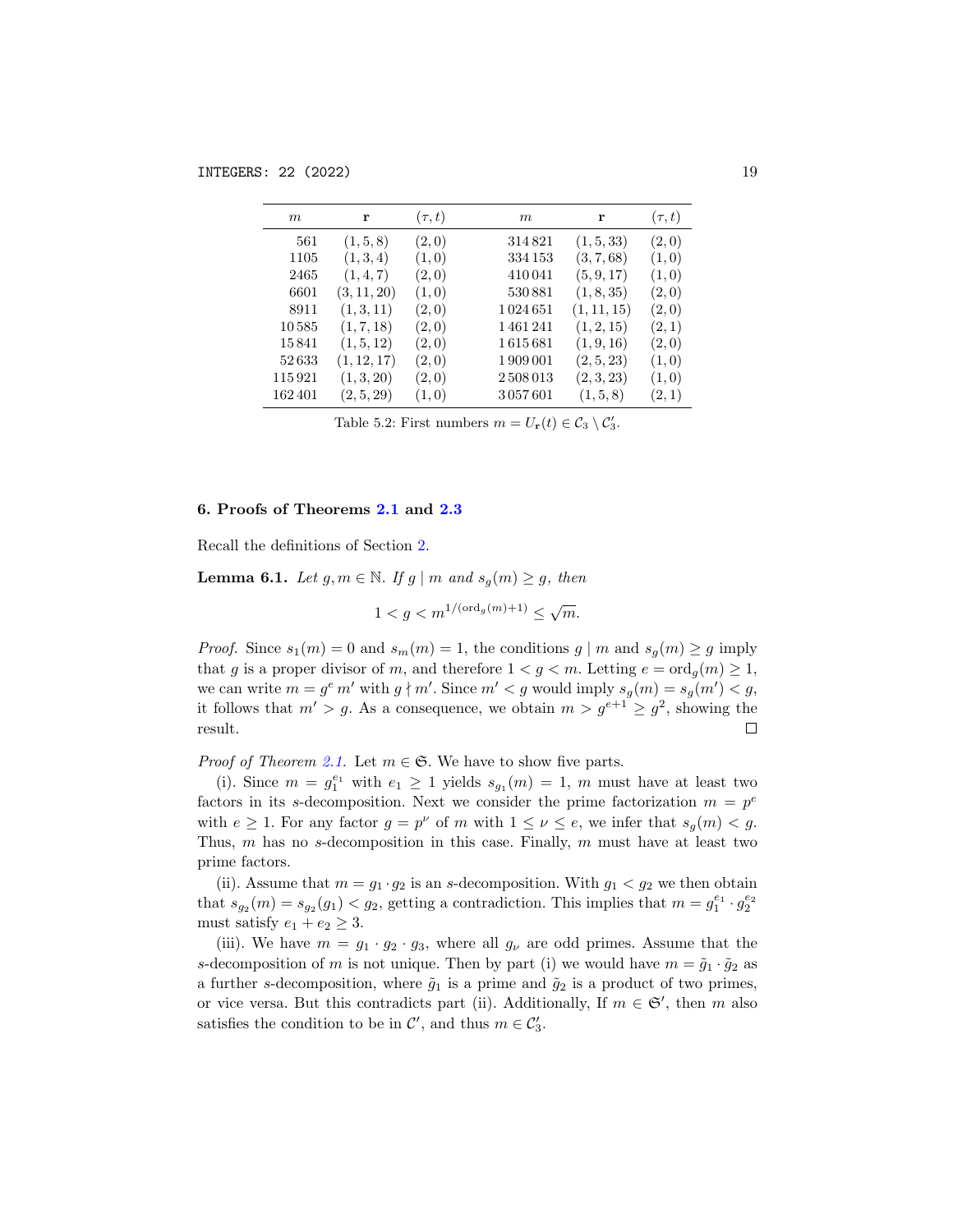(iv). We have the inclusions  $S \subset \mathfrak{S}$  and  $\mathfrak{S}' \subset \mathfrak{S}$ . If m has the s-decomposition  $g_1 \cdots g_n$  with  $n \geq 3$  factors, where  $g_{\nu}$  are odd primes, then  $m \in \mathcal{S}$  by definition. Similarly, if  $g_1 \cdots g_n \in \mathfrak{S}'$  is a strict s-decomposition, then  $m \in \mathcal{C}'_n$ .

(v). The exponent  $e_{\nu}$  of each factor  $g_{\nu}$  of the s-decomposition of m satisfies  $e_{\nu} \leq \text{ord}_{g_{\nu}}(m)$ . The result then follows from Lemma [6.1.](#page-18-2)

This completes the proof of the theorem.

$$
\Box
$$

*Proof of Theorem [2.3.](#page-7-1)* Let  $m \in \overline{\mathfrak{S}}$  and  $g \mid m$  with  $s_q(m) \geq g$ . We have to show three parts.

(i). Assume that  $m = p^e$  with  $e \geq 1$ . Then  $g = p^{\nu}$  with  $1 \leq \nu \leq e$ . Since  $s_g(m) \leq g$ , we get a contradiction. Therefore m must have at least two prime factors.

(ii). We have  $m \in \mathcal{C}_3 \subset \mathfrak{S}$ . From Theorems [1.3](#page-1-0) and [2.1\(](#page-6-0)iii), it follows that  $m = p_1 \cdot p_2 \cdot p_3$  is a unique s-decomposition, implying that g is an odd prime.

(iii). The inequalities follow from Lemma [6.1,](#page-18-2) finishing the proof.  $\Box$ 

## <span id="page-19-5"></span>7. Proofs of Theorems [4.3,](#page-12-2) [4.4,](#page-13-0) [4.5,](#page-13-1) and [5.2](#page-16-0)

Let  $\mathbb{Z}_p$  be the ring of p-adic integers,  $\mathbb{Q}_p$  be the field of p-adic numbers, and  $v_p(s)$ be the p-adic valuation of  $s \in \mathbb{Q}_p$ . As a basic property of p-adic numbers, we have

<span id="page-19-4"></span>
$$
\mathbf{v}_p(x+y) \ge \min(\mathbf{v}_p(x), \mathbf{v}_p(y)) \quad (x, y \in \mathbb{Q}_p),\tag{7.1}
$$

where equality holds if  $v_p(x) \neq v_p(y)$  (see [\[19,](#page-38-15) Sec. 1.5, pp. 36–37]).

For  $x \in \mathbb{R}$  we write  $x = [x] + \{x\}$ , where [x] denotes the integer part, and  $0 \leq \{x\} < 1$  denotes the fractional part. Recall the definitions of  $\sigma_{\nu}$  and  $\ell$  in [\(4.3\)](#page-11-2) – [\(4.6\)](#page-11-1). We set  $J := \{1, 2, 3\}$  and use  $j \in J$  as an index, mainly in the context of  $\mathbf{r} \in \mathcal{R}$ . Before proving the theorems, we need several lemmas.

<span id="page-19-1"></span>Lemma 7.1. Let  $\mathbf{r} \in \mathcal{R}$ . If  $\mathbf{r} = (1, 2, 3)$ , then  $\sigma_3 = \sigma_1 = 6$ ; otherwise,  $\sigma_3 > \sigma_1 > 6$ .

*Proof.* First we consider the triple  $(1, 2, r_3) \in \mathcal{R}$  with  $r_3 \geq 3$ . We then obtain that  $\sigma_3 = 2r_3 \geq 3 + r_3 = \sigma_1 \geq 6$ , where equality can only hold for  $r_3 = 3$ , respectively,  $(1, 2, 3) \in \mathcal{R}$ . This shows this case. Since  $r_1 < r_2 < r_3$  for  $r \in \mathcal{R}$ , there remains the case where  $r_1r_2 \geq 3$ . It follows that  $\sigma_3 \geq 3r_3 > 3r_3 - 3 \geq \sigma_1 > 6$ , completing the proof.  $\Box$ 

<span id="page-19-2"></span>**Lemma 7.2.** Let  $\mathbf{r} \in \mathcal{R}$  and  $j \in J$ . Define

<span id="page-19-3"></span>
$$
\sigma_3' := \frac{\sigma_3}{r_j} \quad and \quad \sigma_1' := \sigma_1 - r_j. \tag{7.2}
$$

If  $r_j \geq 2$ , then

<span id="page-19-0"></span>
$$
\sigma_2 \equiv \sigma_3' \not\equiv 0 \quad and \quad \sigma_1 \equiv \sigma_1' \pmod{r_j}.
$$
 (7.3)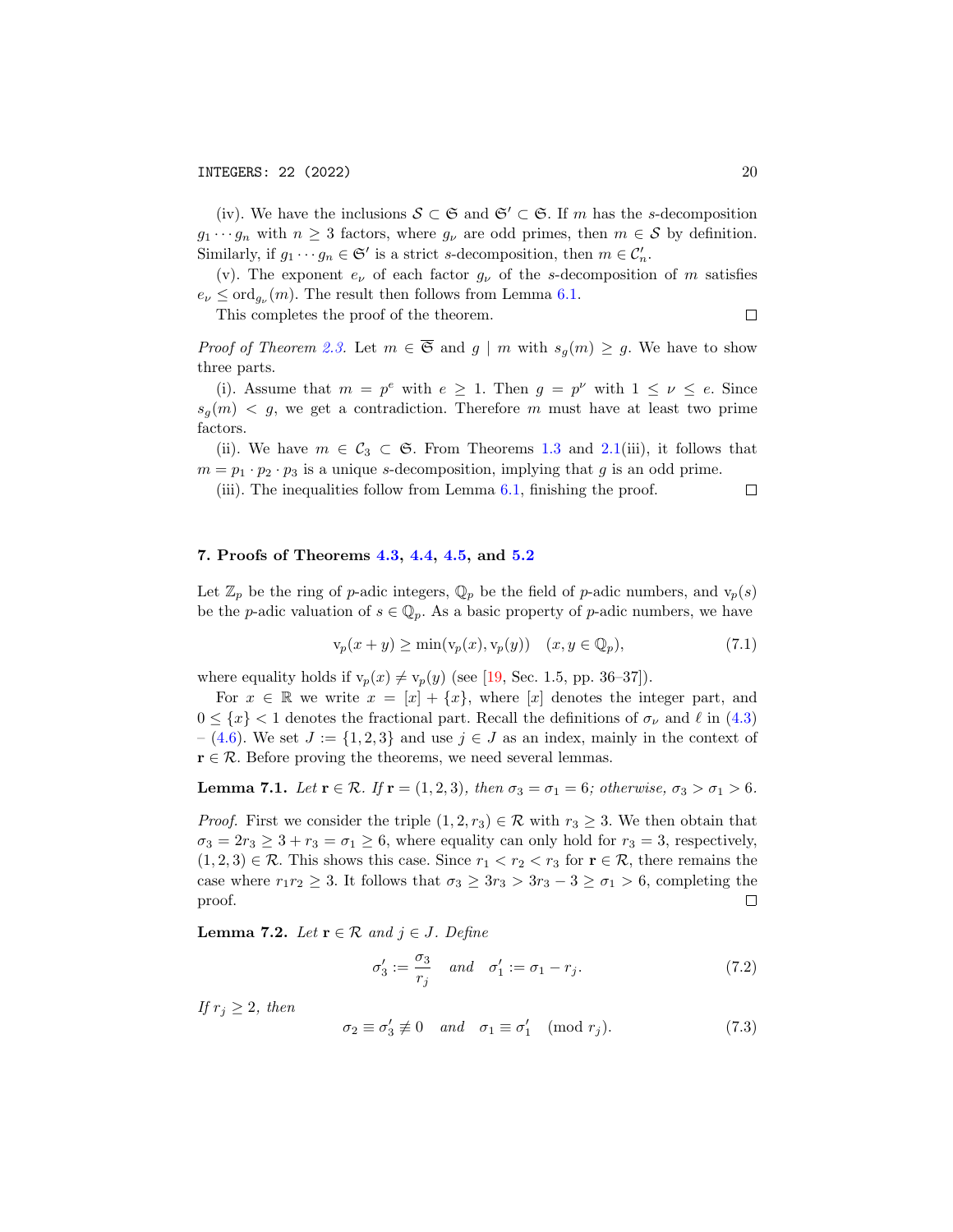INTEGERS: 22 (2022) 21

*Proof.* Let  $r_j \geq 2$ . One observes by [\(4.4\)](#page-11-3) and [\(4.5\)](#page-11-4) that

$$
\sigma_2 \equiv \sigma_3' \not\equiv 0 \pmod{r_j},
$$

since the integers  $r_1$ ,  $r_2$ , and  $r_3$  are pairwise coprime. The congruence  $\sigma_1 \equiv \sigma'_1$ (mod  $r_i$ ) follows from the definition.  $\Box$ 

<span id="page-20-0"></span>**Lemma 7.3.** Let  $\mathbf{r} \in \mathcal{R}$  and the parameter  $\ell$  be defined as in [\(4.6\)](#page-11-1) by

$$
\ell \equiv -\frac{\sigma_1}{\sigma_2} \pmod{\sigma_3},
$$

where  $0 \leq \ell < \sigma_3$ . The congruence is always solvable, since  $\sigma_2$  is invertible (mod  $\sigma_3$ ). In particular,

<span id="page-20-2"></span>
$$
\ell = 0
$$
 if and only if  $\mathbf{r} = (1, 2, 3).$  (7.4)

*Proof.* By [\(7.3\)](#page-19-0) we have for  $j \in J$  and  $r_j \geq 2$  that

<span id="page-20-1"></span>
$$
\sigma_2 \not\equiv 0 \pmod{r_j}.\tag{7.5}
$$

Note that in case  $r_1 = 1$  we have to consider  $\sigma_3 = r_2r_3$  with two factors instead of  $\sigma_3 = r_1 r_2 r_3$ . Since the integers  $r_j$  are pairwise coprime, it follows that  $\sigma_2$  is invertible (mod  $\sigma_3$ ) by [\(7.5\)](#page-20-1). Therefore,  $\ell = 0$  if and only if  $\sigma_1 \equiv 0 \pmod{\sigma_3}$ . As  $\sigma_3 \geq \sigma_1 > 0$  and  $\sigma_3 = \sigma_1$  if and only if  $\mathbf{r} = (1, 2, 3)$  by Lemma [7.1,](#page-19-1) relation [\(7.4\)](#page-20-2) follows.  $\Box$ 

<span id="page-20-5"></span>Lemma 7.4. If  $r \in \mathcal{R}$  and  $j \in J$ , then

<span id="page-20-4"></span>
$$
\eta := \frac{\sigma_1}{r_j} + \frac{\ell \sigma_3}{r_j^2} \ge 2\tag{7.6}
$$

is an integer, and the bound is sharp. In particular,  $\eta = 2$  holds for  $j = 3$  in both cases  $\ell = 0$  and  $\ell \neq 0$  by  $\mathbf{r} = (1, 2, 3)$  and  $\mathbf{r} = (1, 2, 7)$ , respectively.

*Proof.* If  $r_j = 1$ , then  $\eta$  is integral. Assume that  $r_j \geq 2$ . Using Lemmas [7.2](#page-19-2) and [7.3,](#page-20-0) we obtain

<span id="page-20-3"></span>
$$
\ell \equiv -\frac{\sigma_1}{\sigma_2} \equiv -\frac{\sigma'_1}{\sigma'_3} \pmod{r_j}.
$$
 (7.7)

For the reduced numerator of  $\eta$  we then infer that

$$
\sigma_1 + \ell \sigma_3' \equiv \sigma_1' - \frac{\sigma_1'}{\sigma_3'} \sigma_3' \equiv 0 \pmod{r_j},
$$

implying that  $\eta$  is integral. For any  $r_j \geq 1$ , we have  $\eta \geq \sigma_1/r_j = 1 + \sigma'_1/r_j > 1$ , so  $\eta \geq 2$ . In particular, one computes  $\eta = 2$  for  $r_3$  by taking  $\mathbf{r} = (1, 2, 3)$  and  $\mathbf{r} = (1, 2, 7)$  from Tables [4.2](#page-14-0) and [4.3,](#page-15-2) respectively. Both examples incorporate the cases  $\ell = 0$  and  $\ell \neq 0$ . This completes the proof.  $\Box$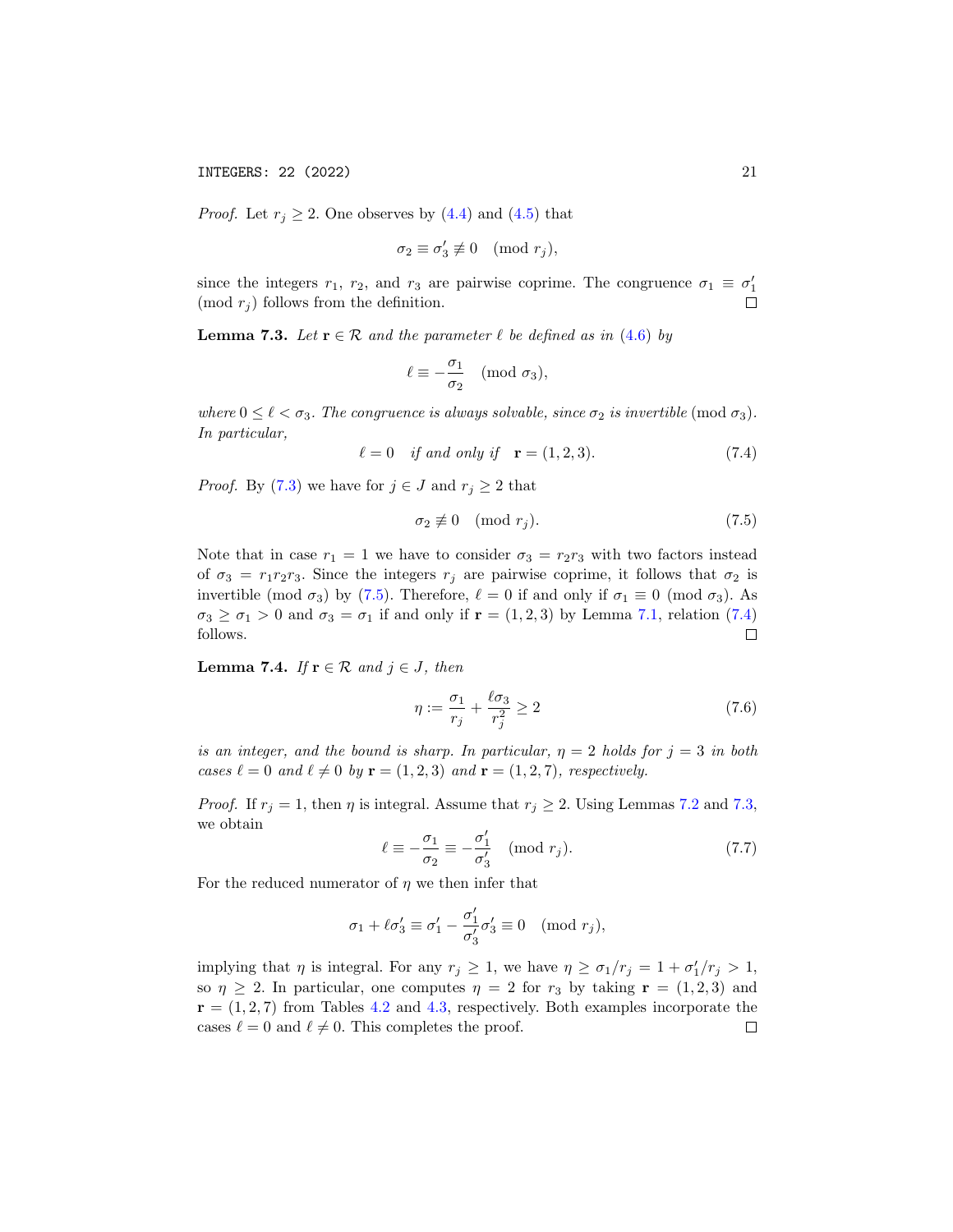INTEGERS: 22 (2022) 22

<span id="page-21-0"></span>**Lemma 7.5.** Let  $\mathbf{r} \in \mathcal{R}$  and  $j \in J$  where  $r_j \geq 2$ . Define

$$
\alpha := \frac{\sigma_3}{r_j^3} \quad \text{and} \quad \beta := \frac{\sigma_3}{r_j^3} - \frac{\sigma_1}{r_j} + 1.
$$

Then  $\alpha, \beta, \alpha + \beta \in \mathbb{Z}/r_j^2 \setminus \mathbb{Z}$  are fractions.

*Proof.* By [\(7.2\)](#page-19-3) rewrite  $\alpha$  and  $\beta$  as

<span id="page-21-1"></span>
$$
\alpha = \frac{\sigma'_3}{r_j^2} \quad \text{and} \quad \beta = \frac{\sigma'_3}{r_j^2} - \frac{\sigma'_1}{r_j}.\tag{7.8}
$$

Obviously, we have  $\alpha, \beta, \alpha + \beta \in \mathbb{Z}/r_j^2$ . As  $r_j \geq 2$ , we show that  $\alpha, \beta, \alpha + \beta \notin \mathbb{Z}$ . Let p be a prime divisor of  $r_j$  and  $e = v_p(r_j) \geq 1$ . Since  $\sigma'_3$  and  $r_j$  are coprime, it follows that  $v_p(\alpha) = -2e < 0$  and thus  $\alpha \notin \mathbb{Z}$ . In the same way, we infer by [\(7.1\)](#page-19-4) that  $\alpha - \sigma'_1/r_j = \beta \notin \mathbb{Z}$ , since  $v_p(\alpha) < v_p(\sigma'_1/r_j) = v_p(\sigma'_1) - e$ . Next we consider

$$
\alpha + \beta = \frac{2\sigma'_3}{r_j^2} - \frac{\sigma'_1}{r_j},
$$

where we distinguish between two cases as follows.

Case  $p \ge 3$ . From  $v_p(2\alpha) = v_p(\alpha) < v_p(\sigma'_1/r_j)$  and using [\(7.1\)](#page-19-4), we derive that  $\alpha + \beta \notin \mathbb{Z}$ .

Case  $p = 2$ . We have that  $r_j$  is even. Due to  $\mathbf{r} \in \mathcal{R}$  and the  $r_{\nu}$  being pairwise coprime,  $\sigma'_3$  and  $\sigma'_1$  must be odd and even, respectively. Hence,  $v_p(2\alpha) = 1 - 2e < 0$ , while  $v_p(\sigma'_1/r_j) \geq 1 - e$ . By [\(7.1\)](#page-19-4) we get  $\alpha + \beta \notin \mathbb{Z}$ .

This completes the proof.

<span id="page-21-4"></span>**Lemma 7.6.** Let  $\mathbf{r} \in \mathcal{R}$  and  $j \in J$  where  $r_j \geq 2$ . Let  $\alpha$  and  $\beta$  be defined as in Lemma [7.5,](#page-21-0) and  $g = r_j (\sigma_3 t + \ell) + 1$  with  $t \in \mathbb{Z}$ . Define

$$
\theta:=\{\alpha\}\,g-\beta.
$$

There are the following properties:

- (i) If  $t \in \mathbb{Z}$ , then  $\theta \in \mathbb{Z}$ .
- (ii) If  $t \geq 1$ , then there are the inequalities

<span id="page-21-2"></span>
$$
g > \theta > 1 + [\alpha]. \tag{7.9}
$$

(iii) If  $\mathbf{r} \neq (1, 2, 3), j = 3, and t = 0, then$ 

<span id="page-21-3"></span>
$$
g > \theta \ge 1. \tag{7.10}
$$

 $\Box$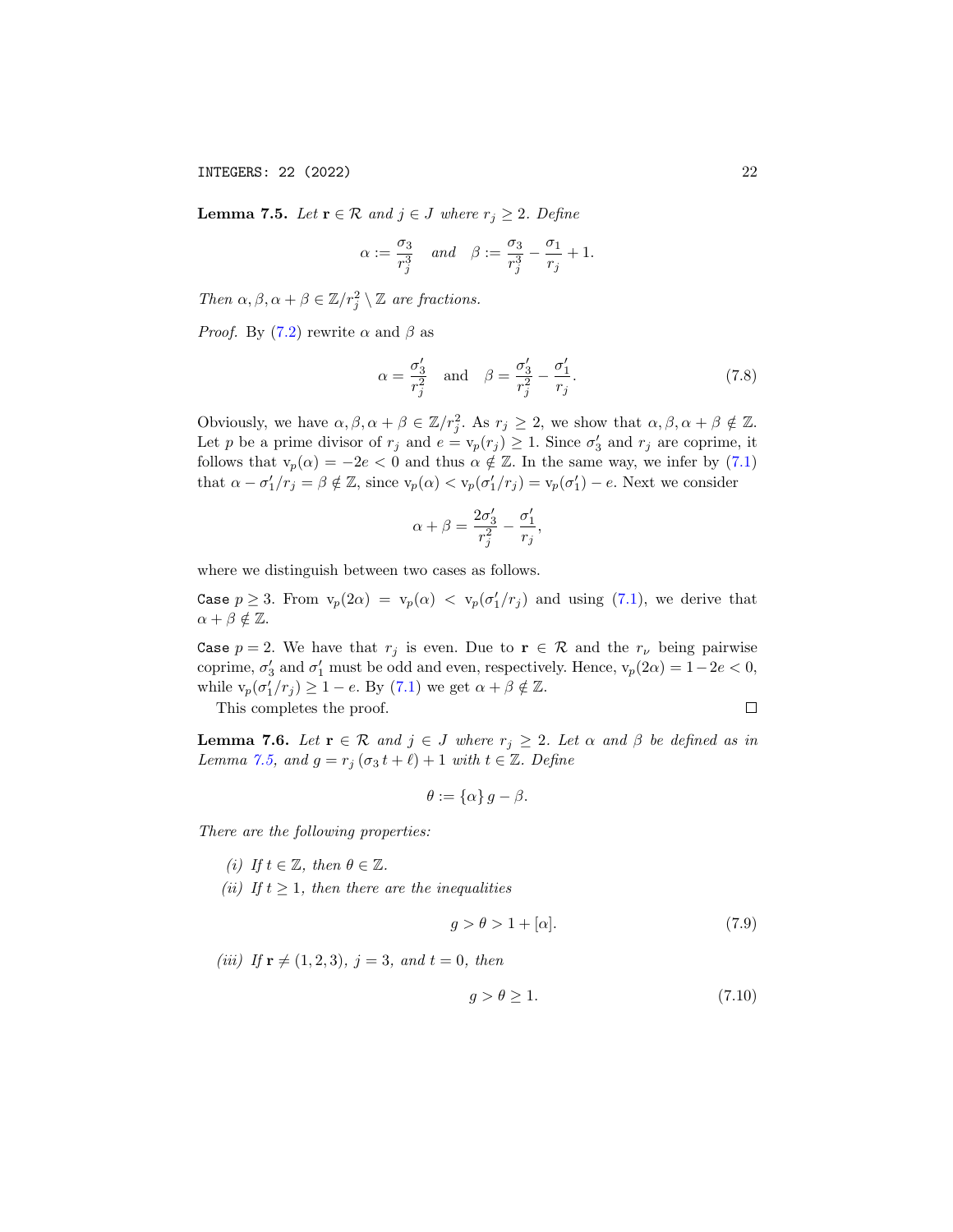*Proof.* We implicitly use the definitions of  $(7.2)$  and  $(7.8)$ . We have to show three parts.

(i). As  $r_j \geq 2$  and  $t \in \mathbb{Z}$ , we obtain by [\(7.7\)](#page-20-3) that

<span id="page-22-0"></span>
$$
\frac{g-1}{r_j} \equiv \ell \equiv -\frac{\sigma'_1}{\sigma'_3} \pmod{r_j}.
$$
 (7.11)

Since  $\alpha = [\alpha] + {\alpha}$ , it suffices to show that  $\alpha g - \beta \in \mathbb{Z}$ . We then infer that

<span id="page-22-5"></span>
$$
\alpha g - \beta = \frac{\sigma_3'(g-1)}{r_j^2} + \frac{\sigma_1'}{r_j}.
$$
 (7.12)

For the latter numerator in reduced form, it follows from [\(7.11\)](#page-22-0) that

$$
\sigma_3' \frac{g-1}{r_j} + \sigma_1' \equiv -\sigma_3' \frac{\sigma_1'}{\sigma_3'} + \sigma_1' \equiv 0 \pmod{r_j},
$$

implying that  $\theta \in \mathbb{Z}$ .

(ii). We consider the inequalities [\(7.9\)](#page-21-2). First we show for  $t \ge 1$  that

$$
g > {\alpha} g - \beta,
$$

or equivalently that

$$
(1 - {\alpha}) g > -\beta.
$$

Note that  $\beta$  can be negative, so this inequality is not trivial. Since by Lemma [7.5](#page-21-0)  $\alpha \in \mathbb{Z}/r_j^2 \setminus \mathbb{Z}$  is a fraction, we obtain that

<span id="page-22-2"></span>
$$
1 - \{\alpha\} \ge \frac{1}{r_j^2}.\tag{7.13}
$$

For  $t \geq 1$  we have

<span id="page-22-4"></span>
$$
g > r_j \sigma_3 t = r_j^4 \alpha t. \tag{7.14}
$$

Combining both inequalities above, we deduce that

<span id="page-22-3"></span>
$$
(1 - {\alpha}) g > r_j^2 \alpha t. \tag{7.15}
$$

Therefore, we show the following inequality

$$
r_j^2 \, \alpha \, t > -\beta = -\alpha + \frac{\sigma'_1}{r_j}.
$$

Let  $i, k \in J \setminus \{j\}$  be the other two indices complementary to j. Then the above inequality becomes

<span id="page-22-1"></span>
$$
t > \frac{1}{r_j} \left( -\frac{1}{r_j} + \frac{\sigma'_1}{\sigma'_3} \right) = \frac{1}{r_j} \left( \frac{1}{r_i} + \frac{1}{r_k} - \frac{1}{r_j} \right) =: \mathfrak{f}(r_j). \tag{7.16}
$$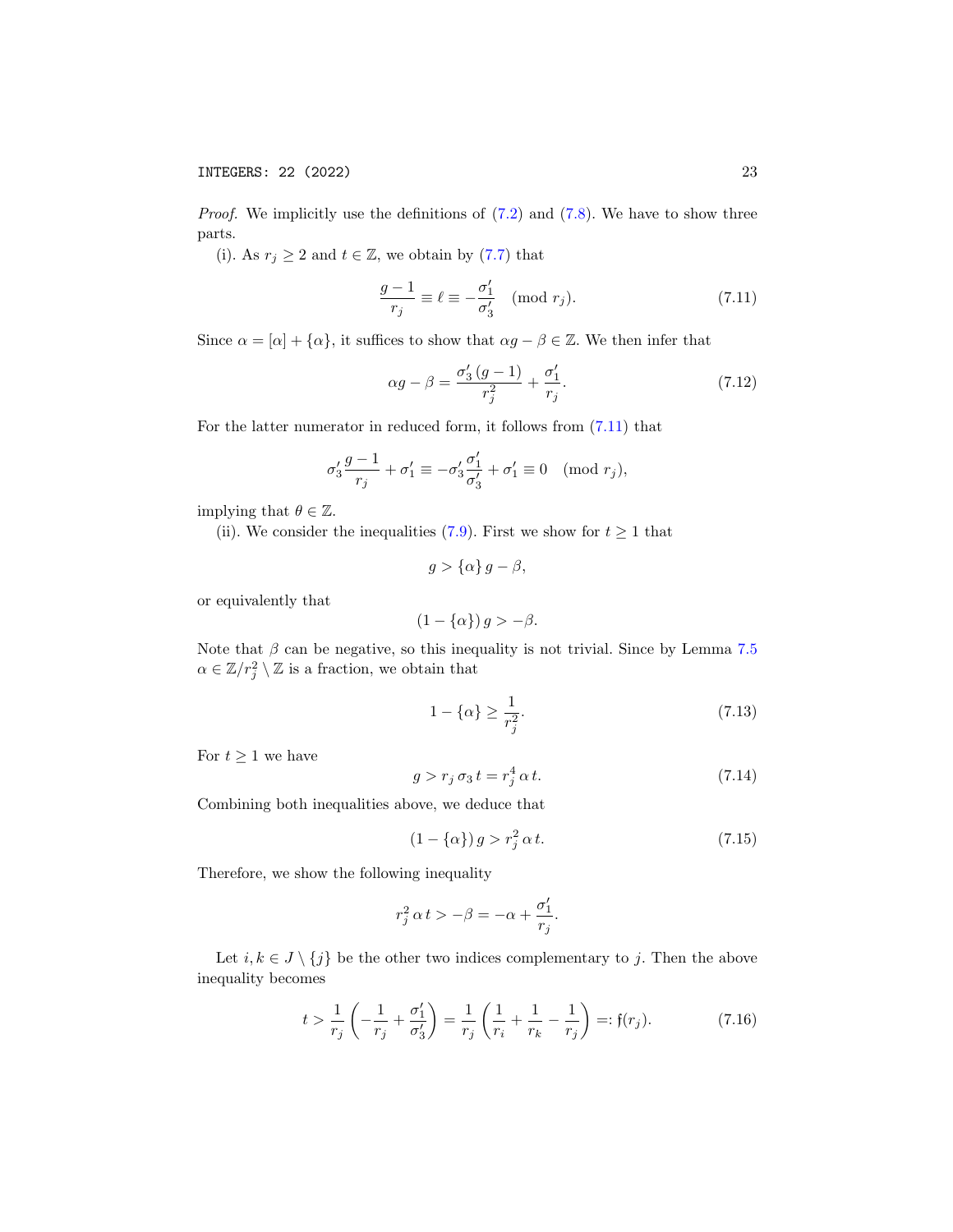Since  $r_i, r_k \geq 1$  but  $r_i \neq r_k$ , we can use the estimate

$$
\mathfrak{g}(r_j) := \frac{1}{r_j} \left( 2 - \frac{1}{r_j} \right) > \mathfrak{f}(r_j) \quad (r_j \ge 2).
$$

It is easy to see that  $\mathfrak{g}(r_j)$  is strictly decreasing for  $r_j \geq 2$ . Hence,  $\mathfrak{g}(2) = 3/4 > \mathfrak{f}(r_j)$ for  $r_j \geq 2$ , implying that [\(7.16\)](#page-22-1) holds for  $t \geq 1$ . Finally, putting all together yields for  $t \geq 1$  that

$$
(1 - {\alpha}) g > r_j^2 \alpha t > -\beta.
$$

Now we show for  $t \geq 1$  that

$$
\{\alpha\} g - \beta > 1 + [\alpha].
$$

Since both sides of the above inequality lie in  $\mathbb{Z}$ , we can also write

$$
\{\alpha\} g > 1 + \alpha + \beta.
$$

By the same arguments, the inequalities [\(7.13\)](#page-22-2) and [\(7.15\)](#page-22-3) are also valid for  $\{\alpha\}$  in place of  $1 - {\alpha}$ . In view of [\(7.14\)](#page-22-4), we then have

$$
\{\alpha\} g > r_j^2 \alpha t.
$$

Hence, we proceed in showing that

$$
r_j^2 \, \alpha \, t > 1 + \alpha + \beta = 1 + 2 \alpha - \frac{\sigma'_1}{r_j}.
$$

This turns into

<span id="page-23-0"></span>
$$
t > \frac{1}{\sigma_3'} + \frac{2}{r_j^2} - \frac{\sigma_1'}{r_j \sigma_3'} = A + B - C =: S.
$$
 (7.17)

Since  $\sigma'_3 \ge 2$  and  $r_j \ge 2$ , we obtain the estimates

$$
A \le \frac{1}{2}, \quad B \le \frac{1}{2}, \quad \text{and} \quad C > 0.
$$

As a consequence, we infer that  $S < 1$ , and thus [\(7.17\)](#page-23-0) holds for  $t \ge 1$ . Again, putting all together yields for  $t \geq 1$  that

$$
\{\alpha\} g > r_j^2 \alpha t > 1 + \alpha + \beta,
$$

finally showing the inequalities [\(7.9\)](#page-21-2).

(iii). We consider the case where  $\mathbf{r} \neq (1, 2, 3), j = 3$ , and  $t = 0$ . Therefore  $r_j \geq 4$ , and  $\ell \geq 1$  by Lemma [7.3.](#page-20-0) Since  $r_1 < r_2 < r_3$ , we have  $\alpha = \sigma_3'/r_j^2 < 1$  and so  $\{\alpha\} = \alpha$ . By  $\alpha g - \beta \in \mathbb{Z}$  the inequalities [\(7.10\)](#page-21-3) become

$$
g - 1 \ge \alpha g - \beta \ge 1
$$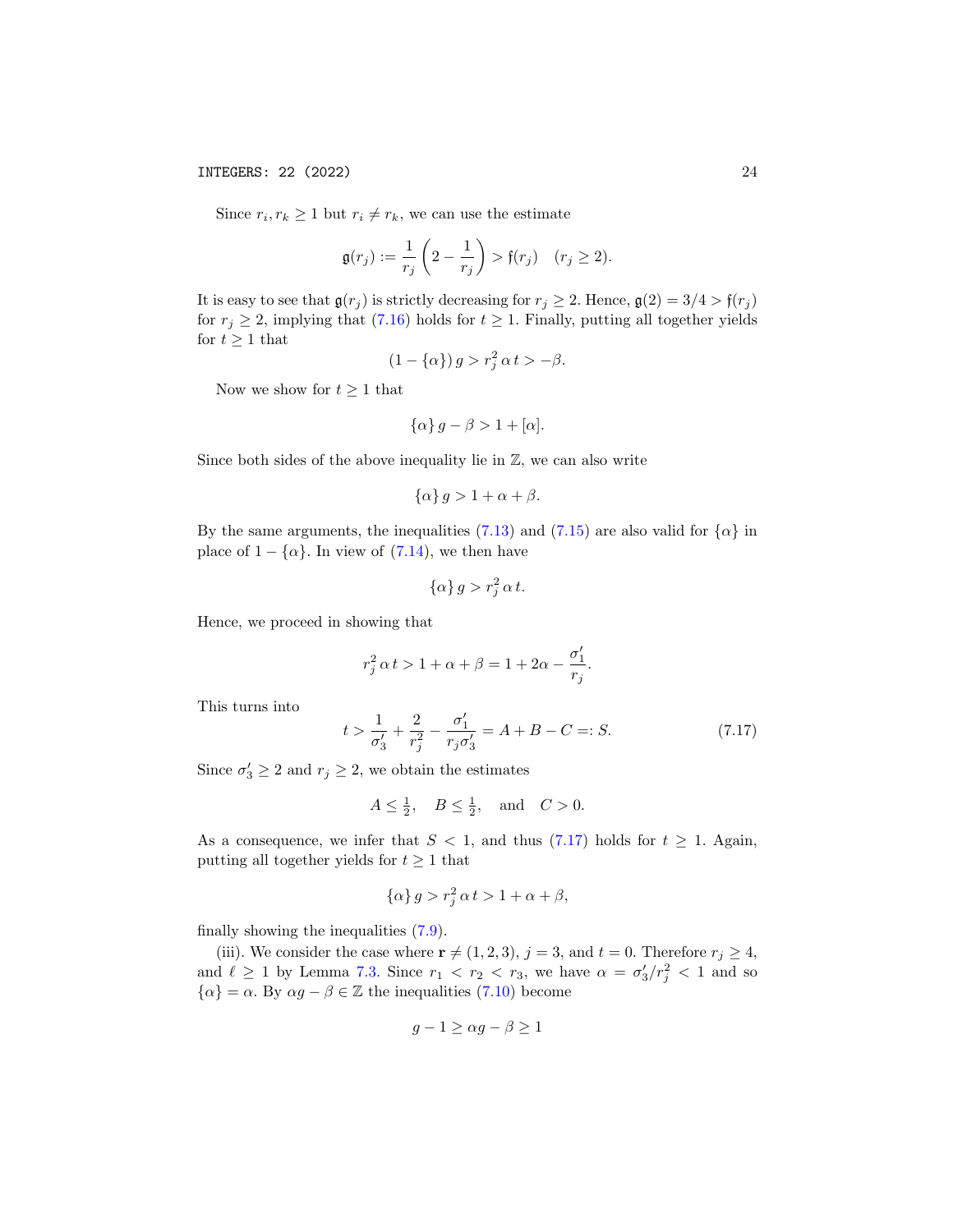where

$$
g = r_j \, \ell + 1.
$$

From [\(7.12\)](#page-22-5) we deduce that

<span id="page-24-3"></span>
$$
\alpha g - \beta = \frac{\sigma_3' \ell + \sigma_1'}{r_j} > 0,\tag{7.18}
$$

implying that  $\alpha g - \beta \geq 1$ . There remains to show that  $g - 1 \geq \alpha g - \beta$ . After dividing by  $g - 1 = r_j \ell$ , we obtain

<span id="page-24-0"></span>
$$
1 \ge \frac{\sigma_3'}{r_j^2} + \frac{\sigma_1'}{r_j^2 \ell}.
$$
\n(7.19)

Since  $\ell \geq 1$ , we continue with

$$
S':=\frac{\sigma'_3+\sigma'_1}{r_j^2}.
$$

From  $r_j > 3$  and using the inequalities

$$
(r_j - 1) + (r_j - 2) \ge \sigma'_1,(r_j - 1)(r_j - 2) \ge \sigma'_3,
$$

we infer that

$$
S'\leq \frac{r_j^2-r_j-1}{r_j^2}=1-\frac{1}{r_j}-\frac{1}{r_j^2}<1,
$$

implying that [\(7.19\)](#page-24-0) holds and so  $g - 1 \ge \alpha g - \beta$ . This finally shows the inequalities [\(7.10\)](#page-21-3), completing the proof.  $\Box$ 

Now we are ready to give the proofs of the theorems.

*Proof of Theorem [4.3.](#page-12-2)* Let  $\mathbf{r} \in \mathcal{R}$ . By [\(4.9\)](#page-12-1) and [\(4.11\)](#page-12-3) we consider

<span id="page-24-1"></span>
$$
U_{\mathbf{r}}(t) = \prod_{j=1}^{3} (r_j (\sigma_3 t + \ell) + 1) = \prod_{j=1}^{3} (a_j t + b_j).
$$
 (7.20)

Expanding the first product of [\(7.20\)](#page-24-1) yields

<span id="page-24-2"></span>
$$
U_{\mathbf{r}}(t) - 1 = \sum_{j=1}^{3} \sigma_j (\sigma_3 t + \ell)^j.
$$
 (7.21)

We have to show two parts.

(i). Comparing both products of [\(7.20\)](#page-24-1), we infer that

$$
U_{\mathbf{r}}(0) = 1 \iff \ell = 0 \iff b_j = 1 \quad (j \in J),
$$

and from Lemma [7.3](#page-20-0) it follows that  $\ell = 0$  if and only if  $\mathbf{r} = (1, 2, 3)$ .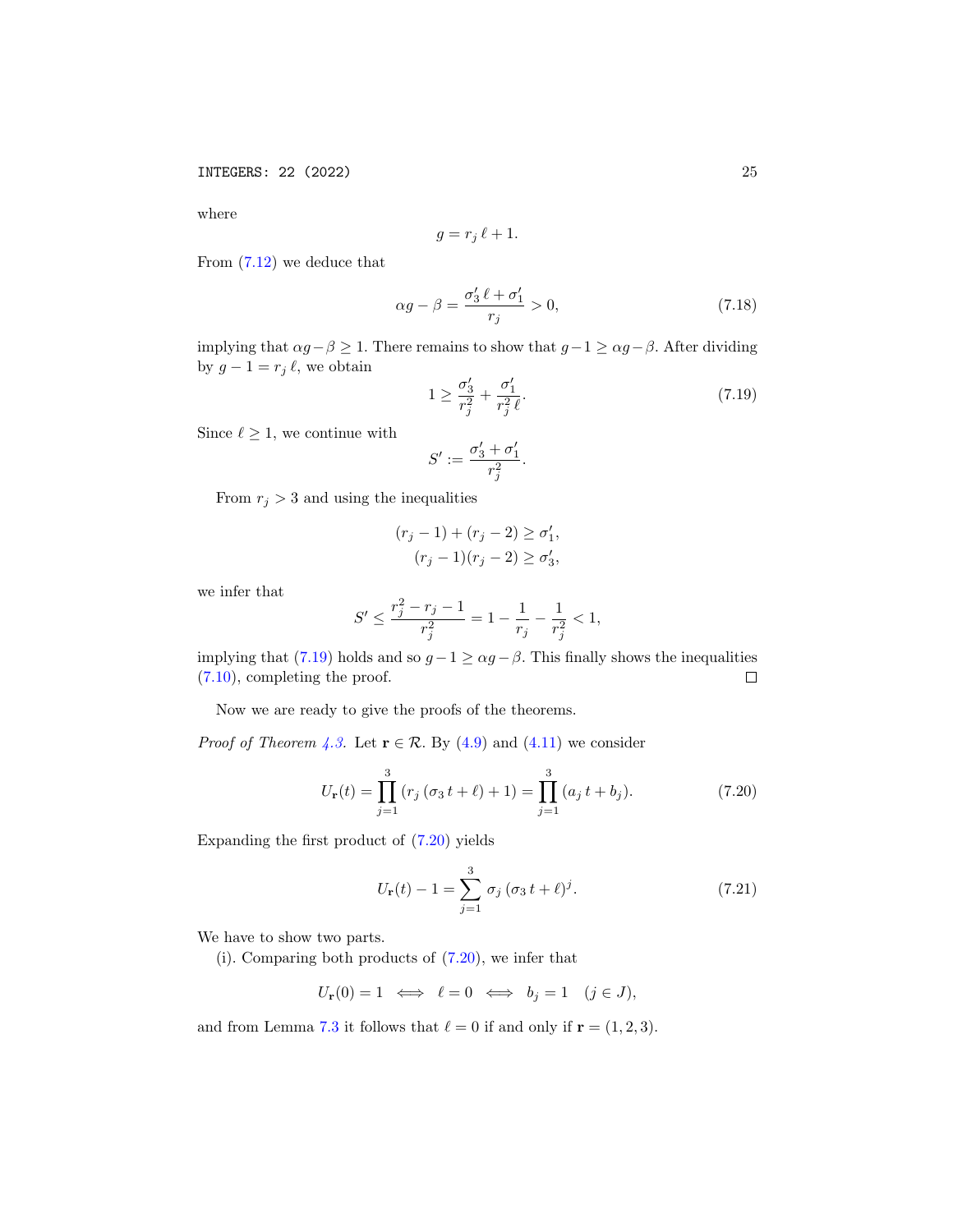Now let  $r = (1, 2, 3)$ . We have  $(\sigma_1, \sigma_2, \sigma_3) = (6, 11, 6)$ . Since  $\ell = 0$  and  $\sigma_1 = \sigma_3$ , we deduce from  $(7.21)$  that

$$
U_{\mathbf{r}}(t) - 1 = \sigma_3^2 A(t)
$$
 with  $A(t) := t (\sigma_3^2 t^2 + \sigma_2 t + 1)$ .

For any  $t \in \mathbb{Z}$  we obtain

$$
A(t) \equiv t(1+t) \equiv 0 \pmod{2},
$$

while only for  $t \not\equiv -1 \pmod{3}$  we have

$$
A(t) \equiv t(1-t) \equiv 0 \pmod{3}.
$$

This finally implies that

$$
2\sigma_3^2 | U_{\mathbf{r}}(t) - 1,
$$
\n(7.22)

and if  $t \not\equiv -1 \pmod{3}$  that

<span id="page-25-0"></span>
$$
\sigma_3^3 \mid U_{\mathbf{r}}(t) - 1,
$$

implying the two claimed congruences. From [\(7.22\)](#page-25-0) we then derive that

$$
U_{\mathbf{r}}(t) \equiv 1 \pmod{8}.
$$

Thus,  $U_{\mathbf{r}}(t)$  is odd for all  $t \in \mathbb{Z}$ .

(ii). Let  $\mathbf{r} \neq (1, 2, 3)$ . Then we have  $0 < \ell < \sigma_3$  and by [\(7.20\)](#page-24-1) that  $b_j \neq 1$  ( $j \in J$ ). Using the substitution  $\lambda = \sigma_3 t + \ell \neq 0$  for any  $t \in \mathbb{Z}$ , we obtain by [\(7.21\)](#page-24-2) that

<span id="page-25-2"></span>
$$
U_{\mathbf{r}}(t) - 1 = \lambda B(t) \quad \text{with} \quad B(t) := \sigma_3 \lambda^2 + \sigma_2 \lambda + \sigma_1. \tag{7.23}
$$

Furthermore, it follows from Lemma [7.3](#page-20-0) that

$$
B(t) \equiv \sigma_2 \, \ell + \sigma_1 \equiv 0 \pmod{\sigma_3}.
$$

Hence, we infer that

<span id="page-25-3"></span><span id="page-25-1"></span>
$$
\sigma_3 \lambda \mid U_{\mathbf{r}}(t) - 1,\tag{7.24}
$$

where  $\lambda = \ell$  if  $t = 0$ ,  $\lambda = \sigma_3 + \ell$  if  $t = 1$ , and  $gcd(\sigma_3, \ell) | \lambda$  in any case. This implies the claimed congruences

$$
U_{\mathbf{r}}(0) \equiv 1 \pmod{\sigma_3 \ell},
$$
  
\n
$$
U_{\mathbf{r}}(1) \equiv 1 \pmod{\sigma_3 (\sigma_3 + \ell)},
$$
  
\n
$$
U_{\mathbf{r}}(t) \equiv 1 \pmod{\sigma_3 \gcd(\sigma_3, \ell)}.
$$
\n(7.25)

If  $\sigma_3$  is even, then [\(4.8\)](#page-11-5) implies that 2 |  $\ell$ , and so 2 |  $\lambda$ . We then derive from [\(7.24\)](#page-25-1) that

$$
U_{\mathbf{r}}(t) \equiv 1 \pmod{4}
$$

and  $U_{\mathbf{r}}(t)$  is odd for all  $t \in \mathbb{Z}$ .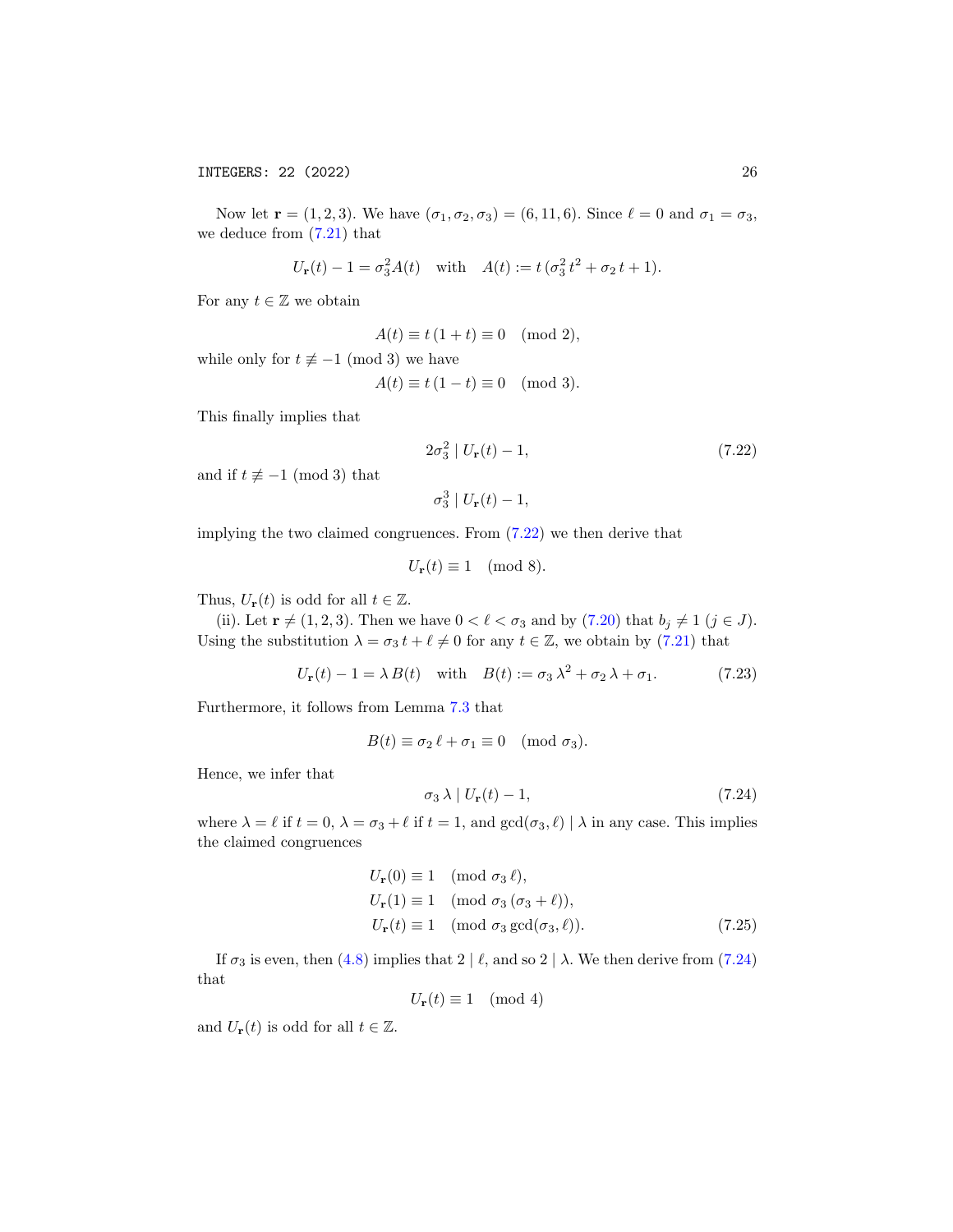Otherwise  $\sigma_3$  is odd. In this case it follows from [\(4.7\)](#page-11-6) that  $\sigma_1$  and  $\sigma_2$  are also odd. With that we infer from [\(7.23\)](#page-25-2) that

$$
B(t) \equiv 1 \pmod{2},
$$

regardless of the parity of  $\lambda$ , and therefore valid for all  $t \in \mathbb{Z}$ . Moreover, [\(7.23\)](#page-25-2) then implies that

$$
U_{\mathbf{r}}(t) \equiv 1 + \lambda \equiv 1 + t + \ell \equiv \delta(t) \pmod{2},
$$

where  $\delta(t) = 1$  if  $t \equiv \ell \pmod{2}$ , and  $\delta(t) = 0$  otherwise. This shows the alternating parity of  $U_{\mathbf{r}}(t)$ . If  $\delta(t) = 1$ , then

$$
U_{\mathbf{r}}(t) \equiv 1 \pmod{2}.
$$

Together with [\(7.25\)](#page-25-3), since  $\sigma_3 \gcd(\sigma_3, \ell)$  is odd, we finally achieve

$$
U_{\mathbf{r}}(t) \equiv 1 \pmod{2^{\delta(t)} \sigma_3 \gcd(\sigma_3, \ell)},
$$

being compatible with the case  $\delta(t) = 0$ . This completes the proof of the theorem.  $\Box$ 

*Proof of Theorem [4.4.](#page-13-0)* Let  $\mathbf{r} \in \mathcal{R}$  and  $t \geq 0$  be an integer. As defined in [\(4.9\)](#page-12-1), write

$$
U_{\mathbf{r}}(t)=g_1\cdot g_2\cdot g_3,
$$

where the three factors are given by

<span id="page-26-2"></span>
$$
g_j = r_j (\sigma_3 t + \ell) + 1 \quad (j \in J)
$$
\n(7.26)

and  $0 \leq \ell < \sigma_3$  by  $(4.6)$ .

Theorem [4.2](#page-12-0) states that  $U_r(t)$  is a universal form. We briefly write

<span id="page-26-0"></span>
$$
m = g_1 \cdot g_2 \cdot g_3,\tag{7.27}
$$

keeping in mind that m and the  $g_j$  depend on t.

We have to determine an integer  $\tau \in \{1,2\}$  as claimed such that the strict sumof-digits condition holds for  $t \geq \tau$  as follows.

<span id="page-26-1"></span>
$$
s_{g_j}(m) = g_j \quad (j \in J). \tag{7.28}
$$

In this case, the right-hand side of  $(7.27)$  provides a strict s-decomposition of m, and thus

$$
m = U_{\mathbf{r}}(t) \in \mathfrak{S}' \quad (t \ge \tau).
$$

To find the parameter  $\tau$ , we will derive some conditions on the parameters  $(\sigma_1, \sigma_3, \ell)$ . To show condition [\(7.28\)](#page-26-1), we proceed for each fixed  $j \in J$  as follows. Let  $i, k \in J\backslash\{j\}$ be the other two indices complementary to  $j$ . We further write

<span id="page-26-3"></span>
$$
m' = g_i \cdot g_k \quad \text{and} \quad g = g_j,\tag{7.29}
$$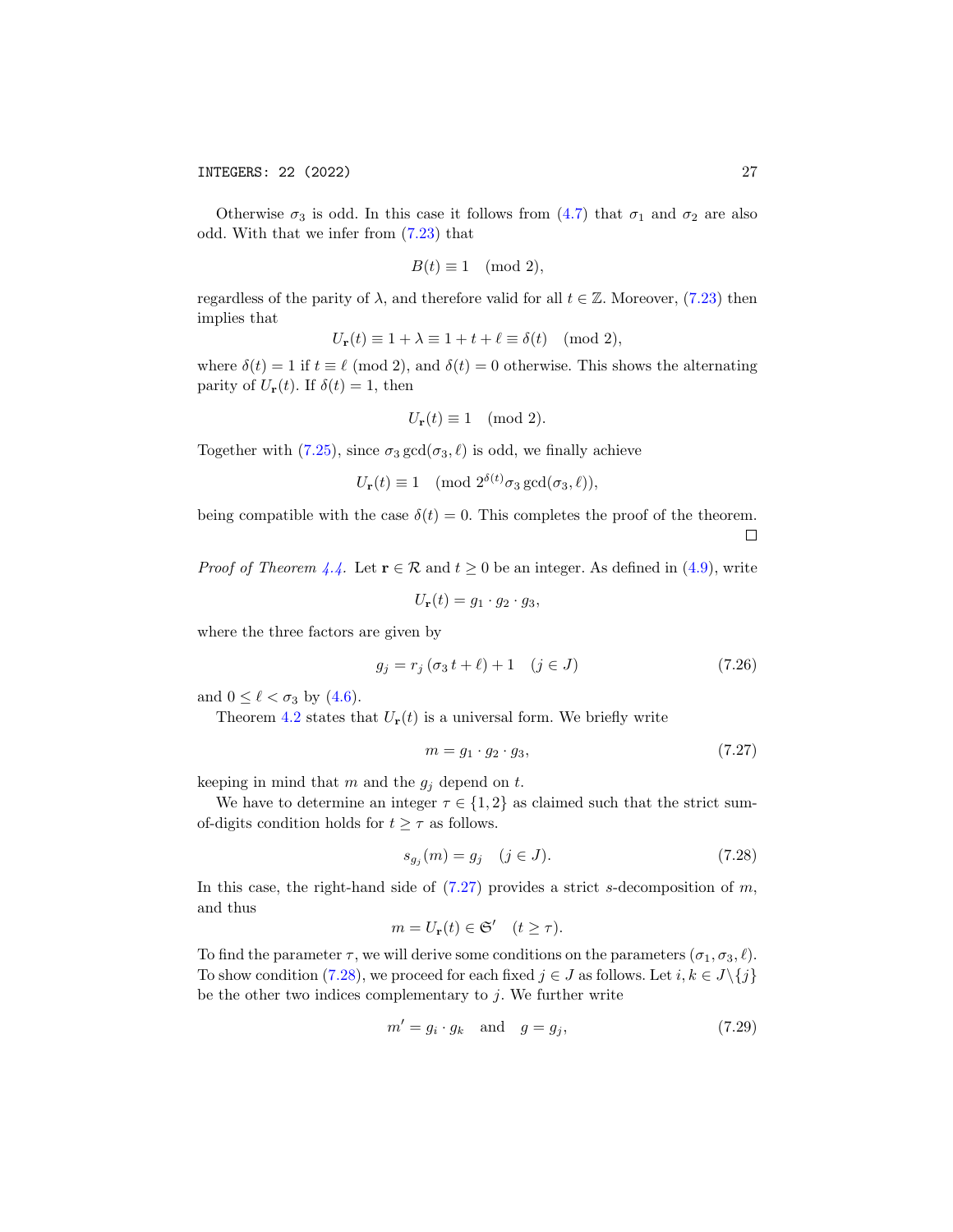noting that

$$
s_g(m') = s_g(m).
$$

Our goal is to find an expression for  $m'$  in terms of g. In view of  $(7.26)$  we can effectively rewrite  $g_i$  and  $g_k$  as

$$
g_{\nu}=r_{\nu}\frac{g-1}{r_j}+1\quad(\nu=i,k).
$$

We then derive initially the expression

<span id="page-27-4"></span>
$$
m' = \frac{\sigma_3}{r_j} \left(\frac{g-1}{r_j}\right)^2 + (\sigma_1 - r_j) \frac{g-1}{r_j} + 1, \tag{7.30}
$$

where all terms and fractions still yield integers. Since we need an expansion in  $g$ , we finally attain to the following expression for  $m'$  with rational coefficients.

<span id="page-27-0"></span>
$$
m' = \gamma_0 + \gamma_1 g + \gamma_2 g^2 \tag{7.31}
$$

with

<span id="page-27-1"></span>
$$
\gamma_0 = \beta + 1, \quad \gamma_1 = -(\alpha + \beta), \quad \gamma_2 = \alpha,
$$
\n
$$
(7.32)
$$

obeying

$$
\gamma_0 + \gamma_1 + \gamma_2 = 1
$$

where

<span id="page-27-2"></span>
$$
\alpha = \frac{\sigma_3}{r_j^3}, \quad \beta = \frac{\sigma_3}{r_j^3} - \frac{\sigma_1}{r_j} + 1.
$$
 (7.33)

We deduce from Lemma [7.5](#page-21-0) that

$$
\alpha, \beta, \gamma_{\nu} \in \begin{cases} \mathbb{Z}, & \text{if } r_j = 1, \\ \mathbb{Z}/r_j^2 \setminus \mathbb{Z}, & \text{otherwise.} \end{cases}
$$

The case  $r_j = 1$  can only happen when  $j = 1$ , while the coefficients are integers. In the other case the coefficients are fractions. However, there arises the problem of finding a suitable g-adic expansion of  $(7.31)$  to show that in fact  $s_g(m') = g$ . To proceed in this way, we let "the coefficients  $\gamma_{\nu}$  float". We have to distinguish between the following two cases.

Case  $r_j = 1$ . We rewrite [\(7.31\)](#page-27-0) by [\(7.32\)](#page-27-1) and [\(7.33\)](#page-27-2) as

<span id="page-27-3"></span>
$$
m' = a_0 + a_1 g + a_2 g^2
$$

with the coefficients

$$
a_0 = \sigma_3 - \sigma_1 + 2,
$$
  
\n
$$
a_1 = \lambda g - (2\sigma_3 - \sigma_1 + 1),
$$
  
\n
$$
a_2 = \sigma_3 - \lambda,
$$
\n(7.34)

and the parameter  $\lambda \in \{1, 2\}.$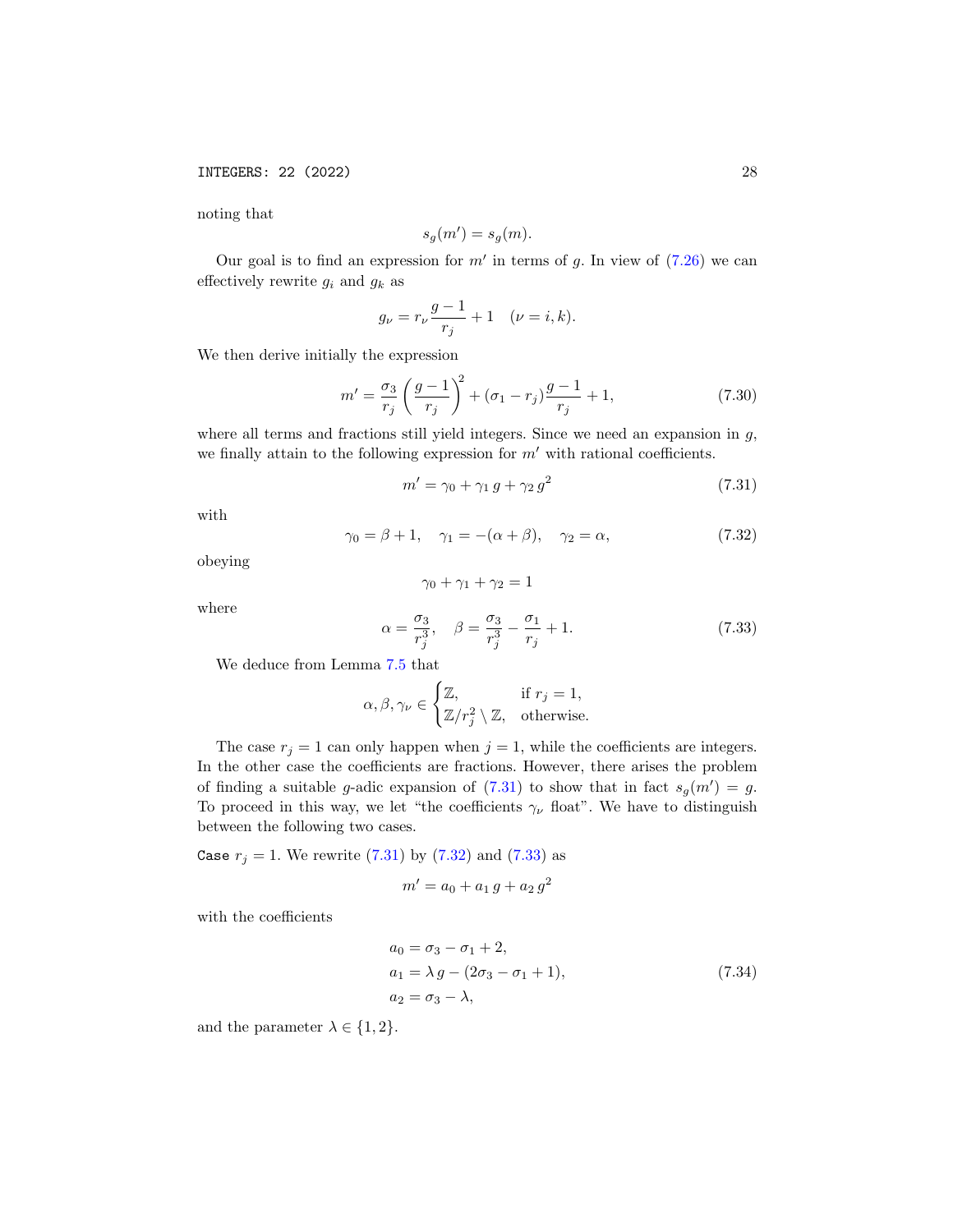Next we show that the integers  $a_{\nu}$  are g-adic digits, so satisfying

<span id="page-28-0"></span>
$$
g > a_{\nu} \ge 0 \quad (\nu = 0, 1, 2), \tag{7.35}
$$

which implies that

$$
s_g(m') = a_0 + a_1 + a_2 = \begin{cases} g, & \text{if } \lambda = 1, \\ 2g - 1, & \text{if } \lambda = 2. \end{cases}
$$

By Lemma [7.1](#page-19-1) we have the inequalities

$$
\sigma_3 \geq \sigma_1 \geq 6,
$$

and by  $(7.26)$  that

<span id="page-28-1"></span>
$$
g = \sigma_3 t + \ell + 1. \tag{7.36}
$$

Thus, we infer that [\(7.35\)](#page-28-0) holds for  $a_0$  and  $a_2$ , if  $t \ge 1$  and  $\lambda = 1, 2$ . For  $a_1$  we first consider [\(7.34\)](#page-27-3) with  $\lambda = 1$ . The inequalities

$$
\underbrace{\sigma_3 t + \ell + 1}_{g} \geq \underbrace{2\sigma_3 - \sigma_1 + 1}_{g-a_1} > 0
$$

are valid for  $t \geq 2$  unconditionally, and for  $t = 1$  if  $\ell \geq \sigma_3 - \sigma_1$ . Hence, [\(7.35\)](#page-28-0) holds for  $a_1$  in these two cases.

We now consider the remaining case  $t = 1$  and  $\ell < \sigma_3 - \sigma_1$  with  $\lambda = 2$ . From [\(7.34\)](#page-27-3) and [\(7.36\)](#page-28-1) we then derive the inequalities

$$
g = \sigma_3 + \ell + 1 > a_1 = 2\ell + \sigma_1 + 1 > 0,
$$

which are valid by assumption, showing that  $(7.35)$  also holds for  $a_1$  in that case. Finally, we achieve the conditions for the case  $r_j = 1$  as

<span id="page-28-2"></span>
$$
\tau = \begin{cases} 2, & \text{if } \ell < \sigma_3 - \sigma_1, \\ 1, & \text{otherwise,} \end{cases}
$$

as well as

$$
s_g(m') = \begin{cases} g, & \text{if } t \ge \tau, \\ 2g - 1, & \text{if } (\tau, t) = (2, 1). \end{cases}
$$
 (7.37)

This completes the first case  $r_j = 1$ .

Case  $r_j > 1$ . We rewrite [\(7.31\)](#page-27-0) as

$$
m' = a_0 + a_1 g + a_2 g^2
$$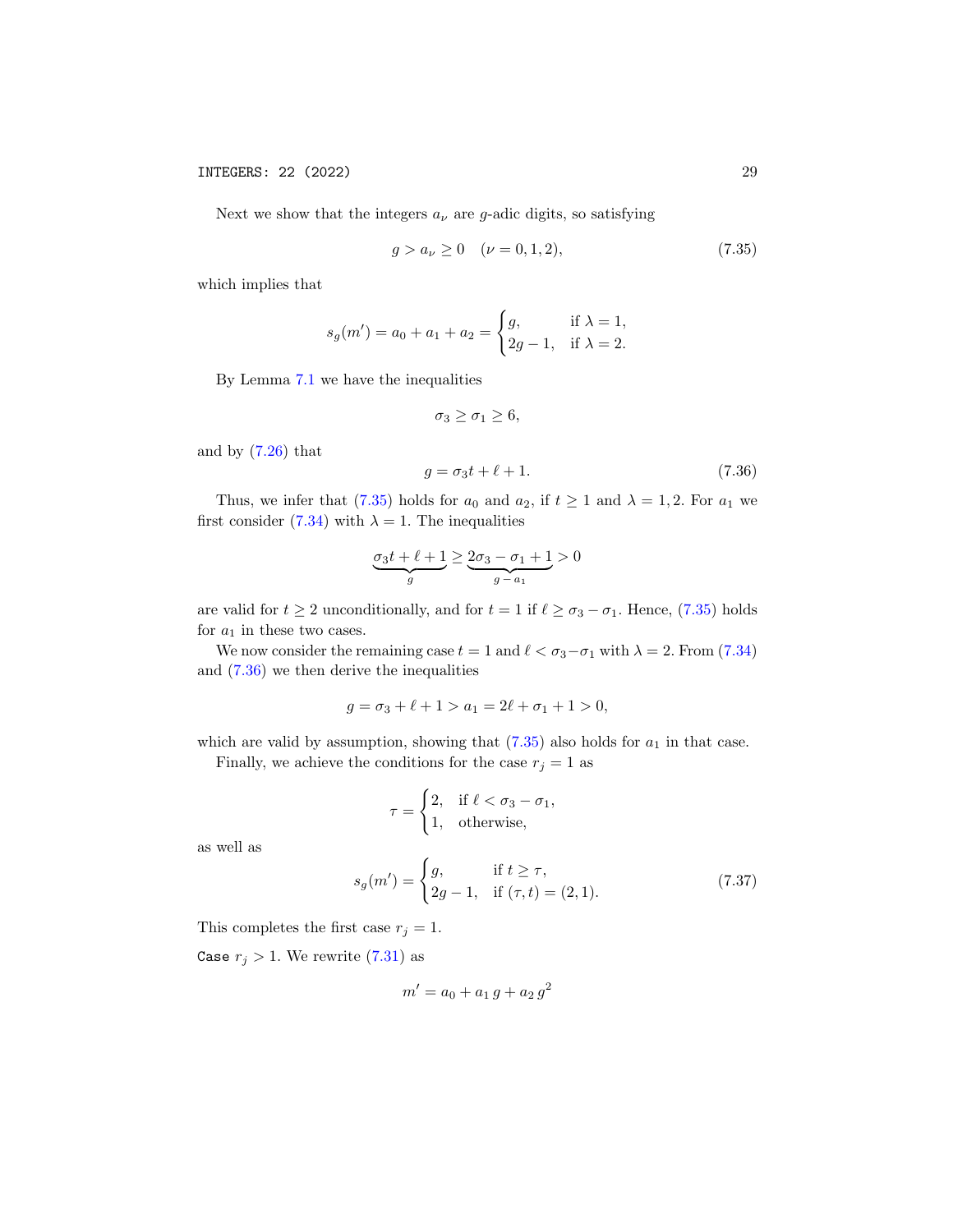with the coefficients

$$
a_0 = \gamma_0 + (1 - \{\gamma_2\}) g,
$$
  
\n
$$
a_1 = \gamma_1 + \{\gamma_2\} g - (1 - \{\gamma_2\}),
$$
  
\n
$$
a_2 = \gamma_2 - \{\gamma_2\}.
$$

By  $(7.32)$  and  $(7.33)$  these equations turn into

$$
a_0 = (1 - {\alpha}) g + \beta + 1,
$$
  
\n
$$
a_1 = {\alpha} g - ({\alpha} - {\alpha}) - (\beta + 1),
$$
  
\n
$$
a_2 = {\alpha} - {\alpha}.
$$

Since  $\theta = {\alpha} g - \beta \in \mathbb{Z}$  by Lemma [7.6\(](#page-21-4)i) and  $[\alpha] = \alpha - {\alpha}$ , we finally arrive at the simplified equations

$$
a_0 = g - (\theta - 1),
$$
  
\n
$$
a_1 = \theta - (1 + [\alpha]),
$$
  
\n
$$
a_2 = [\alpha].
$$

One observes that the coefficients  $a_{\nu}$  ( $\nu = 0, 1, 2$ ) are integers. Moreover, they satisfy that

$$
a_0 + a_1 + a_2 = g.
$$

There remains to show that the coefficients  $a_{\nu}$  are in fact proper g-adic digits, implying that  $s_g(m') = g$  as desired.

For  $a_2$  and  $t \ge 1$  this easily follows from  $(7.26)$  and  $(7.33)$  so that

$$
g = r_j (\sigma_3 t + \ell) + 1 > [\sigma_3/r_j^3] = [\alpha] = a_2 \ge 0.
$$

By Lemma [7.6\(](#page-21-4)ii) and [\(7.9\)](#page-21-2), we have for  $t \ge 1$  the inequalities

$$
g > \theta > 1 + [\alpha],
$$

which finally imply that  $a_0, a_1 \in \{1, \ldots, g-1\}$ . As a result, we conclude in the case  $r_i > 1$  that

<span id="page-29-0"></span>
$$
\tau = 1 \quad \text{and} \quad s_g(m) = g \quad (t \ge \tau). \tag{7.38}
$$

Now we consider the special case  $j = 3$ ,  $t = 0$ , and  $\mathbf{r} \neq (1, 2, 3)$ . By Theorem [4.3](#page-12-2) we have  $U_{\mathbf{r}}(t) > 1, \ell > 0$ , and  $g > 1$ . Since  $r_1 < r_2 < r_3$ , we infer that

$$
\alpha = \sigma_3/r_j^3 < 1.
$$

Therefore  $\alpha = {\alpha}$  and  $[\alpha] = 0$ . The coefficients  $a_{\nu}$  then become

$$
a_0 = g - (\theta - 1), \quad a_1 = \theta - 1, \quad a_2 = 0.
$$

We can apply Lemma  $7.6(iii)$  $7.6(iii)$  and obtain by  $(7.10)$  the inequalities

 $g > \theta \geq 1$ .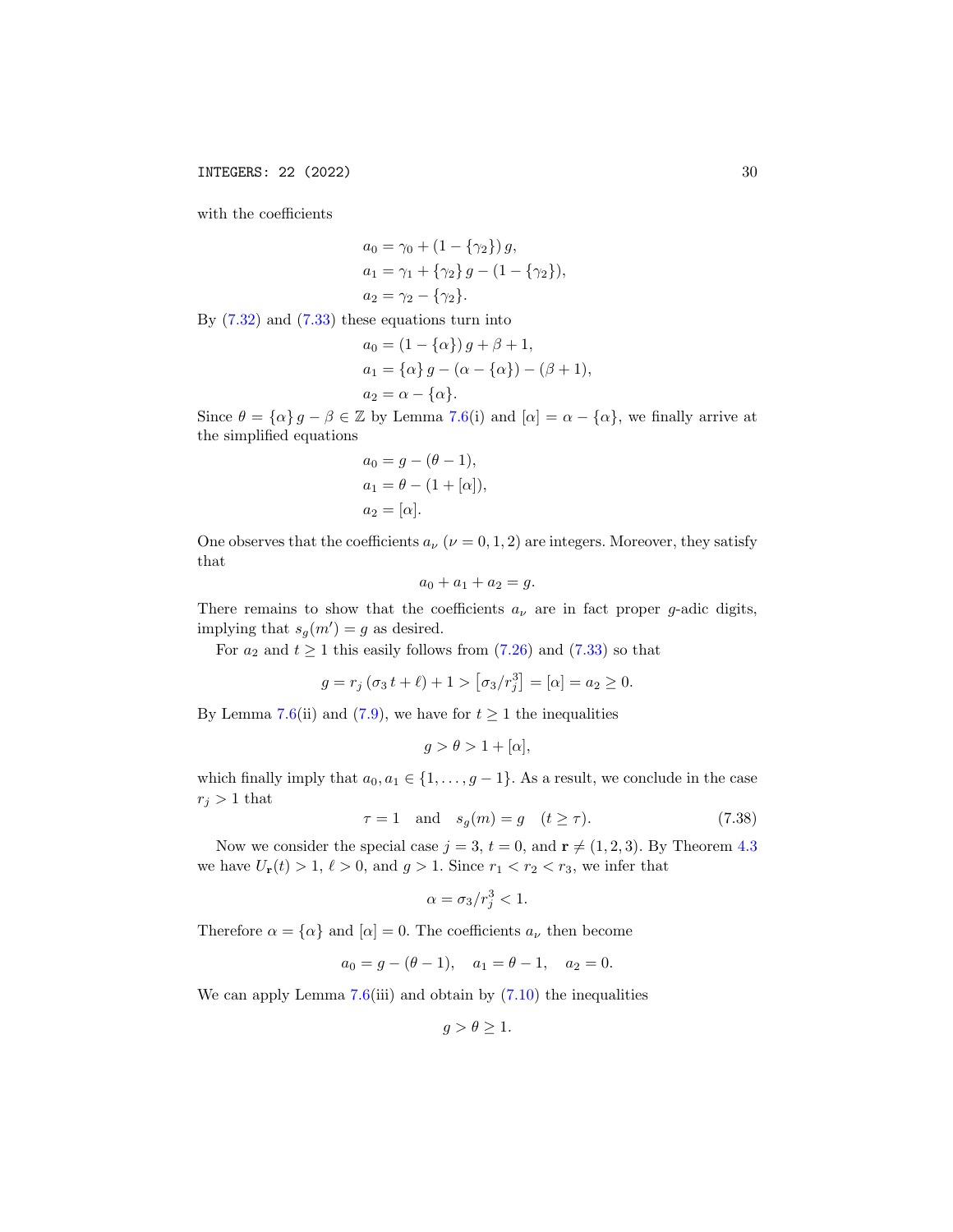INTEGERS: 22 (2022) 31

Comparing [\(7.6\)](#page-20-4) and [\(7.18\)](#page-24-3) yields

$$
\theta = \alpha g - \beta = \frac{\sigma_1}{r_j} + \frac{\ell \sigma_3}{r_j^2} - 1 = \eta - 1,
$$

where  $\eta \geq 2$  by Lemma [7.4.](#page-20-5) If  $\theta > 1$  or equivalently  $\eta > 2$ , then

$$
g > \theta > 1,
$$

implying that  $a_0, a_1 \in \{1, \ldots, g-1\}$  and  $s_g(m') = g$ . Otherwise, we have the case  $\theta = 1$  and  $\eta = 2$ . This yields  $m' = g$  and thus  $s_g(m') = 1$ . Consequently,

<span id="page-30-0"></span>
$$
s_g(m') = \begin{cases} 1, & \text{if } \eta = 2, \\ g, & \text{if } \eta > 2. \end{cases}
$$
 (7.39)

This completes the second case  $r_j > 1$ .

Combining both cases  $r_j = 1$  and  $r_j > 1$  yields that

$$
\tau = \begin{cases} 2, & \text{if } r_1 = 1 \text{ and } \ell < \sigma_3 - \sigma_1, \\ 1, & \text{otherwise.} \end{cases}
$$

As a result, if  $t \geq \tau$ , then

$$
m = U_{\mathbf{r}}(t) = g_1 \cdot g_2 \cdot g_3 \in \mathfrak{S}'.
$$

If  $g_1, g_2$ , and  $g_3$  are odd primes, then  $m \in C'_3$  by Theorem [2.1\(](#page-6-0)iii). This finishes the proof of the theorem.  $\Box$ 

Proof of Theorem [4.5.](#page-13-1) We continue seamlessly with the proof of Theorem [4.4](#page-13-0) and consider the complementary cases

$$
m = U_{\mathbf{r}}(t) = g_1 \cdot g_2 \cdot g_3 \quad (0 \le t < \tau).
$$

We have to show three parts (in order of their dependencies).

(iii). If  $(\tau, t) = (2, 1)$ , then we obtain by  $(7.37)$  and  $(7.38)$  that

$$
s_{g_1}(m) = 2g_1 - 1, \quad s_{g_2}(m) = g_2, \quad s_{g_3}(m) = g_3.
$$

Thus,  $m \in \mathfrak{S}$  and its s-decomposition  $g_1 \cdot g_2 \cdot g_3 \in \mathfrak{S} \setminus \mathfrak{S}'$ .

(i). Assume that the factors  $g_{\nu}$  are odd primes. Theorem [4.2](#page-12-0) shows that  $m \in C_3$ . If  $m \in \mathfrak{S}'$ , then  $m \in \mathcal{C}'_3$  by Theorem [2.1\(](#page-6-0)iii). But if  $(\tau, t) = (2, 1)$ , then part (iii) implies that  $m \notin C'_3$ .

(ii). We consider the case  $t = 0$  and  $j = 3$ . We then have the equality  $\vartheta = \eta$  by [\(7.6\)](#page-20-4). If  $r = (1, 2, 3)$ , then we obtain  $m = 1$  by  $(4.10)$  and  $\eta = 2$  by Lemma [7.4.](#page-20-5) Since  $s_1(m) = 0$  by definition and  $g_1 = g_2 = g_3 = 1$ , the result follows. If  $\mathbf{r} \neq (1, 2, 3)$ , then the implications follow from [\(7.39\)](#page-30-0). For  $\eta = 2$  we have by [\(7.29\)](#page-26-3) and (7.39) that  $m' = g_3 = g_1 g_2$ , so  $m = g_3^2$ . If  $\eta > 2$ , then  $s_{g_3}(m) = g_3$  by [\(7.39\)](#page-30-0), and Lemma [6.1](#page-18-2) implies that  $m > g_3^2$ . This completes the proof of the theorem.  $\Box$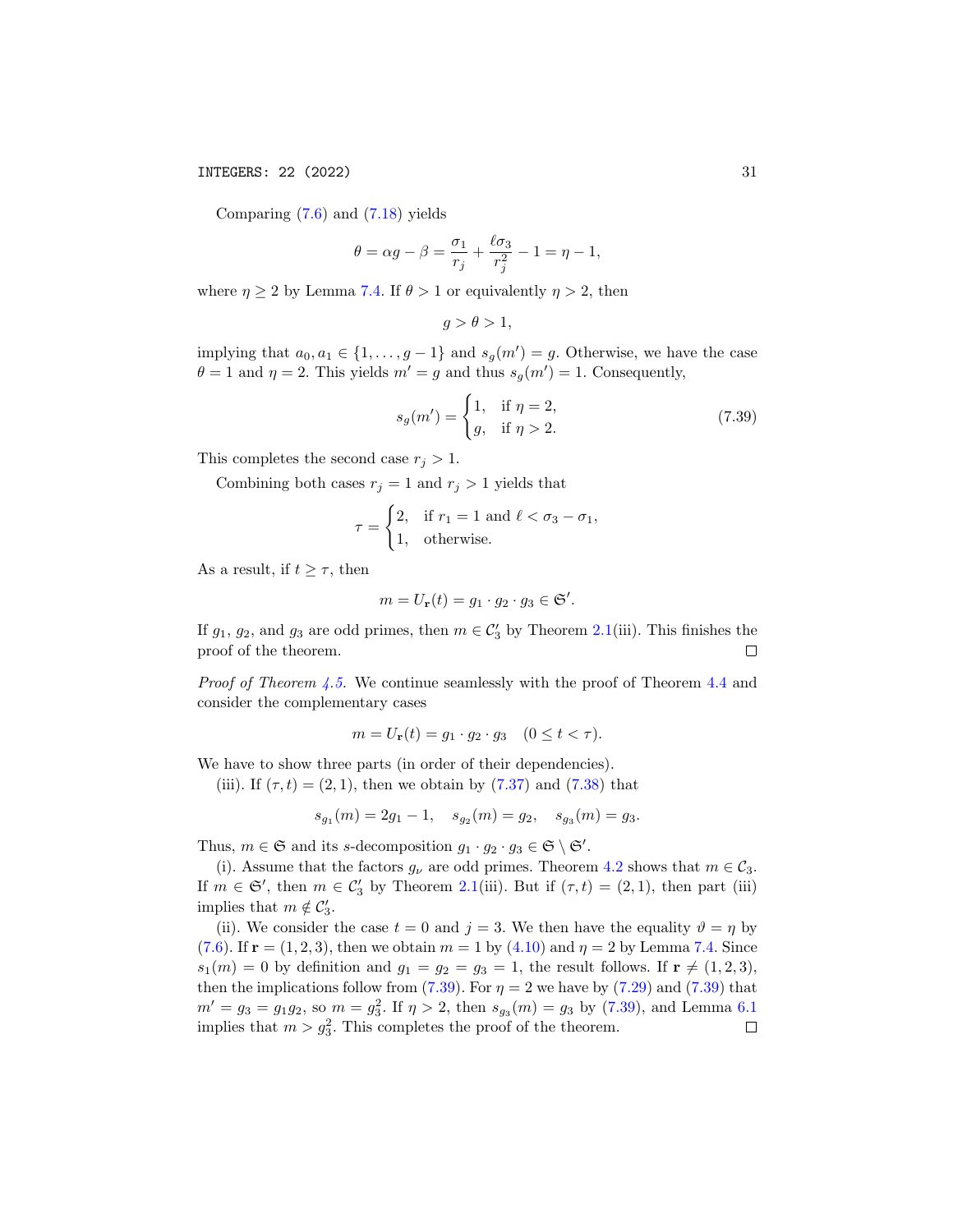INTEGERS: 22 (2022) 32

*Proof of Theorem [5.2.](#page-16-0)* Let  $m \in C_3 \setminus C'_3$ , where

$$
m=p_1\cdot p_2\cdot p_3
$$

with odd primes  $p_1 < p_2 < p_3$ . Theorem [1.3](#page-1-0) implies that  $m \in \mathfrak{S}$ . From Theorem  $2.1(iii)$  $2.1(iii)$ , it follows that

$$
m \notin C'_3
$$
 implies  $m \notin \mathfrak{S}'$ .

By Theorem [5.1](#page-16-1) there exist unique  $\mathbf{r} \in \mathcal{R}$  and  $t \geq 0$  such that

$$
m=U_{\mathbf{r}}(t),
$$

while Theorem [4.4](#page-13-0) implies that  $0 \le t < \tau$  with some  $\tau \in \{1, 2\}$ , since  $m \notin \mathfrak{S}'$ . Next we consider two cases as follows.

Case  $t = 0$ . Since  $m \in \mathfrak{S}$  is no square, we infer from Theorem [4.5\(](#page-13-1)ii) that [\(5.2\)](#page-16-2) holds for  $p_3$ .

Case  $t = 1$ . From Theorem [4.5\(](#page-13-1)iii), it follows that [\(5.2\)](#page-16-2) holds for  $p_2$  and  $p_3$ .

Hence, both cases imply that  $m \in \overline{\mathfrak{S}}'$ . This finally yields  $m \in (\mathfrak{S} \cap \overline{\mathfrak{S}'}) \setminus \mathfrak{S}',$ showing the result.  $\Box$ 

## <span id="page-31-0"></span>8. Proofs of Theorems [2.2,](#page-7-0) [2.4,](#page-7-2) [2.5,](#page-8-1) [2.7,](#page-9-0) and [3.1](#page-9-1)

The remaining proofs are given in this section, since they depend on Theorems [4.4](#page-13-0) and [5.2.](#page-16-0) Recall the definitions of Sections [2](#page-5-0) and [3.](#page-9-2) In the following we use the notation  $m = p_1 \cdots p_n$ , which means that  $p_1 < \cdots < p_n$  are odd primes.

Proof of Theorem [2.2.](#page-7-0) We have to show three parts.

(i). Theorem [1.3](#page-1-0) implies that  $\mathcal{C} \subset \mathfrak{S}$  by definition.

(ii). First we show that  $\mathcal{C}' \subseteq \mathfrak{S}' \cap \mathcal{C}$ . If  $m \in \mathcal{C}' \subset \mathcal{C}$ , then m is squarefree and  $m = p_1 \cdots p_n$  with  $n \geq 3$ , which is a strict s-decomposition by definition of C'. Thus,  $m \in \mathfrak{S}' \cap \mathcal{C}$ . Next we show that  $\mathcal{C}' \neq \mathfrak{S}' \cap \mathcal{C}$ . We search for a counterexample by constructing numbers lying in  $\mathfrak{S}'$ . To do so, we consider as in  $(4.10)$  again

<span id="page-31-1"></span>
$$
U_{\mathbf{r}}(t) = (6t+1)(12t+1)(18t+1) \quad (\mathbf{r} = (1,2,3)). \tag{8.1}
$$

As a result of Theorem [4.4,](#page-13-0) we have that

<span id="page-31-2"></span>
$$
U_{\mathbf{r}}(t) \in \mathfrak{S}' \quad (t \ge 1). \tag{8.2}
$$

We then find  $m = U_{r}(5)$  with its strict s-decomposition and prime factorization as

$$
m = 172\,081 = 31 \cdot 61 \cdot 91 = 7 \cdot 13 \cdot 31 \cdot 61.
$$

One verifies by Korselt's criterion that  $m \in \mathcal{C}$ . But since  $s_7(m) = 19$ , m fails to be in  $\mathcal{C}'$ . This finally implies that  $\mathcal{C}' \subset \mathfrak{S}' \cap \mathcal{C}$ .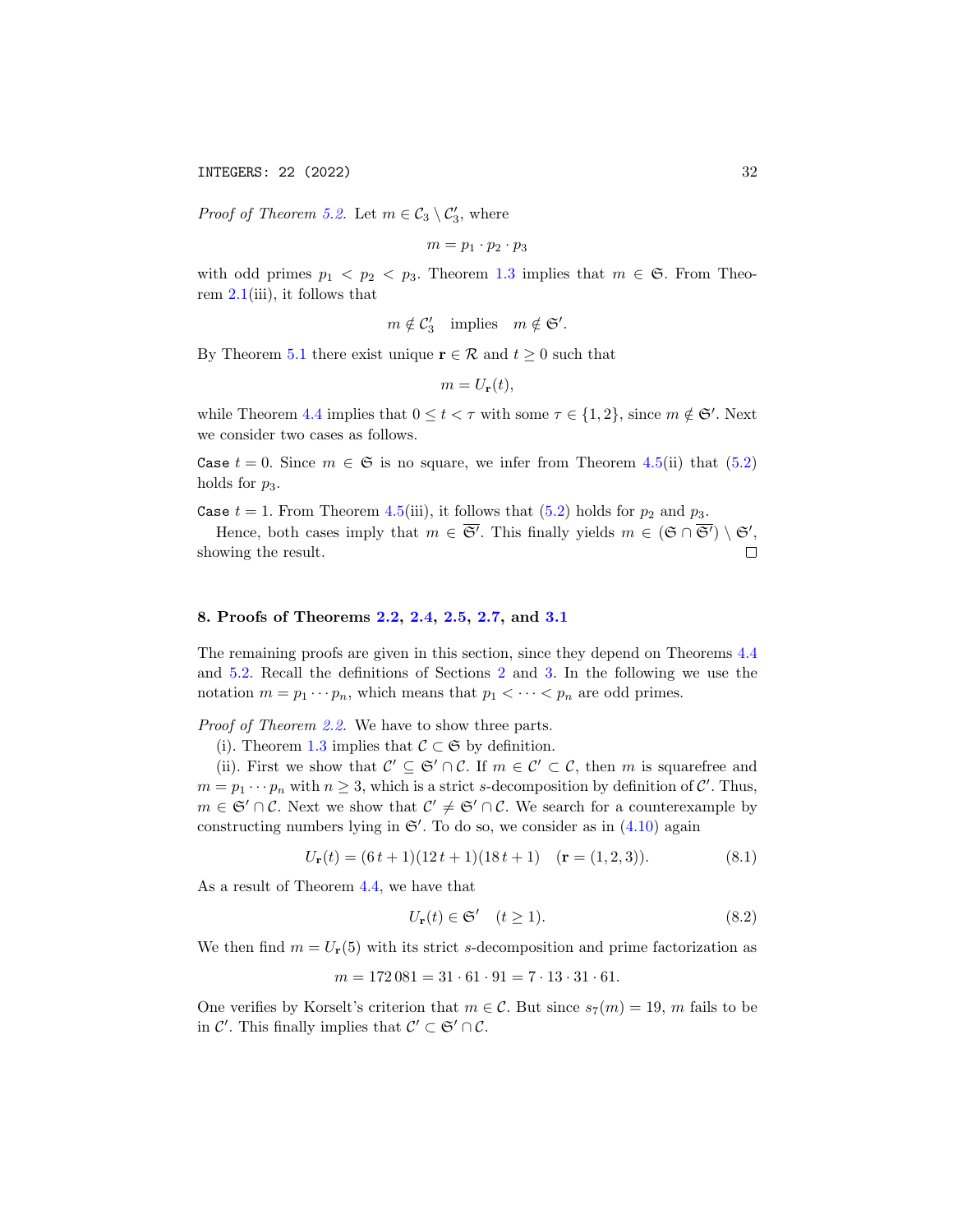(iii). If  $m \in C'_3 \subset C_3$ , then  $m = p_1 \cdot p_2 \cdot p_3$  is also a strict s-decomposition. Therefore,  $m \in \mathfrak{S}' \cap C_3$ . Contrary, if  $m \in \mathfrak{S}' \cap C_3$ , then  $m \in C'_3$  by Theorem [2.1\(](#page-6-0)iii). It follows that  $C_3' = \mathfrak{S}' \cap C_3$ . This finishes the proof of the theorem.  $\Box$ 

Proof of Theorem [2.4.](#page-7-2) We have to show two parts.

(i). By definition we have  $C^{\sharp} \subseteq C \setminus C'$ . We use the first example of  $C_4^{\sharp}$ , namely,

$$
m = 954\,732\,853 = 103 \cdot 109 \cdot 277 \cdot 307.
$$

We have 14 proper divisors of m (excluding 1 and m). By construction of  $\mathcal{C}^{\sharp}$  we have  $s_p(m) \neq p$  for each prime divisor  $p \mid m$ . A computational check (e.g., with MATHEMATICA) of the remaining 10 proper divisors  $g | m$  shows each time that  $s_g(m) \neq g$ , so  $m \notin \overline{\mathfrak{S}'}$ . Finally, it follows that  $\mathcal{C} \setminus \mathcal{C}' \not\subset \overline{\mathfrak{S}'} \setminus \mathfrak{S}'.$ 

(ii). By Theorem [5.2](#page-16-0) we have  $C_3 \setminus C_3 \subseteq \overline{\mathfrak{S}}' \setminus \mathfrak{S}'$ . Considering the computed examples with only two prime factors, we find that, for example,  $6 \in \overline{S'} \setminus \mathfrak{S}'$ , while  $6 \notin C_3 \setminus C'_3$ . It follows that  $C_3 \setminus C'_3 \subset \overline{\mathfrak{S}'} \setminus \mathfrak{S}'.$ 

This completes the proof of the theorem.

*Proof of Theorem [2.5.](#page-8-1)* We have to show that  $\mathfrak{S}'$  is infinite. It suffices to use the example in  $(8.1)$ . By Theorem [4.4](#page-13-0) and  $(8.2)$ , this already implies that infinitely many values of  $U_{\mathbf{r}}(t)$ , being strictly increasing for  $t \geq 1$ , lie in  $\mathfrak{S}'$ .  $\Box$ 

*Proof of Theorem [2.7.](#page-9-0)* Define the real-valued function and its inverse for  $x, y \in \mathbb{R}_{\geq 0}$ by

$$
f(x) := \frac{1}{11} x^{1/3} - \frac{1}{3}, \quad f^{-1}(y) = 1331 \left( y + \frac{1}{3} \right)^3.
$$

We have to show that

<span id="page-32-0"></span>
$$
S'(x) > f(x) \quad (x \ge 1). \tag{8.3}
$$

While  $f(x)$  is strictly increasing for  $x \geq 0$ , the function  $S'(x)$  increases stepwise, counting elements of  $\mathfrak{S}'$  less than x. Considering the first values of  $\mathfrak{S}' = \{45, 96, \ldots\},\$ we have

$$
S'(1) = 0
$$
,  $S'(46) = 1$ , and  $S'(97) = 2$ .

From

$$
f(0) = -1/3
$$
,  $f^{-1}(0) = 49.29...$ , and  $f^{-1}(1) = 3154.96...$ ,

we infer that  $(8.3)$  holds for  $x \in [1, 3154]$ . By Theorem [4.4](#page-13-0) and relations  $(8.1)$ and  $(8.2)$  we have

$$
g(t) := (6t+1)(12t+1)(18t+1)
$$
 with  $g(t) \in \mathfrak{S}'$   $(t \in \mathbb{N}).$ 

Note that  $f^{-1}(y) > g(y)$  for  $y \ge 0$ , as verified by

$$
f^{-1}(y) - g(y) = 35y^3 + 935y^2 + \frac{1223}{3}y + \frac{1304}{27}.
$$

 $\Box$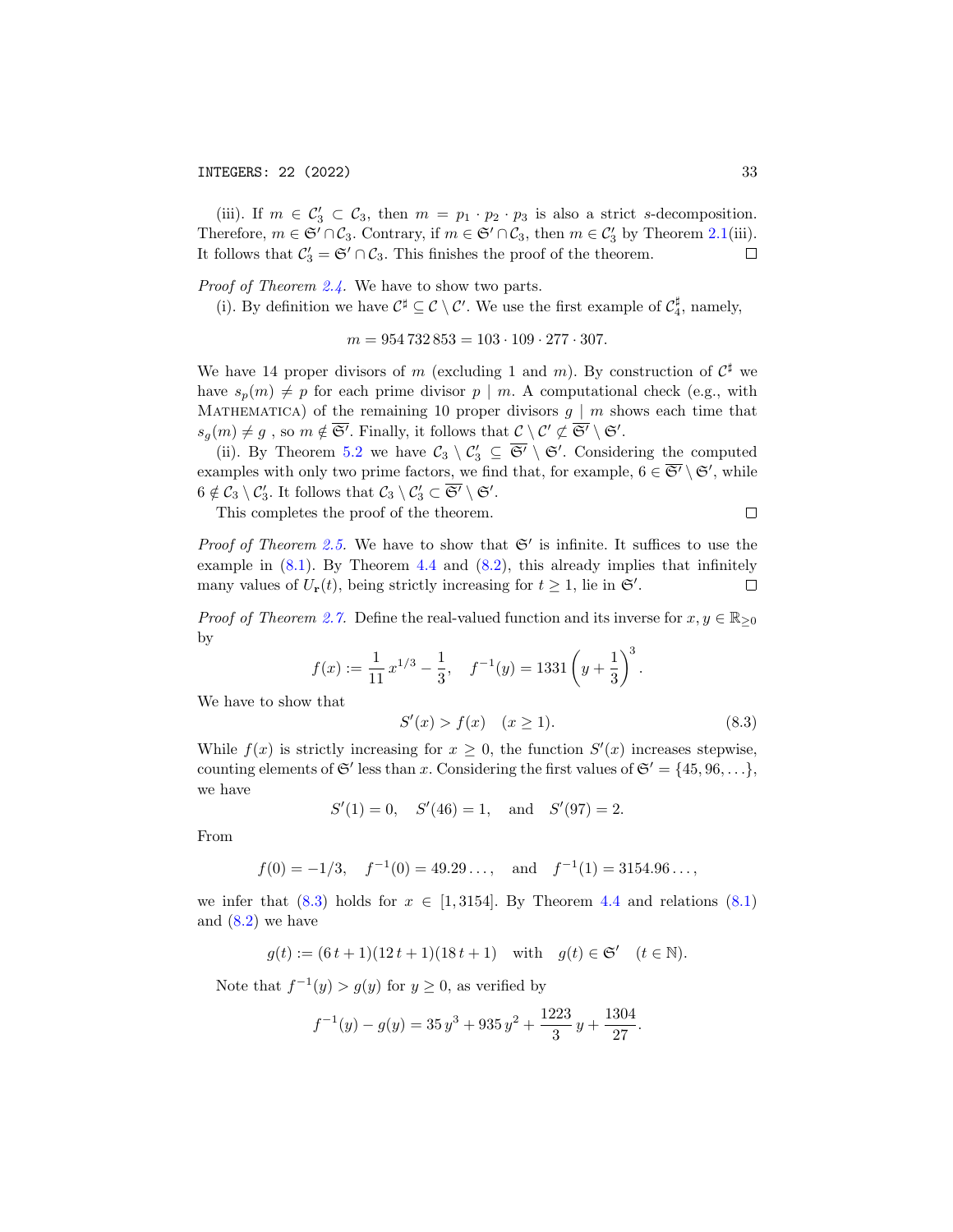Since  $S'(x)$  increases after each  $x = g(t)$  for  $t \in \mathbb{N}$  and  $S'(97) = 2$ , we conclude for  $x > g(1) = 1729$  that

$$
S'(x) > 1 + #\{t \in \mathbb{N} : g(t) < x\}
$$
\n
$$
\geq 1 + #\{t \in \mathbb{N} : f^{-1}(t) < x\}
$$
\n
$$
\geq f(x).
$$

Combining both intervals for  $x$  shows  $(8.3)$  and the result.

Proof of Theorem [3.1.](#page-9-1) By definition we have  $C_3^{\sharp} \subseteq C_3 \setminus C_3'$ . Let  $m = p_1 \cdot p_2 \cdot p_3 \in C_3 \setminus C_3'$ . Theorem [5.2](#page-16-0) shows that  $s_{p_3}(m) = p_3$ , implying that  $m \notin C_3^{\sharp}$ . As a consequence, we infer that  $\mathcal{C}_3^{\sharp} = \emptyset$ . This proves the theorem.  $\Box$ 

## <span id="page-33-0"></span>9. Taxicab Numbers

As noted in [\(1.2\)](#page-2-1), the smallest number which can be written as the sum of two positive cubes in two ways is the number 1729, known as Ramanujan's taxicab number or the Hardy–Ramanujan number.

By Section [2](#page-5-0) we have the relations

$$
1729=7\cdot 13\cdot 19\in \mathcal{C}_3'\subset \mathfrak{S}_*'\subset \mathfrak{S}_*.
$$

The nth taxicab number  $Ta(n)$  is defined to be the smallest number which can be written as the sum of two positive cubes in n ways. The next numbers  $Ta(n)$  for  $n = 3, 4$  were listed by Silverman [\[20\]](#page-38-5). Subsequently, Wilson [\[23\]](#page-38-16) found Ta(5), while C. S. Calude, E. Calude, and Dinneen [\[2\]](#page-38-17) and Hollerbach [\[11\]](#page-38-18) announced Ta(6) (see also OEIS [\[21,](#page-38-19) Seq. A011541]). Table [9.1](#page-33-1) reports these numbers.

<span id="page-33-1"></span>

| $87539319 = 3^3 \cdot 7 \cdot 31 \cdot 67 \cdot 223$                                                              |
|-------------------------------------------------------------------------------------------------------------------|
| $6\,963\,472\,309\,248 = 2^{10}\cdot3^3\cdot7\cdot13\cdot19\cdot31\cdot37\cdot127$                                |
| $48988659276962496 = 2^6 \cdot 3^3 \cdot 7^4 \cdot 13 \cdot 19 \cdot 43 \cdot 73 \cdot 97 \cdot 157$              |
| $24\,153\,319\,581\,254\,312\,065\,344 = 2^6\cdot3^3\cdot7^4\cdot13\cdot19\cdot43\cdot73\cdot79^3\cdot97\cdot157$ |

Table 9.1: Taxicab numbers Ta $(n)$  for  $n = 3, \ldots, 6$ .

<span id="page-33-2"></span>Similarly, allowing only cube-free numbers, one finds in [\[20\]](#page-38-5) and [\[21,](#page-38-19) Seq. A080642] the corresponding taxicab numbers  $Tc(n)$  for  $n = 3, 4$ , as listed in Table [9.2.](#page-33-2)

| $15170835645 = 3^2 \cdot 5 \cdot 7 \cdot 31 \cdot 37 \cdot 199 \cdot 211$                       |
|-------------------------------------------------------------------------------------------------|
| $1801049058342701083 = 7 \cdot 31 \cdot 37 \cdot 43 \cdot 163 \cdot 193 \cdot 9151 \cdot 18121$ |

| Table 9.2: Cube-free taxicab numbers $Tc(n)$ for $n = 3, 4$ . |  |  |  |
|---------------------------------------------------------------|--|--|--|
|---------------------------------------------------------------|--|--|--|

 $\Box$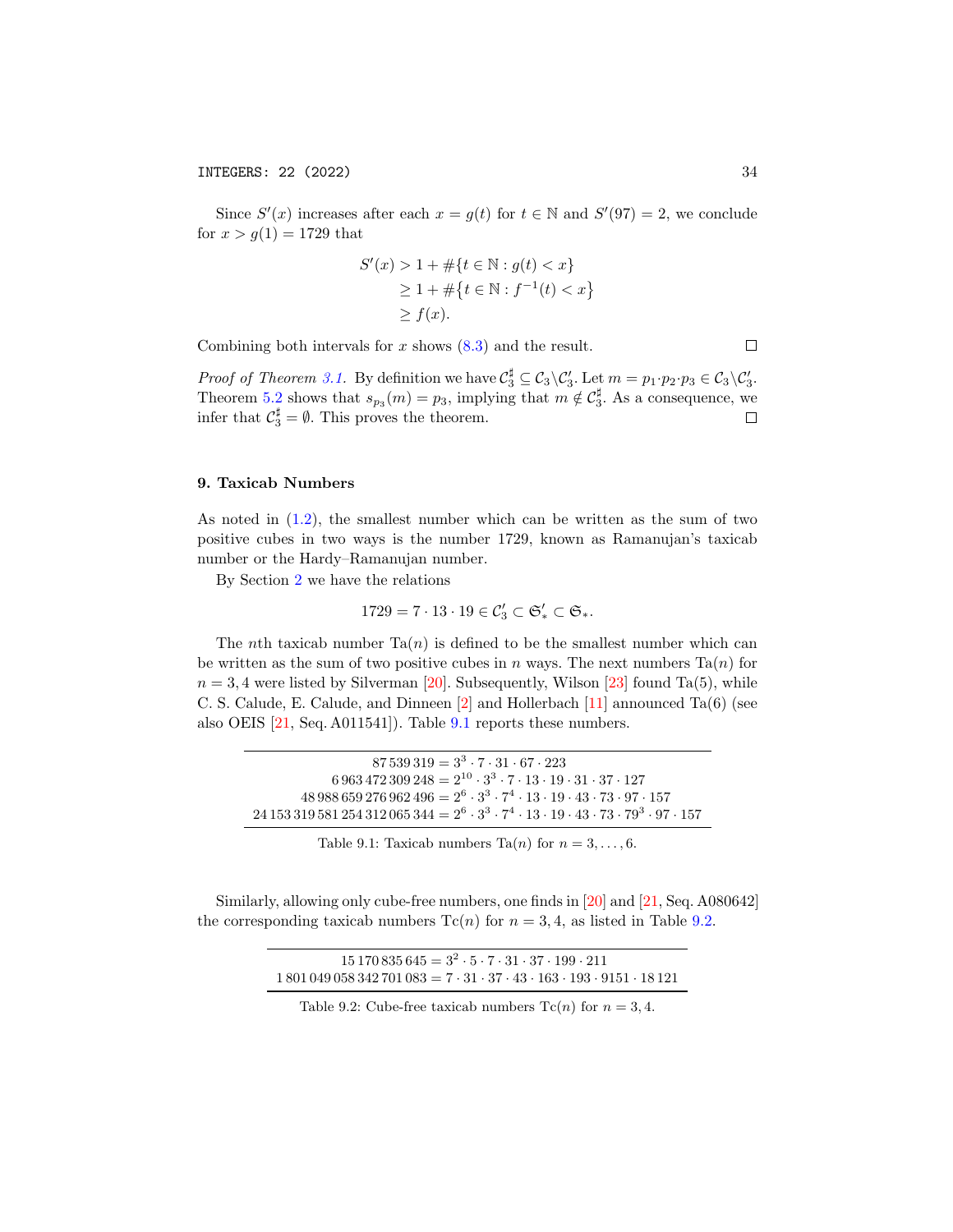A quick computational check reveals that all taxicab numbers of Tables [9.1](#page-33-1) and [9.2](#page-33-2) have a common property that

$$
Ta(n), Tc(m) \in \mathfrak{S}_* \setminus \mathfrak{S}'_* \quad (n = 3, \dots, 6, m = 3, 4).
$$

Therefore, one may raise the following question.

Question. Is there a link between the sets  $\mathfrak{S}_{*}$ ,  $\mathfrak{S}'_{*}$  and certain integral solutions of the elliptic curve  $X^3 + Y^3 = A$ ?

## <span id="page-34-0"></span>10. Polygonal Numbers

The polygonal numbers (cf. [\[7,](#page-38-20) pp. 38–42]) can be defined as follows. For any integer  $h \geq 1$ , define an *h*-gonal number by

$$
\mathbf{G}_n^h = \frac{1}{2} \big( n^2 (h-2) - n(h-4) \big) \quad (n \ge 1).
$$

Special cases are, e.g., the triangular numbers

$$
\mathbf{T}_n = \mathbf{G}_n^3 = \binom{n+1}{2} = \frac{1}{2}n(n+1)
$$

and the hexagonal numbers

$$
\mathbf{H}_n = \mathbf{G}_n^6 = \binom{2n}{2} = n(2n-1),
$$

while  $\mathbf{G}_n^4 = n^2$  are the squares, and  $\mathbf{G}_n^2 = \mathbf{G}_2^n = n$  give the trivial cases. For  $h = 1$ there are only the special cases  $G_1^1 = G_2^1 = 1$ ; otherwise,  $G_n^1 \leq 0$  for  $n \geq 3$ .

Recall the definition of a universal form  $U_{\bf r}(t)$  in [\(4.9\)](#page-12-1), as well as the definitions of  $\sigma_{\nu}$  and  $\ell$  in [\(4.3\)](#page-11-2) – [\(4.6\)](#page-11-1). We further use the definitions and results of Section [7.](#page-19-5)

The following theorem shows that for any given  $\mathbf{r} \in \mathcal{R}$  all values of  $U_{\mathbf{r}}(t)$  for  $t \geq 0$  are polygonal numbers.

<span id="page-34-1"></span>Theorem 10.1. Let  $\mathbf{r} \in \mathcal{R}$  and

$$
U_{\mathbf{r}}(t) = g_1 \cdot g_2 \cdot g_3
$$

where

$$
g_{\nu} = r_{\nu} (\sigma_3 t + \ell) + 1 \quad (\nu = 1, 2, 3).
$$

Then we have for  $t \geq 0$  and  $\nu = 1, 2, 3$  the relations

$$
U_{\mathbf{r}}(t) = \mathbf{G}_{g_{\nu}}^{h_{\nu}} \quad \text{with} \quad h_{\nu} = 2(c_{\nu} + d_{\nu} t),
$$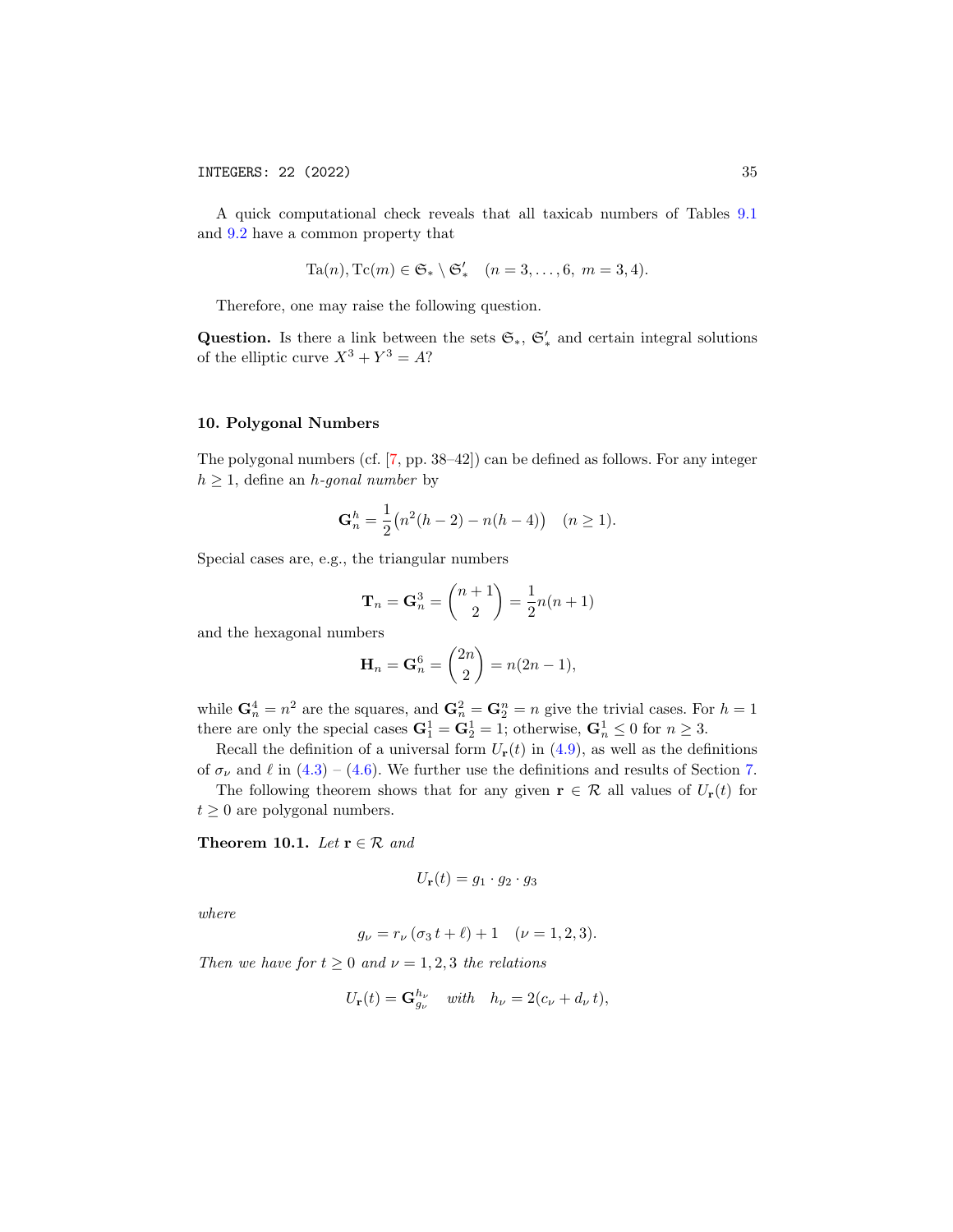where  $c_{\nu}$  and  $d_{\nu}$  are positive integers given by

$$
c_{\nu} = \frac{\sigma_1}{r_{\nu}} + \frac{\ell \sigma_3}{r_{\nu}^2} \ge 2
$$
 and  $d_{\nu} = \left(\frac{\sigma_3}{r_{\nu}}\right)^2 \ge 4$ .

In particular,

$$
h_{\nu} \ge \begin{cases} 4, & \text{if } t = 0, \\ 12, & \text{if } t \ge 1. \end{cases}
$$

*Proof.* Set  $J = \{1, 2, 3\}$  and fix  $j \in J$ . Let  $i, k \in J \setminus \{j\}$  with  $i \neq k$ . We solve for h with  $g = g_i$  the equation

<span id="page-35-0"></span>
$$
\mathbf{G}_g^{2h} = g \cdot g_i \cdot g_k. \tag{10.1}
$$

After some simplifications the equation turns into

$$
(g-1)(h-1) = g_i \cdot g_k - 1.
$$

From  $(7.29)$  and  $(7.30)$ , we derive that

$$
h-1 = \frac{\sigma_3}{r_j^3}(g-1) + \frac{\sigma_1}{r_j} - 1 = \frac{\sigma_3}{r_j^2}(\sigma_3 t + \ell) + \frac{\sigma_1}{r_j} - 1.
$$

Thus,

$$
h = \frac{\sigma_1}{r_j} + \frac{\ell \sigma_3}{r_j^2} + \left(\frac{\sigma_3}{r_j}\right)^2 t = c_j + d_j t.
$$

Lemma [7.4](#page-20-5) shows that  $c_i \geq 2$  is a positive integer. Since  $r_j \mid \sigma_3$  and  $\sigma_3 \geq 6$  by Lemma [7.1,](#page-19-1) we infer that  $\sigma_3/r_j \geq 2$  and so  $d_j \geq 4$ . With  $h_j = 2h$  and  $g_j = g$ , the result follows from [\(10.1\)](#page-35-0). In particular, we then obtain for  $t = 0$  and  $t \ge 1$ the estimates  $h_j \geq 4$  and  $h_j \geq 12$ , respectively. This completes the proof of the theorem.  $\Box$ 

Corollary 10.2. All 3-factor Carmichael numbers are polygonal numbers. More precisely, if  $m \in \mathcal{C}_3$ , then for each prime divisor p of m there exists a computable integer  $h \geq 6$  such that

$$
m = \mathbf{G}_p^h.
$$

*Proof.* Let  $m \in C_3$ . By Theorem [5.1](#page-16-1) there exist  $\mathbf{r} \in \mathcal{R}$  and  $t \geq 0$  such that  $m =$  $p_1 \cdot p_2 \cdot p_3 = U_r(t)$ . Fix  $j \in \{1, 2, 3\}$  and set  $p = p_j$ . Applying Theorem [10.1](#page-34-1) yields  $m = \mathbf{G}_p^h$  with a computable even integer  $h \geq 4$ . Since  $\mathbf{G}_p^4 = p^2$ , the case  $h = 4$ cannot occur, so we finally infer that  $h \geq 6$ .  $\Box$ 

We can go further into this connection between polygonal numbers, universal forms, and Carmichael numbers. Considering the factors  $g_{\nu}$  of a number m instead of its parametric representation  $m = U_{\mathbf{r}}(t)$  leads to a more general result. The following identity explains this elementary relationship in the context of Korselt's criterion.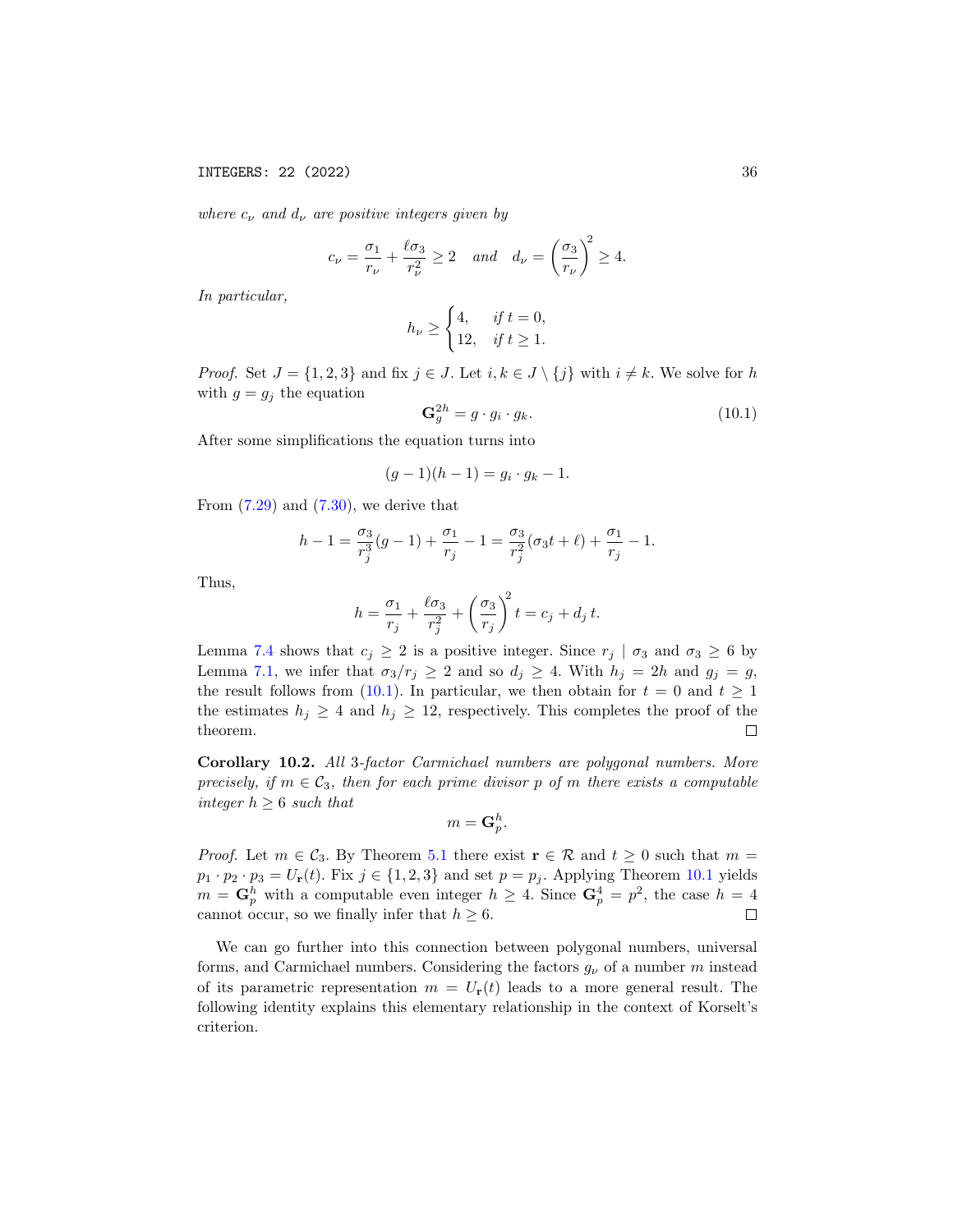INTEGERS: 22 (2022) 37

<span id="page-36-2"></span>Theorem 10.3. We have the identity

<span id="page-36-0"></span>
$$
m = \mathbf{G}_g^h \quad \text{with} \quad h = 2\left(\frac{m/g - 1}{g - 1} + 1\right). \tag{10.2}
$$

For g,  $m \in \mathbb{N}$  and  $g \neq 1$ , the identity holds if  $h \geq 1$  is integral. There are the following statements:

(i) The trivial cases are

$$
m = g \ge 2 \quad \text{if and only if} \quad h = 2,
$$
  

$$
m \ge 1, \ g = 2 \quad \text{if and only if} \quad h = m \ge 1.
$$

- (ii) If m is a Carmichael number and  $g$  is a prime divisor of m, then iden-tity [\(10.2\)](#page-36-0) holds where  $h \geq 6$  is even.
- (iii) For  $n \geq 3$  let  $U_n(t) = g_1 \cdots g_n$  be a universal form as defined in [\(4.1\)](#page-10-3), where  $g_{\nu} = a_{\nu} t + b_{\nu} (1 \leq \nu \leq n)$ . For fixed  $\nu$  and  $t \geq 0$ , let  $m = U_n(t)$  where  $m > g = g_{\nu} > 1$ . Then identity [\(10.2\)](#page-36-0) holds where  $h \geq 4$  is even.

*Proof.* It is easy to verify that the expression  $\mathbf{G}_g^h$  in [\(10.2\)](#page-36-0) simplifies to m. Let  $g, m \in \mathbb{N}$  where  $g \neq 1$ . Since

$$
d := \frac{m/g - 1}{g - 1} > -1,
$$

it follows that  $h > 0$ . If h is integral, then  $h \ge 1$  and  $(10.2)$  holds. We have to show three parts.

(i). Let  $g > 1$ . We infer that

$$
m = g \iff d = 0 \iff h = 2,
$$

showing the first equivalence. Let  $m \geq 1$ . If  $g = 2$ , then  $h = m$ . Conversely,  $h = m$ implies the equation  $m = 2((m/g - 1)/(g - 1) + 1)$  with solution  $g = 2$ . This shows the second equivalence.

(ii). Let  $m \in \mathcal{C}$  and  $g \mid m$  be a prime divisor. From Korselt's criterion it follows that

<span id="page-36-1"></span>
$$
m - 1 \equiv \frac{m}{g} - 1 \pmod{g - 1}.
$$
 (10.3)

Since  $m > g > 1$ , it follows that  $d \in \mathbb{N}$ . The case  $d = 1$  would imply  $m = g^2$ , contradicting that m is squarefree. Finally, this implies that  $h \geq 6$  is integral and even, showing that [\(10.2\)](#page-36-0) holds.

(iii). By [\(4.2\)](#page-11-7) a universal form  $U_n(t)$  for  $n \geq 3$  satisfies

$$
U_n(t) \equiv 1 \pmod{g_{\nu}-1},
$$

whenever  $g_{\nu} > 1$ . For fixed  $t \geq 0$ ,  $m = U_n(t)$ , and  $g = g_{\nu} > 1$ , congruence [\(10.3\)](#page-36-1) follows from  $g \mid m$ . As  $m > g$ , we infer that  $h \geq 4$  is integral and even, implying that  $(10.2)$  holds. This completes the proof of the theorem.  $\Box$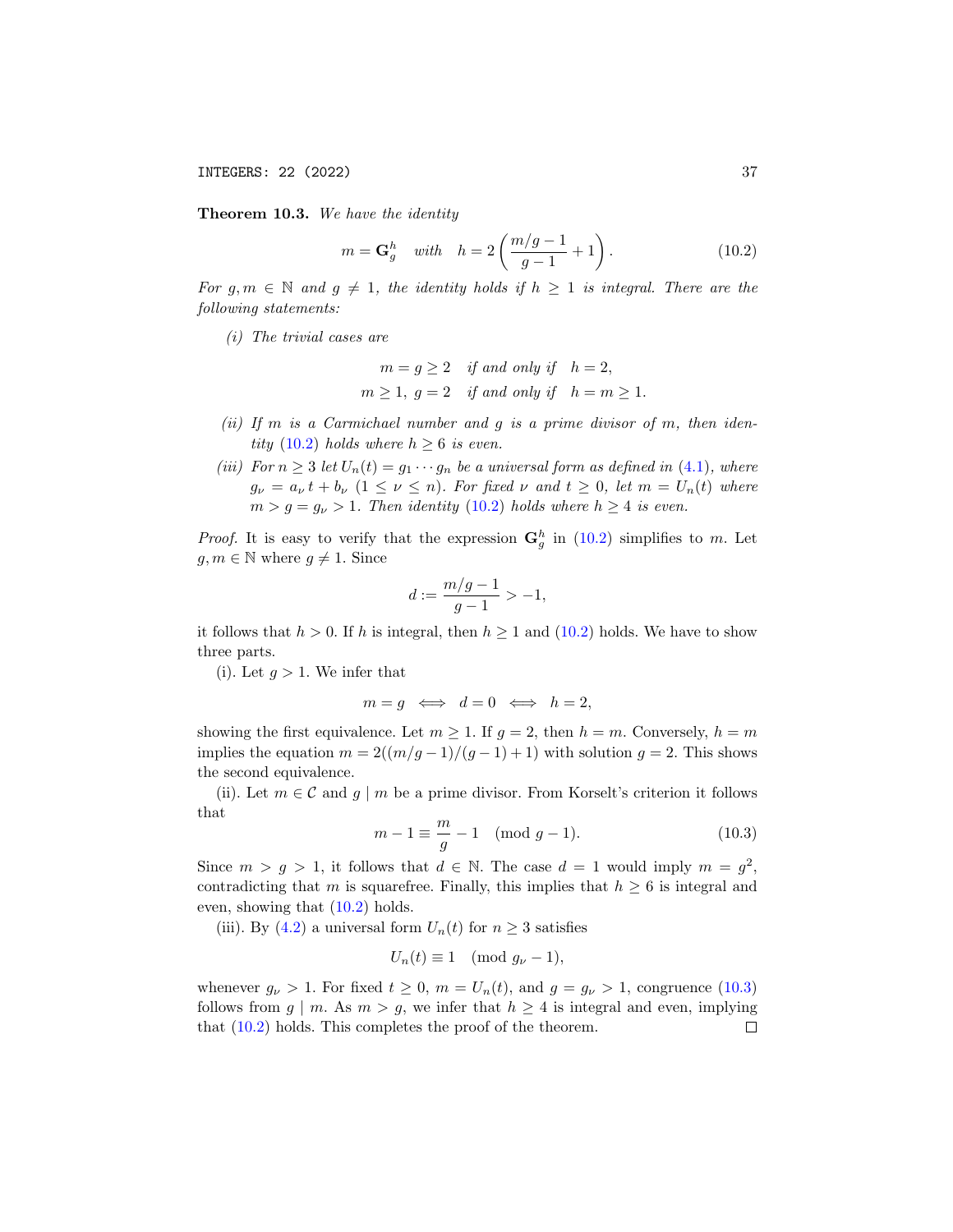The following example demonstrates the interplay of the preceding results.

Example 10.4. Interestingly, the parameter

$$
\alpha = \sqrt{\frac{66\,337}{181\cdot 733}} = 1/\sqrt{2 - \frac{1}{66\,337}} = 0.7071\ldots
$$

in Theorem [1.4](#page-1-1) (note that  $132673 = 181 \cdot 733$ ) depends on the number

$$
m = 8801128801 = 181 \cdot 733 \cdot 66337 = \mathbf{H}_{66337} \in \mathcal{C}',
$$

which is the least hexagonal number  $\mathbf{H}_p$  in  $\mathcal{C}'$  (see [\[15\]](#page-38-3)). Since  $m \in \mathcal{C}'_3$ , Theorem [10.1](#page-34-1) furthermore implies that

$$
m=U_{\mathbf{r}}(0)=\mathbf{G}_p^h
$$

for some  $\mathbf{r} \in \mathcal{R}$ . Indeed, by Theorem [5.1](#page-16-1) one finds  $\mathbf{r} = (15, 61, 5528), \sigma_1 = 5604,$  $\sigma_3 = 5\,058\,120,$  and  $\ell = 12.$  A computation verifies that

$$
p = r_3 \ell + 1 = 66337
$$
,  $h = 2 \left( \frac{\sigma_1}{r_3} + \frac{\ell \sigma_3}{r_3^2} \right) = 6$ ,

while Theorem  $10.3$  shows in another way that

$$
h = 2\left(\frac{181 \cdot 733 - 1}{66337 - 1} + 1\right) = 6.
$$

A third formula follows from a p-adic approach by [\[15,](#page-38-3) Cor. 4.3] that

$$
h = 2\left(\left[\frac{181 \cdot 733}{66\,337}\right] + 2\right) = 6.
$$

As a final application of Theorem [10.1,](#page-34-1) we obtain the following result for the taxicab number 1729.

**Example 10.5.** Let  $\mathbf{r} = (1, 2, 3) \in \mathcal{R}$ . We have  $\sigma_1 = \sigma_3 = 6$  and  $\ell = 0$  by Table [4.2.](#page-14-0) Theorem [10.1](#page-34-1) provides the relations

$$
U_{\mathbf{r}}(t) = \mathbf{G}_g^h \quad (t \ge 0)
$$

for

$$
g = 6\nu t + 1
$$
,  $h = 2\left(\frac{6}{\nu} + \left(\frac{6}{\nu}\right)^2 t\right)$  ( $\nu = 1, 2, 3$ ).

Since  $U_{\mathbf{r}}(1) = 1729$ , we obtain the unified formula

$$
1729 = \mathbf{G}_p^h
$$

for

$$
p = 6\nu + 1
$$
,  $h = 4\mathbf{T}_{6/\nu} = 2\left(\frac{6}{\nu} + \left(\frac{6}{\nu}\right)^2\right)$  ( $\nu = 1, 2, 3$ ),

which yields at once the known relations

$$
1729 = \mathbf{G}_7^{84} = \mathbf{G}_{13}^{24} = \mathbf{G}_{19}^{12}.
$$